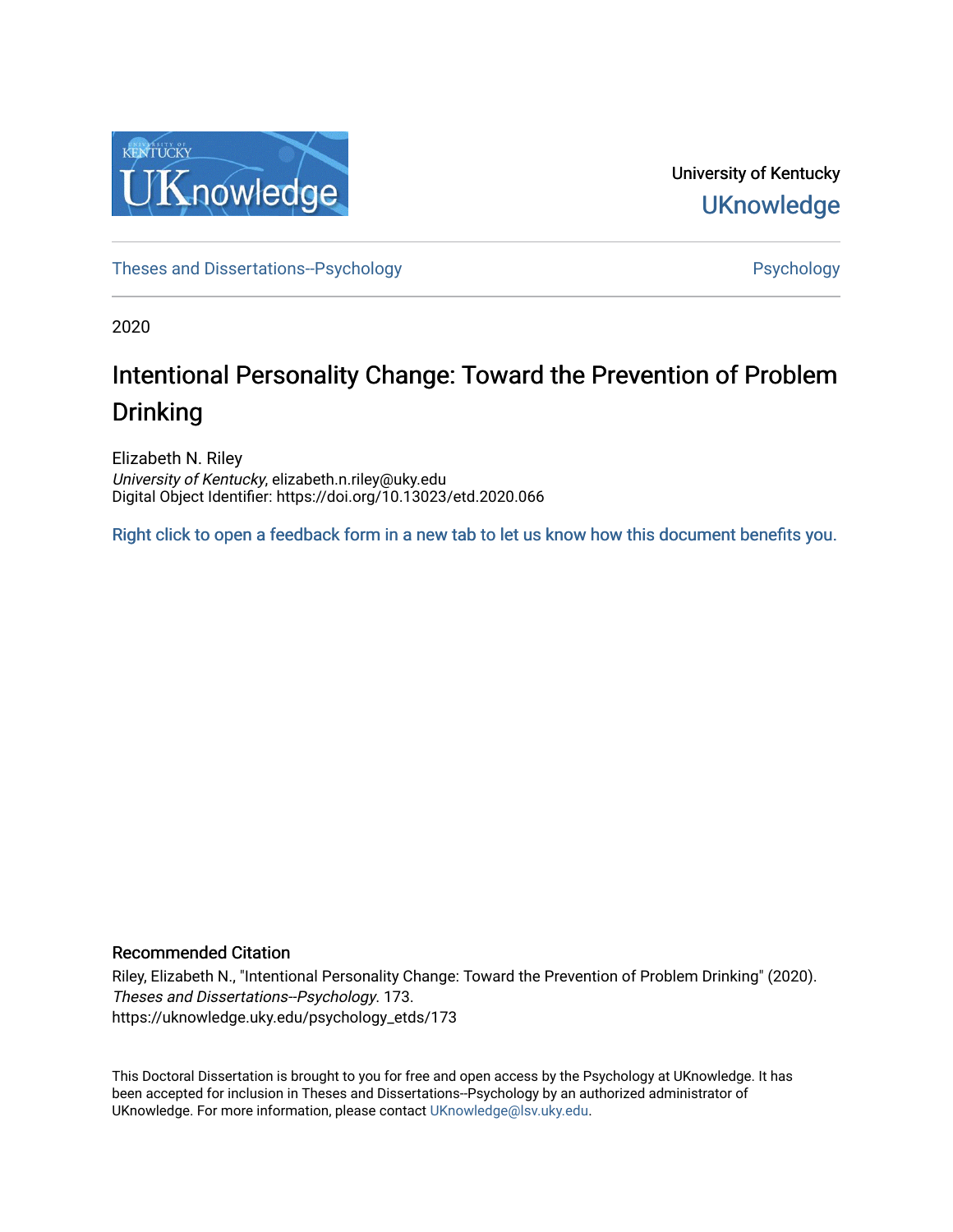# STUDENT AGREEMENT:

I represent that my thesis or dissertation and abstract are my original work. Proper attribution has been given to all outside sources. I understand that I am solely responsible for obtaining any needed copyright permissions. I have obtained needed written permission statement(s) from the owner(s) of each third-party copyrighted matter to be included in my work, allowing electronic distribution (if such use is not permitted by the fair use doctrine) which will be submitted to UKnowledge as Additional File.

I hereby grant to The University of Kentucky and its agents the irrevocable, non-exclusive, and royalty-free license to archive and make accessible my work in whole or in part in all forms of media, now or hereafter known. I agree that the document mentioned above may be made available immediately for worldwide access unless an embargo applies.

I retain all other ownership rights to the copyright of my work. I also retain the right to use in future works (such as articles or books) all or part of my work. I understand that I am free to register the copyright to my work.

# REVIEW, APPROVAL AND ACCEPTANCE

The document mentioned above has been reviewed and accepted by the student's advisor, on behalf of the advisory committee, and by the Director of Graduate Studies (DGS), on behalf of the program; we verify that this is the final, approved version of the student's thesis including all changes required by the advisory committee. The undersigned agree to abide by the statements above.

> Elizabeth N. Riley, Student Dr. Gregory T. Smith, Major Professor Dr. Mark T. Fillmore, Director of Graduate Studies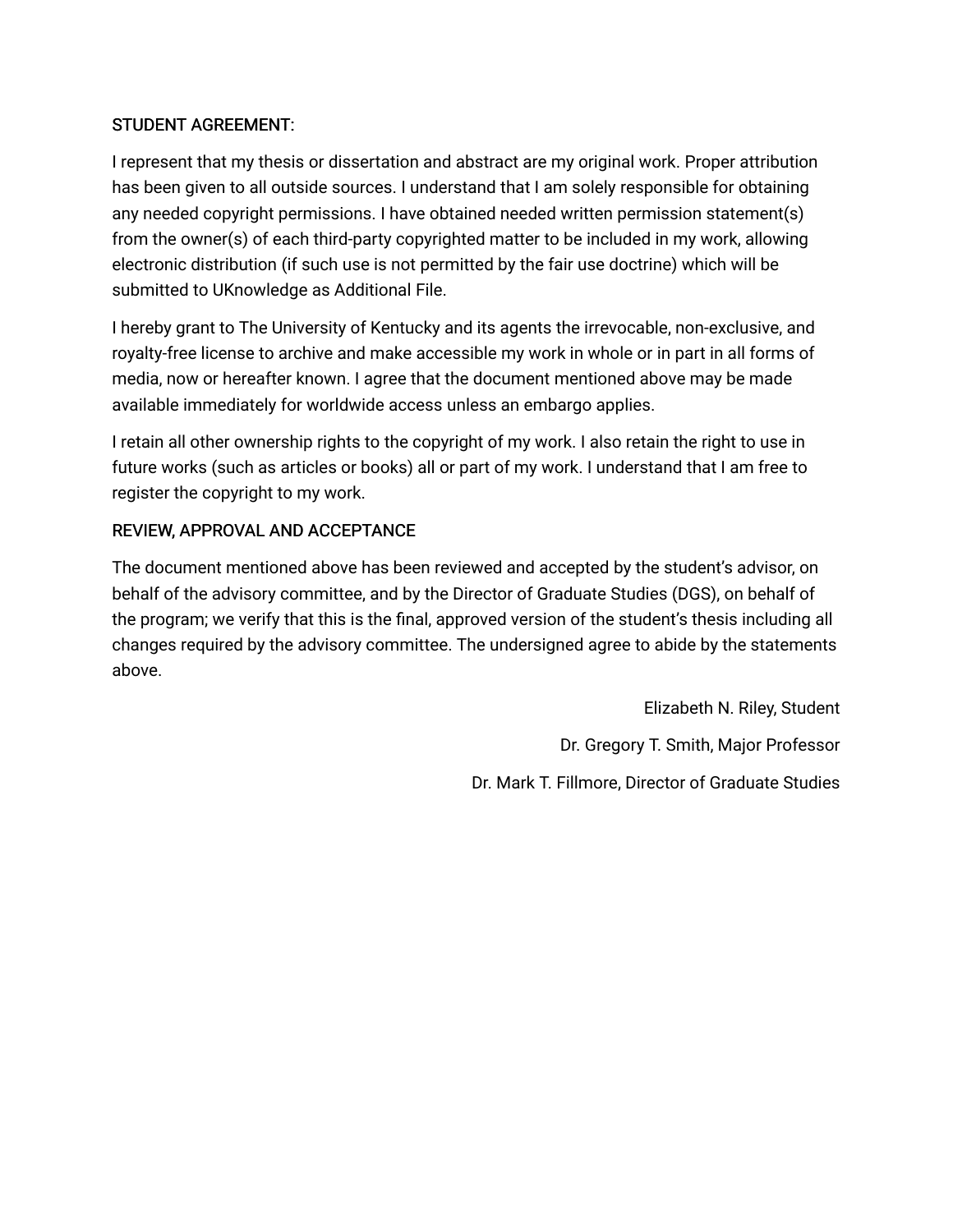# INTENTIONAL PERSONALITY CHANGE: TOWARD THE PREVENTION OF PROBLEM DRINKING

# DISSERTATION

A dissertation submitted in partial fulfillment of the requirements for the degree of Doctor of Philosophy in the College of Arts and Sciences at the University of Kentucky

> By Elizabeth Nicole Riley

> > Lexington, KY

Director: Dr. Gregory T. Smith, Professor of Psychology

Lexington, KY

2020

Copyright © Elizabeth Nicole Riley 2020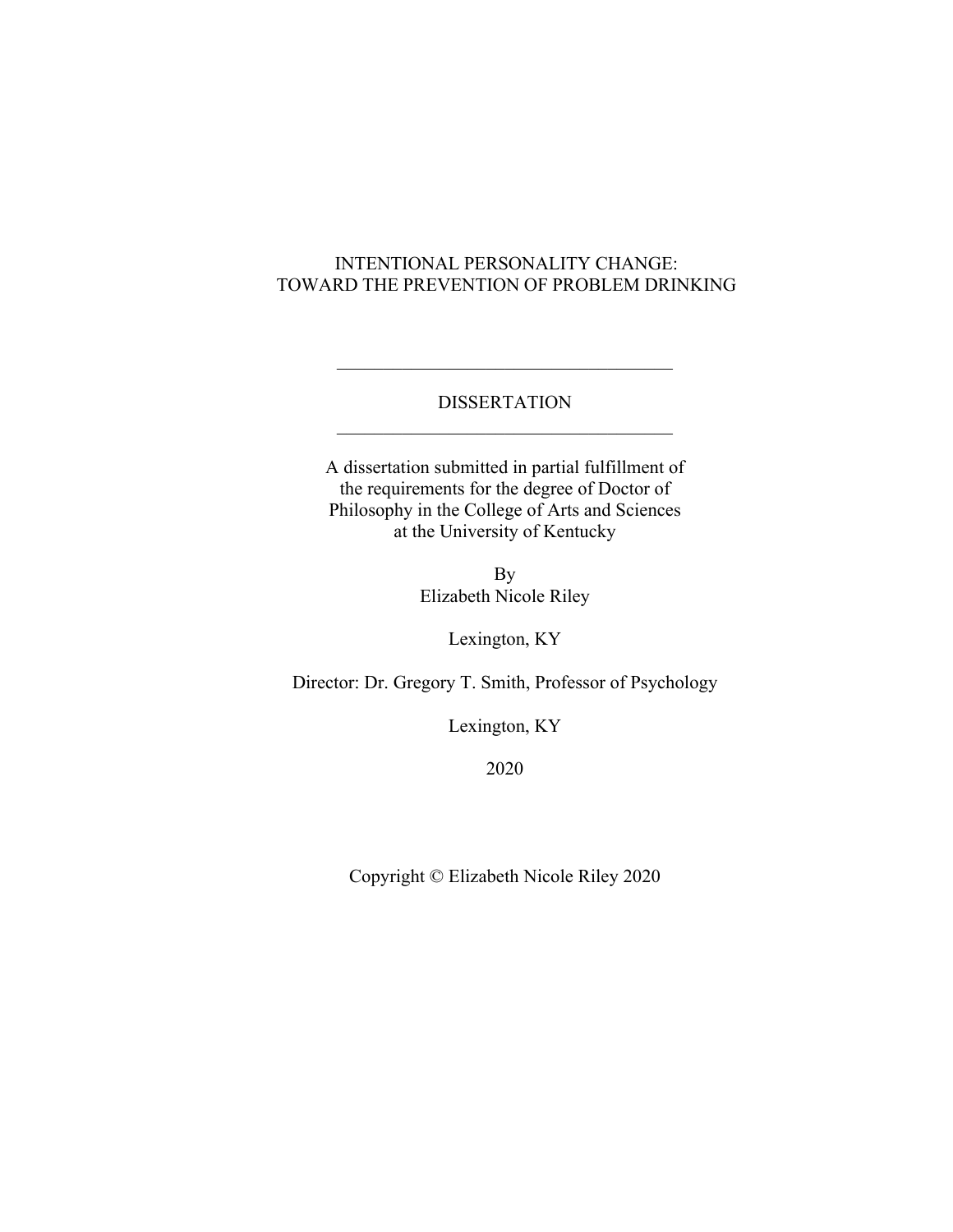# ABSTRACT OF DISSERTATION

# INTENTIONAL PERSONALITY CHANGE: TOWARD THE PREVENTION OF PROBLEM DRINKING

Personality stability across the lifespan has been well documented, but within that overall stability there is also evidence of meaningful change. There is both theoretical and empirical evidence to suggest that personality change can occur at the volition of the individual, through behavioral processes. The current study tested whether an emotion modulation intervention that promoted behavior change could be applied to reduce a related, high-risk personality trait (negative urgency) and a high-risk behavior (heavy alcohol consumption) using a three-week long, mixed laboratory design. Participants (n=23) were a sample of heavy drinking but otherwise healthy volunteers who were randomly assigned to receive either an experimental (emotion modulation) or control intervention. Participants completed three study visits: the first visit included a screening, self-report questionnaires and an ad libitum drinking task following a negative affect induction, the second visit included self-report questionnaires and an hour-long intervention following a negative affect induction, and the third visit again included selfreport questionnaires and an ad libitum drinking task following a negative affect induction. We hypothesized that participants receiving the emotion modulation intervention would report reductions in negative urgency as well as reductions in drinking behavior following a negative affect induction in the laboratory. Neither of these hypotheses was supported. Implications for these null findings are discussed.

KEYWORDS: personality change, binge drinking, negative affect, negative urgency

Elizabeth Nicole Riley January 20, 2020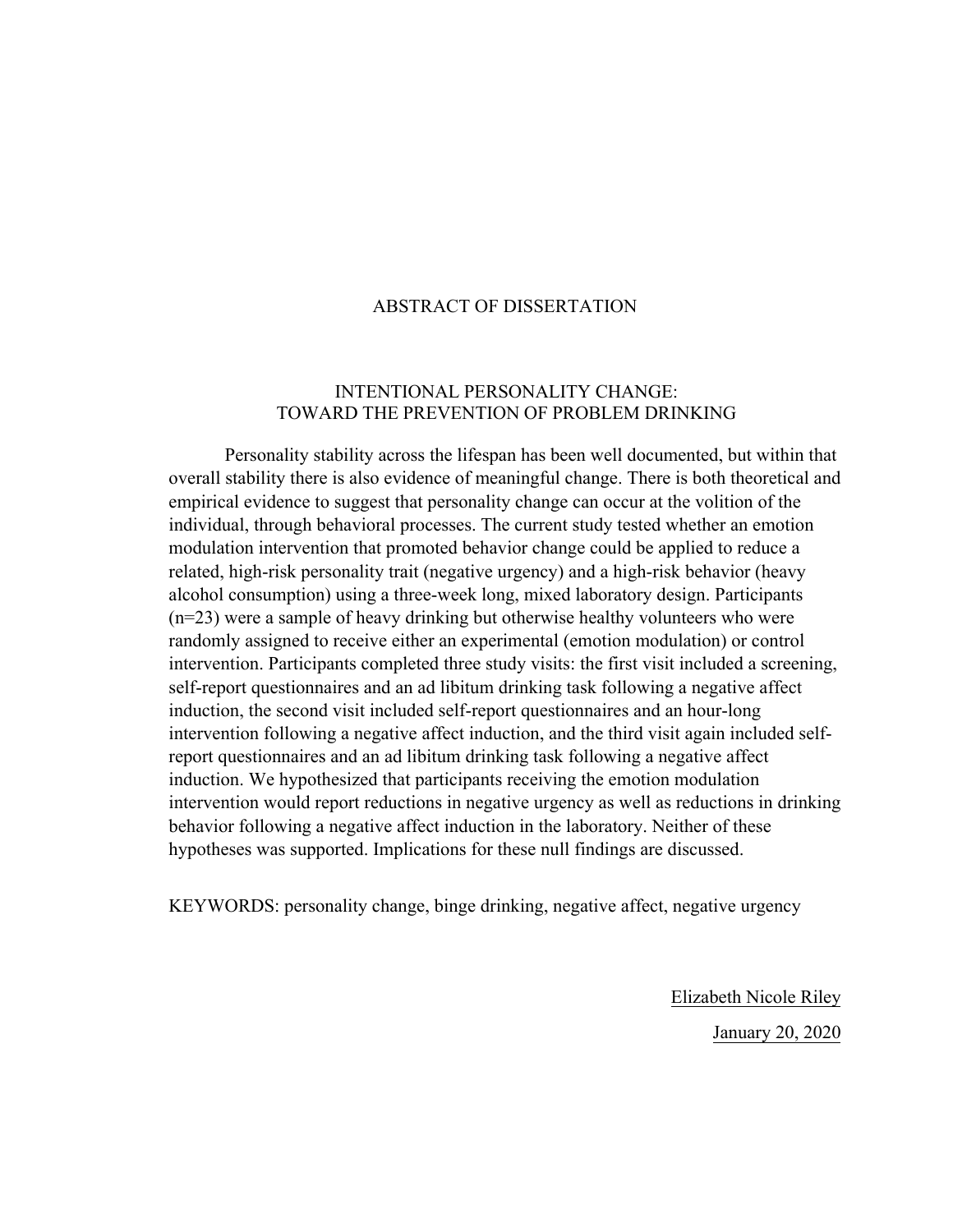# INTENTIONAL PERSONALITY CHANGE: TOWARD THE PREVENTION OF PROBLEM DRINKING

By

Elizabeth Nicole Riley

Gregory T. Smith, Ph.D. Director of Dissertation

Mark T. Filmore, Ph.D. Director of Graduate Studies

January 20, 2020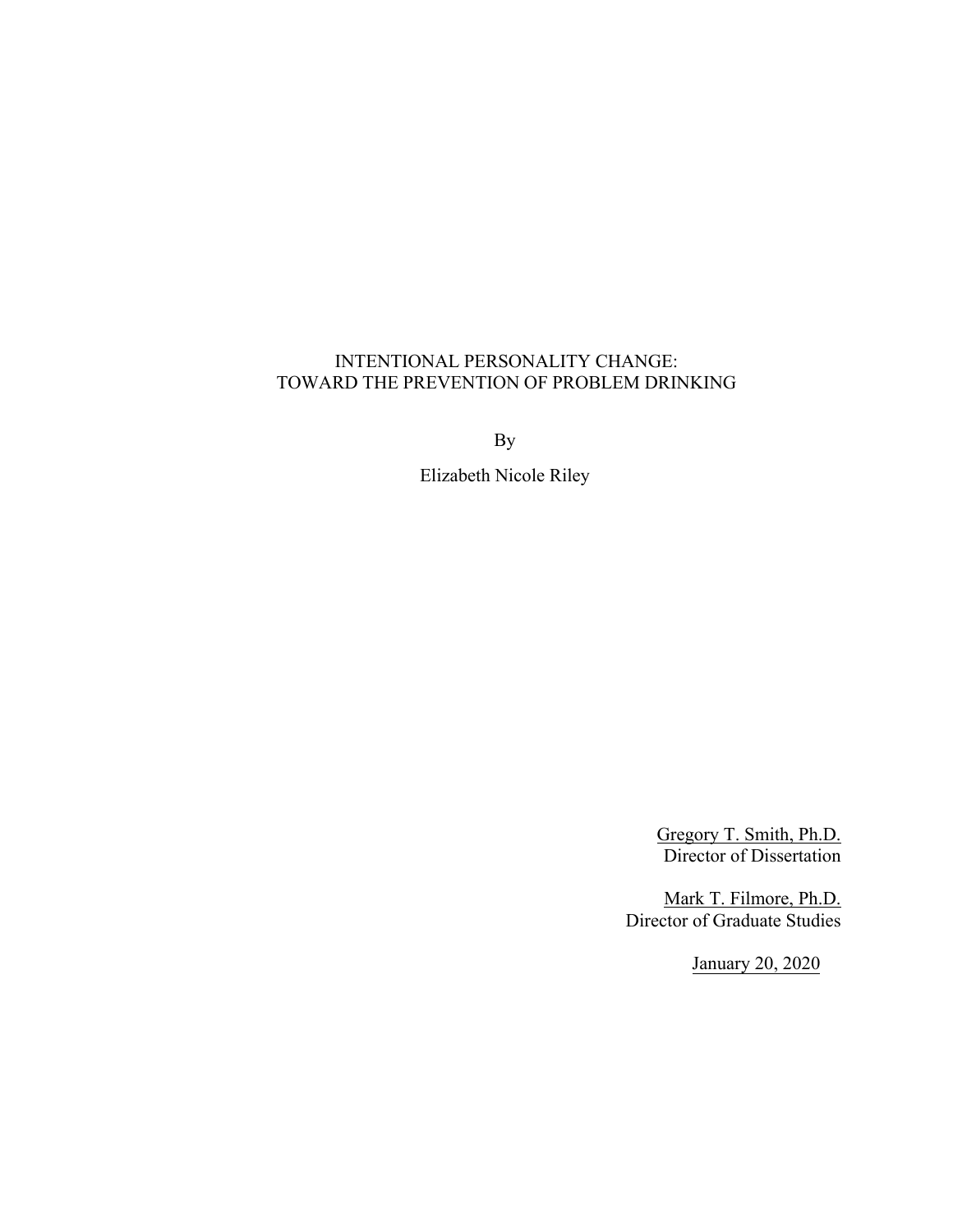# TABLE OF CONTENTS

| Alcohol consumption and negative urgency: A needed area for intervention4 |  |
|---------------------------------------------------------------------------|--|
|                                                                           |  |
|                                                                           |  |
|                                                                           |  |
|                                                                           |  |
|                                                                           |  |
|                                                                           |  |
|                                                                           |  |
|                                                                           |  |
|                                                                           |  |
|                                                                           |  |
|                                                                           |  |
|                                                                           |  |
|                                                                           |  |
|                                                                           |  |
|                                                                           |  |
|                                                                           |  |
|                                                                           |  |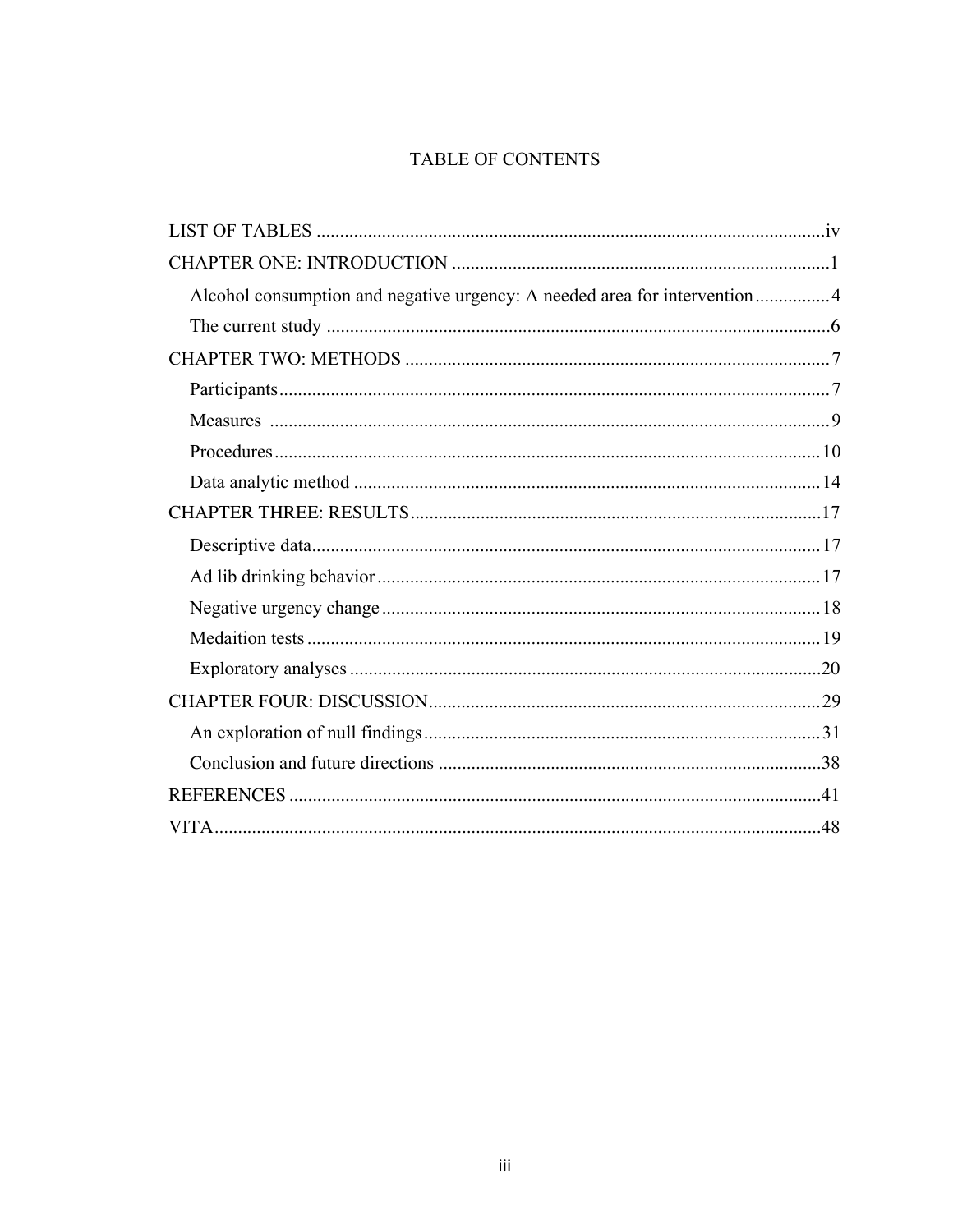# LIST OF TABLES

| Table 2. Descriptive statistics for each key study outcome variable and covariates25 |  |
|--------------------------------------------------------------------------------------|--|
| Table 3. Correlation matrix: all key study outcome variables and covariates          |  |
| Table 4. Correlation matrix: all key study outcome variables and covariates          |  |
| Table 5. Correlation matrix: all key study outcome variables and covariates28        |  |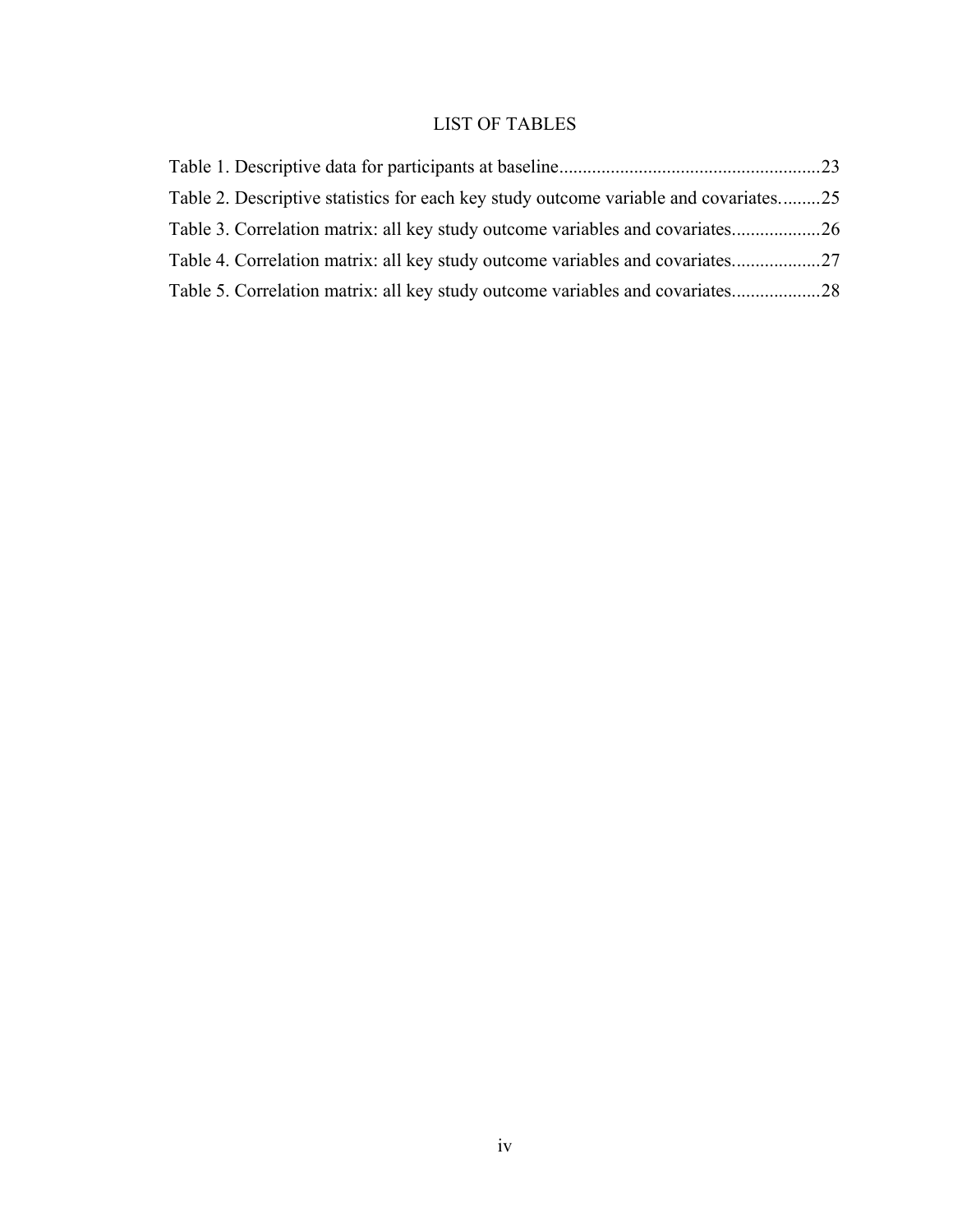#### CHAPTER ONE: INTRODUCTION

#### *Background*

Personality is understood to operate as a distal and transdiagnostic contributor to psychological and physical health: numerous studies document that personality predicts life trajectories as reflected in outcomes both positive and negative, in many domains of functioning (Roberts, Kuncel, Shiner, Caspi, & Goldberg, 2007). Among the many outcomes predicted by personality are physical health, mortality, marital outcomes, interpersonal functioning, educational and occupational attainment, life happiness, engagement in substance abuse, and psychopathology (Costa & McCrae, 1996; Roberts et al., 2007). Increasingly, the importance of personality has become apparent for the prediction of both adult (Caspi, Harrington, Milne, Amell, Theodore, & Moffitt, 2003; Shiner & Masten, 2002) and adolescent (Riley & Smith, 2017; Smith, Guller, & Zapolski, 2013) adjustment and behaviors.

Over the past several decades, the conceptualization of personality as dynamic and changing rather than immutably fixed has received more attention in the research literature. The impressive stability of personality across the lifespan has certainly been well documented, but within that overall stability there is also evidence of meaningful change. The recent work on personality development emphasizes both change and continuity across the lifespan and underscores the importance of examining factors that promote each of these processes. Multiple empirical and meta-analytic works have demonstrated that personality factors do, indeed, change throughout the lifespan, from childhood through adolescence, young and middle adulthood, and through old age (Bleidorn, 2012; Hill, Turiano, Mroczek, & Roberts, 2012; Mroczek & Spiro, 2003;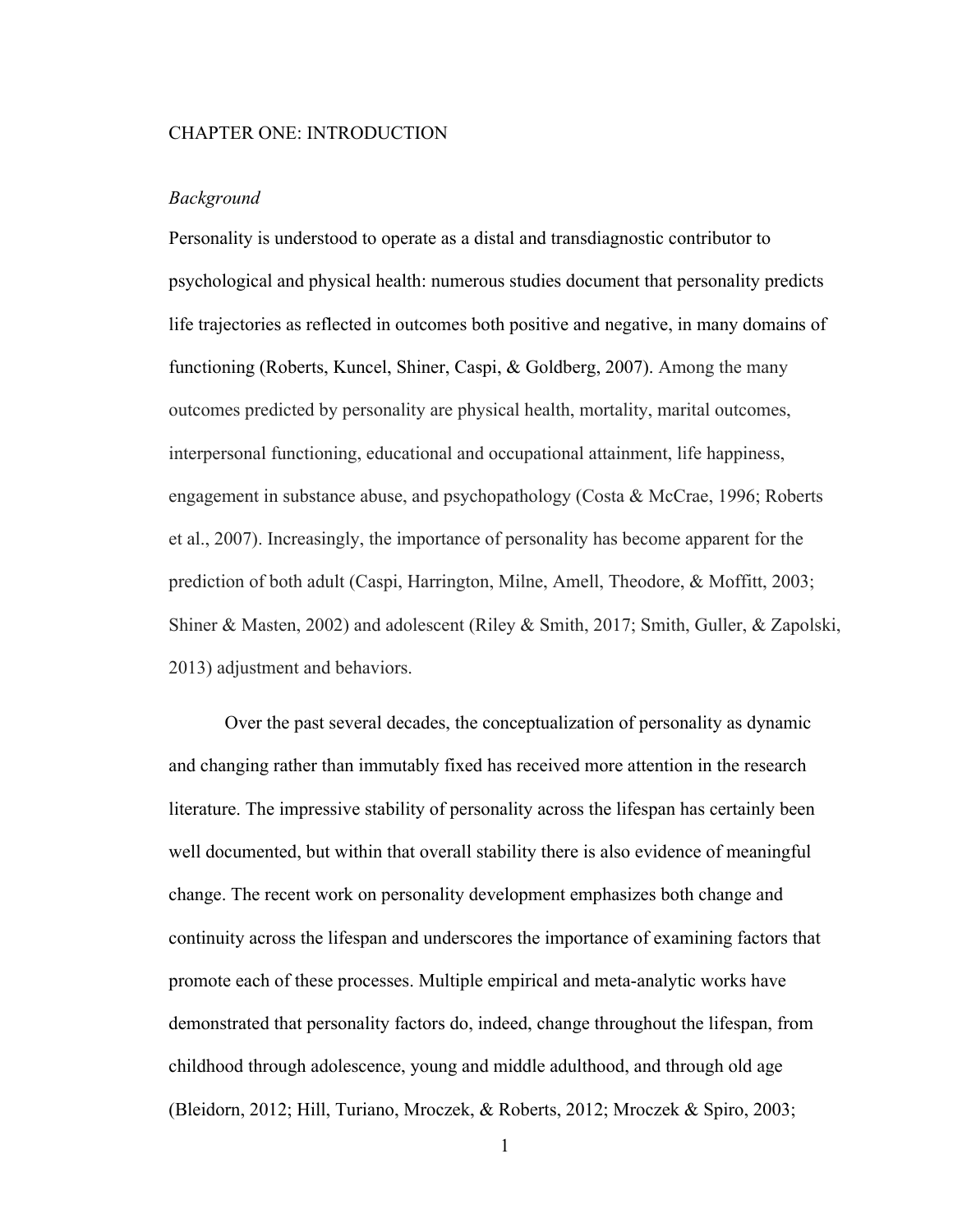Riley, Rukavina, & Smith, 2016; Roberts, Walton, & Viechtbauer, 2006; Robins, Fraley, Roberts, & Trzesniewski, 2001).

In our theoretical work on personality change, we have identified three categories of such change: 1) incremental personality change that occurs that occurs in tandem with human development and aging, 2) acute personality change in response to the experience of significant life events, such as trauma, and 3) intentional or volitional personality change (Riley, Peterson, & Smith, 2017). We understand all three categories of personality change to operate primarily through behavioral processes, such that if an individual engages in behaviors consistent with a related personality trait, and if these behaviors are reinforced by the environment, both the behaviors and the associated personality trait are likely to become stronger over time (Riley et al., 2017; Roberts  $\&$ Jackson, 2008). Because some personality traits are associated with engagement in risky or maladaptive behavior, the possibility of intentional personality change is very important for clinical psychological science. As described below, this dissertation describes one test of intentional efforts to alter a high-risk personality trait by employing a behavioral approach, utilizing a trait-specific intervention to encourage change in behaviors that underlie the personality trait of interest.

There is both theoretical and empirical evidence to suggest that intentional personality change can occur. Hudson and Fraley (2015) report success in personality change, noting that the use of specific, measurable goals consisting of trait-related behaviors facilitates faster and more significant personality change. Roberts et al. (2017) conducted a meta-analysis that demonstrated personality change over the course of psychotherapy. The degree of change that occurred was striking. For example, most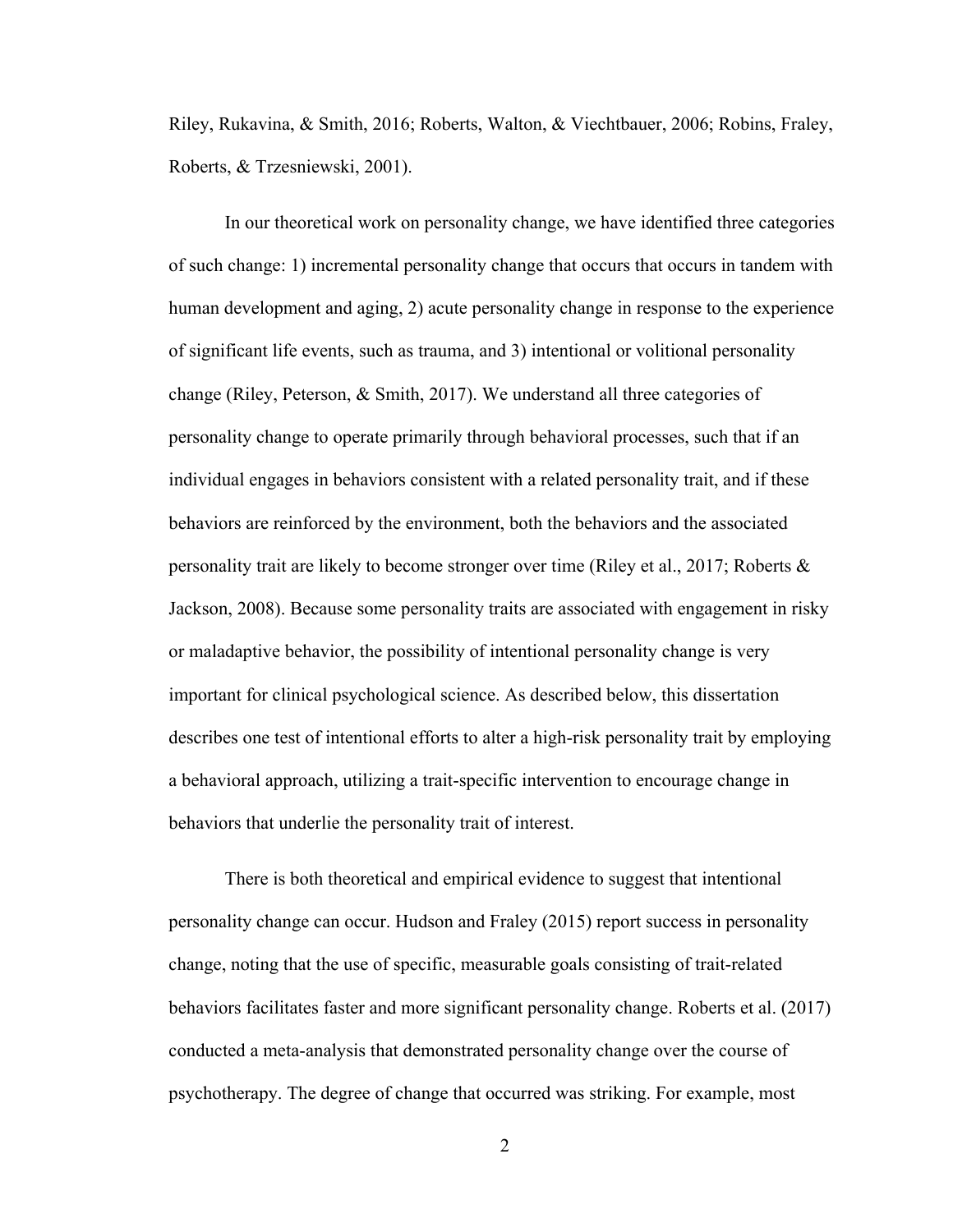people experience decreases in neuroticism equaling approximately one standard deviation during their life from young adulthood through middle age (Roberts et al., 2006). Roberts and colleagues found that therapy produced decreases in neuroticism amounting to approximately half a standard deviation in roughly four to eight weeks (Roberts et al., 2017). These substantial changes also persist over time: the "new" personality levels achieved at the end of the therapeutic intervention remained at the altered level for more than a full year post-intervention (Roberts et al., 2017). It is notable that, for most of the studies analyzed for this review, the goal of the study was to produces reductions in symptom severity or psychological impairment. However, many researchers also use personality data as another way to track change in response to intervention; there was evidence for change in these traits, though personality change was not necessarily the goal of the interventions. It thus appears that intentional alteration of behaviors can result in alterations in the personality traits associated with the behaviors.

If altering target behaviors can result in personality change that is consistent with that trait, what conditions are necessary for such change to occur? Hennecke, Bleidorm, Denissen, and Wood (2014) hypothesize that personality change is most likely to occur if the following three conditions are met: 1) the individual must see behavior change as a goal in and of itself or as a means to an end of achieving a specific goal (such as personality change), 2) the person must both perceive the necessary trait-related behavior change as possible and actually be capable of the necessary trait-related behavior change, and 3) the person must consistently and frequently engage in the trait-related behavior change to the point that the new behaviors become habitual, leading eventually to trait change without intentional intervention (Hennecke et al., 2014).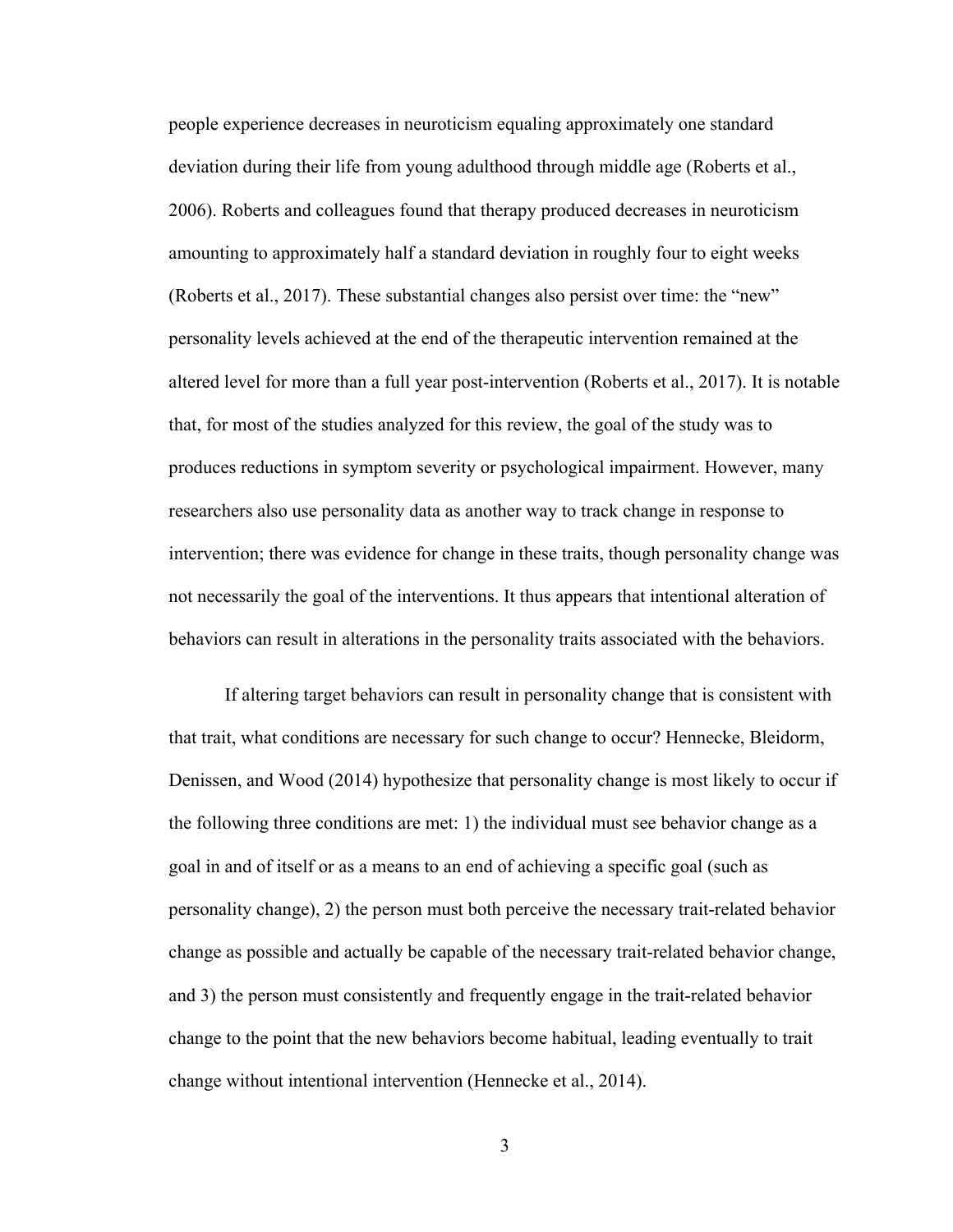The current dissertation sought to advance understanding of intentional personality change using clinically relevant traits and behaviors. I used an analog design to create a circumstance in which individuals would see value in the sought-after behavior change, provided training so individuals have the skills to change the target behavior, and provided circumstances in which they could practice new (sought-after) behaviors as alternatives to past behaviors. Using this design, I sought to better understand the relationship between behavior change and personality change. I introduce the specifics of this test next.

## *Alcohol consumption and negative urgency: A needed area for intervention*

Emerging adulthood is a time of heavy alcohol use (Chen, Dufour, & Hsaio-ye, 2004; Hasin, Stinson, Ogburn, & Grant, 2007), which increases risks for social/interpersonal problems, poor health behaviors, and academic impairment, as well as risks for unintended injuries, assault, and death (Brown et al., 2009; Hingson, Heeren, Winter, Wechsler, 2005; Nelson, Xuan, Lee, Weitzman & Wechsler, 2009; Substance Abuse and Mental Health Services Administration [SAMHSA], 2015; U.S. Department of Health and Human Services, 2015; Wechsler et al., 2002; White & Hingson, 2013). For some young adults, patterns of risky drinking that are established in these years continue into adulthood (Borsari, Murphy, & Barnett, 2007), increasing the likelihood of experiencing further negative consequences related to alcohol consumption and substance use disorders.

Negative urgency is a personality trait that reflects the disposition to act in rash, ill-advised ways when distressed (Cyders & Smith, 2008). It has been shown to predict the onset of problem drinking as well as subsequent increases in drinking in longitudinal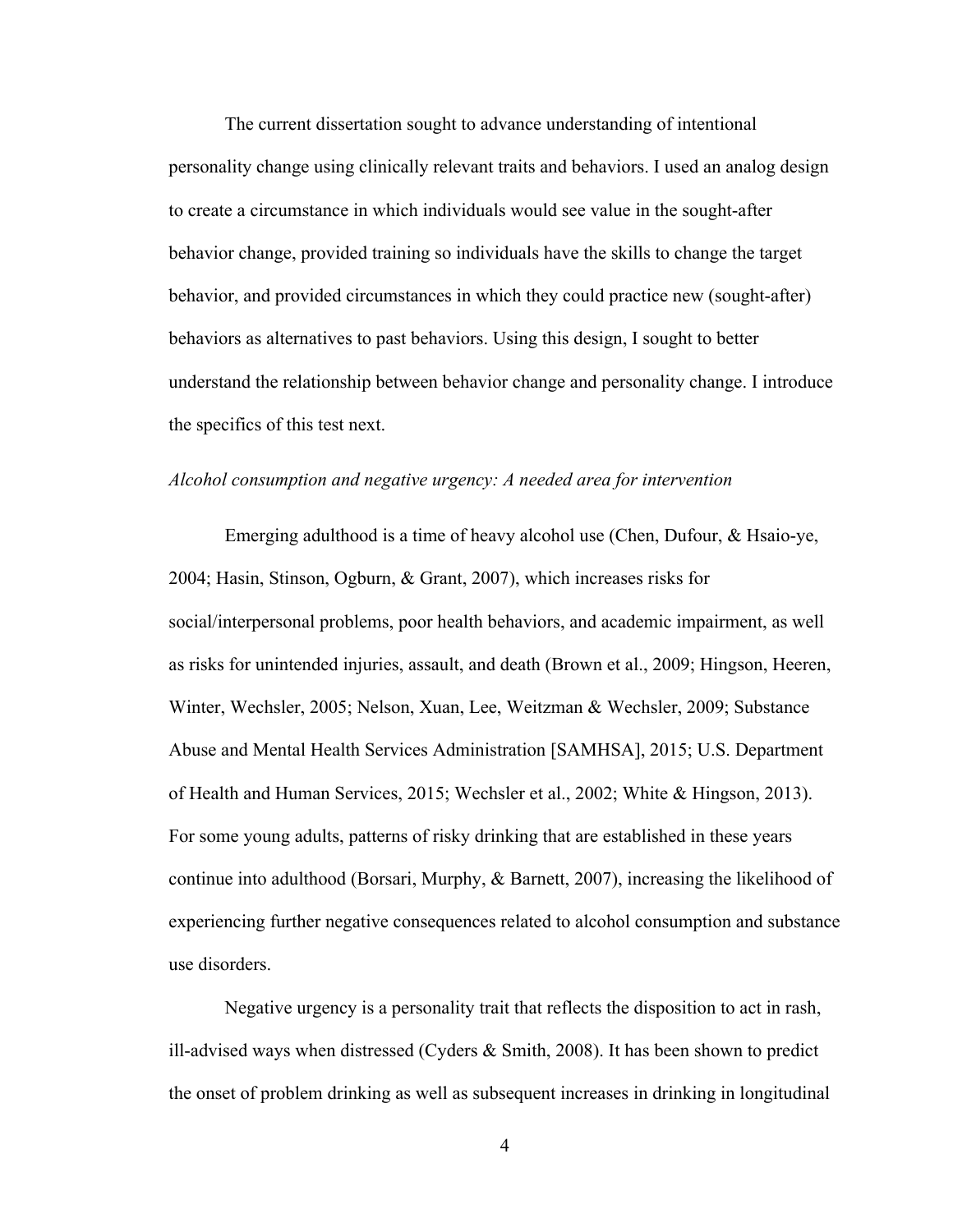studies (Peterson, Davis, & Smith, 2018; Riley, Rukavina, & Smith, 2016; Settles, Cyders, & Smith, 2010). This trait also confers transdiagnostic risk, predicting subsequent engagement in smoking (Doran et al., 2013), bulimic behaviors (Davis  $\&$ Smith, 2018; Fischer, Peterson, & McCarthy, 2013), drug use (Zapolski, Cyders, & Smith, 2009), non-suicidal self-injury (Riley, Combs, Jordan, & Smith, 2015), and depression (Smith, Guller, & Zapolski, 2013). Thus, intentional reductions in negative urgency are likely to be important clinically.

One prior study reported positive results from a negative urgency reduction intervention. Weiss, Tull, Davis, Searcy, Williams, and Gratz (2015) used a one-hour emotion modulation training designed to decrease the tendency to act rashly when distressed. These researchers investigated changes in impulsive behavior and changes in negative urgency one week post-manipulation in a small sample of African American women; they predicted that the intervention would produce decreases in the trait and decreases in impulsive behavior over the course of the one-week study. Weiss and colleagues compared their negative urgency intervention to the effects of an impulsivity reduction intervention, an intervention that emphasized non-affective components of impulsivity such as promoting planning and perseverance. The emotion modulation intervention produced changes (reductions) in negative urgency and in past-week risky behavior engagement (Weiss et al., 2015). Impulsivity reduction training, which emphasized non-affective components of impulsivity such as promoting planning and perseverance, did not predict decreases in negative urgency post manipulation. This emotion modulation intervention is an example of a trait-relevant intervention that could be used to target changes in a specific trait.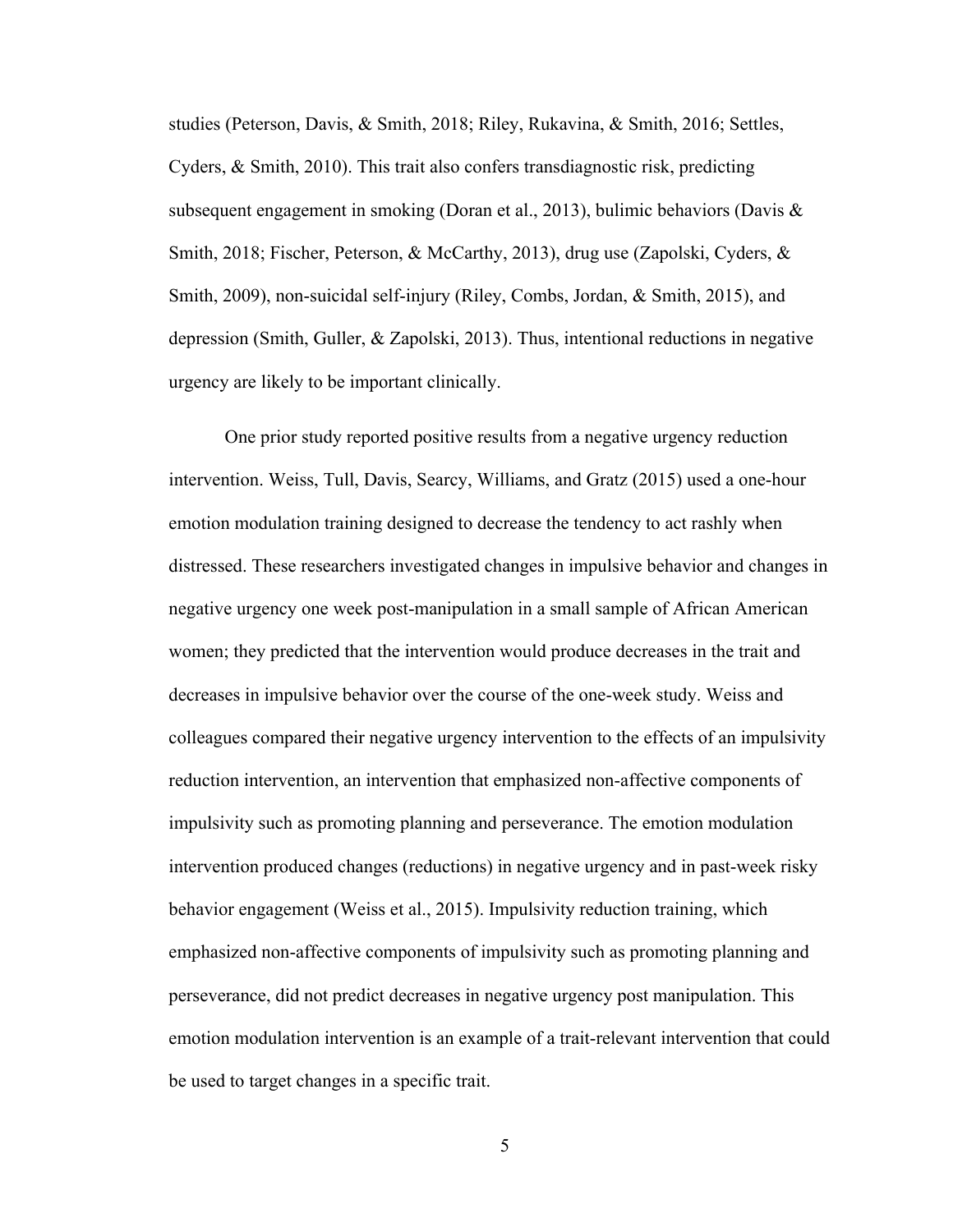#### *The current study*

I tested the hypothesis that an emotion modulation intervention could be applied to reduce negative urgency and heavy alcohol consumption in a sample of heavy drinking but otherwise healthy volunteers. Half the sample, the experimental group, received the emotion modulation intervention (Gratz & Gunderson, 2006; Gratz & Tull, 2011), and the other half of the sample, the control condition, received a "healthy living" intervention. We tested the effects of the emotion modulation intervention on levels of negative urgency pre- and post-manipulation, as well as on alcohol consumption as measured by an emotion-driven drinking paradigm.

I hypothesized the following: 1) alcohol consumption in response to a negative affect manipulation would be more greatly reduced among the participants in the emotion modulation training than those in the healthy living (control) training, 2) there would be greater reductions in negative urgency measured one week post-intervention among the participants in the emotion modulation training than those in the healthy living training, and 3) among the participants in the emotion modulation training, changes in the trait of negative urgency would mediate the effects of the training on drinking behavior during a laboratory ad lib drinking task.

Copyright © Elizabeth Nicole Riley 2020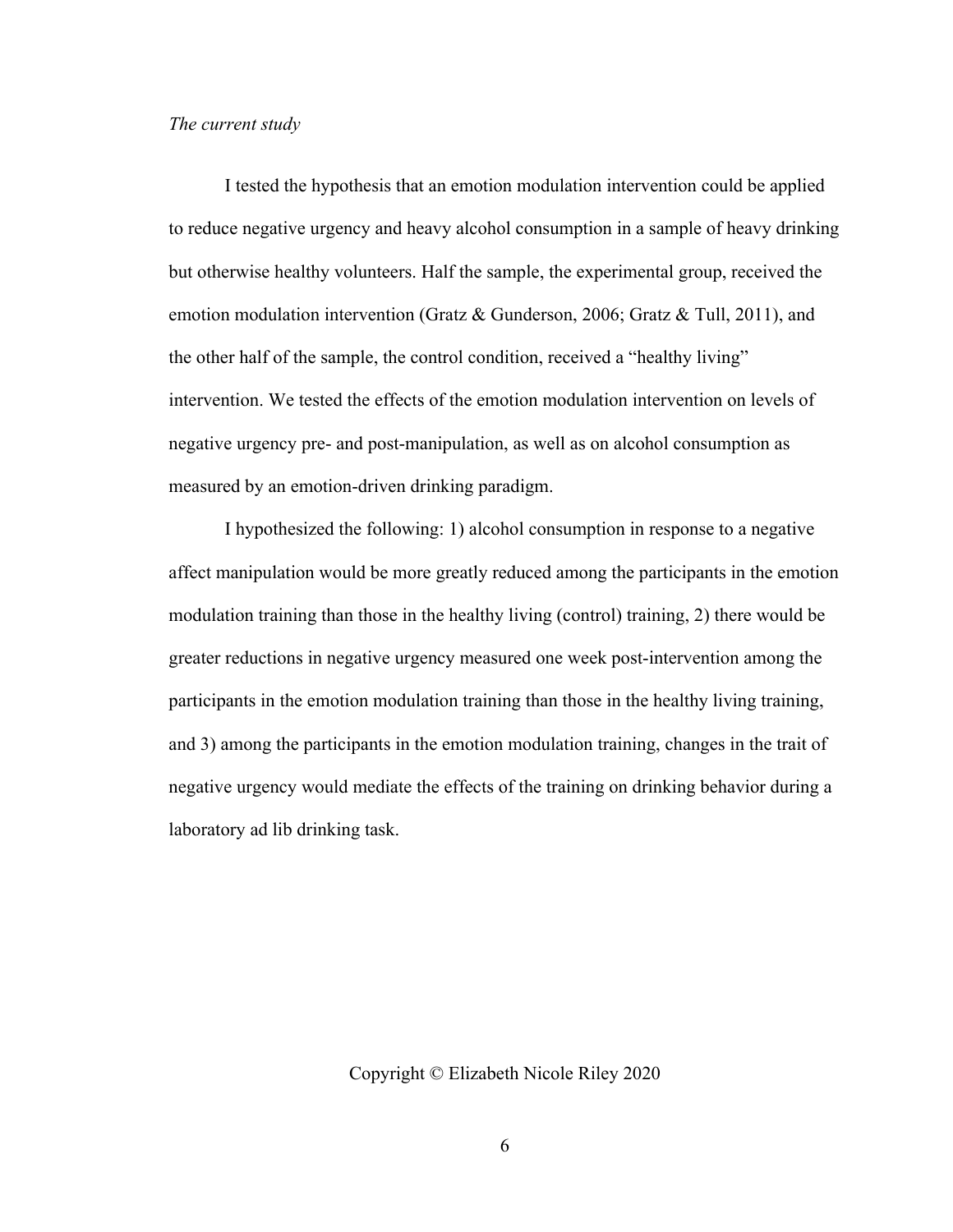#### CHAPTER TWO: METHODS

## *Participants*

Participants were individuals ( $N = 23$ ) recruited from two sources: the University of Kentucky psychology subject pool and the surrounding community of Lexington, Kentucky. Participants were recruited using study advertisement flyers posted around the main University of Kentucky campus, the University of Kentucky medical campus, and on announcement boards throughout the community. In addition, this study was advertised on University of Kentucky research social media as well as the University of Kentucky Center for Clinical and Translational Science. Telephone screens, online survey screeners, and in-person laboratory screening procedures were conducted to verify eligibility. Telephone screen interviews included information regarding medical history as well as current and past drug and alcohol use. Any volunteers who self-reported significant head trauma, psychiatric disorder, or substance abuse disorders were excluded from participation. Any volunteers who self-reported taking any psychotropic medication or medication that could adversely interact with alcohol were excluded from the study.

Volunteers were asked a series of specific questions in order to determine their typical drinking habits. Those who reported a potential risk for alcohol dependence were excluded from participation. I used the Structured Clinical Interview for DSM-5 (SCID-5; First et al., 2015) to screen out for current and past physical dependence on alcohol. Any other high-risk indicators of dependence, including prior treatment for an alcohol use disorder and a driving under the influence conviction, precluded participation in the study. These screening measures allowed for recruitment of age appropriate heavy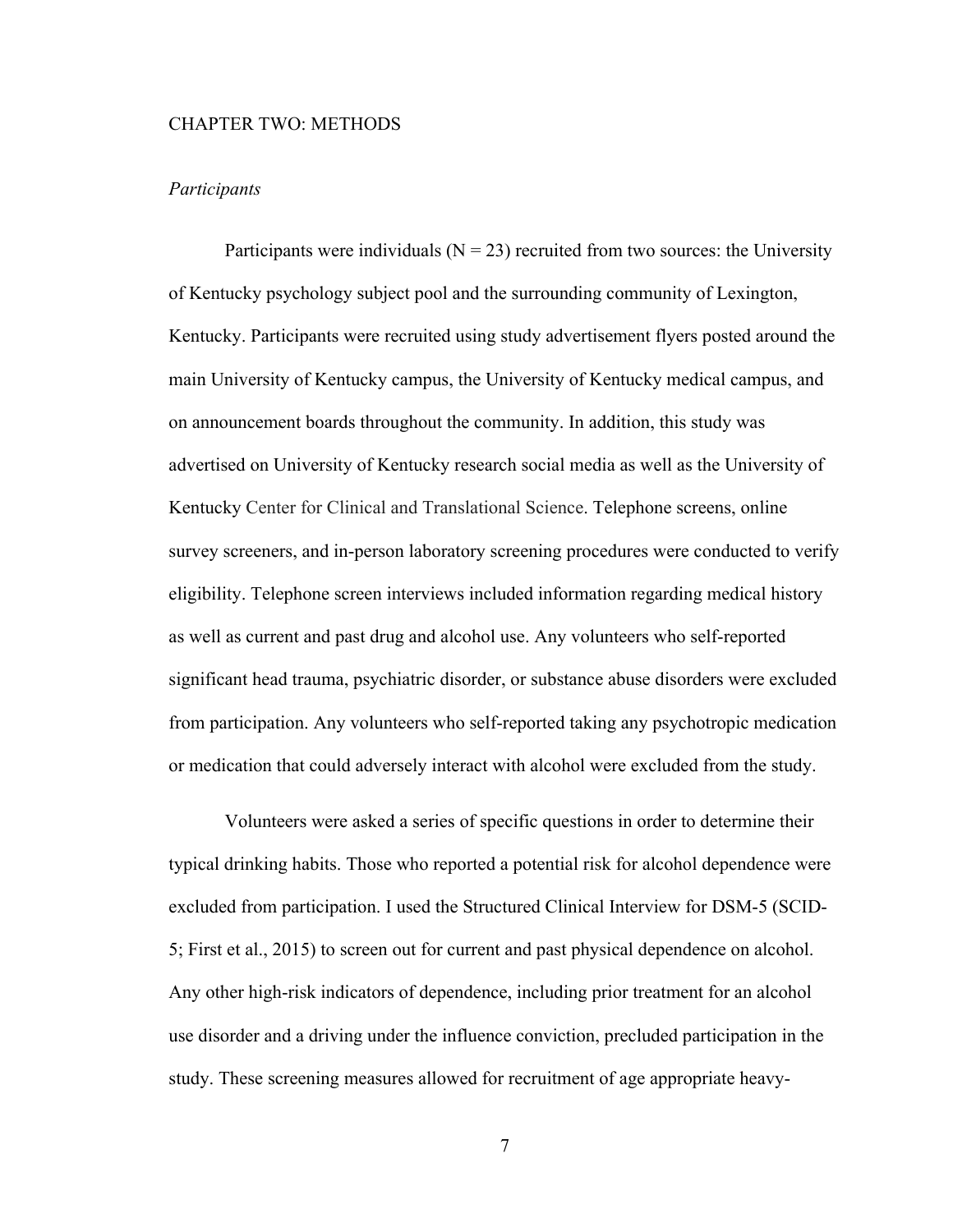drinking participants, while excluding those who were dependent on alcohol. Additionally, because the study involved an ad lib beer consumption session, all volunteers were asked if they enjoy drinking beer; anyone who did not like to drink beer was ineligible for participation. Female volunteers who were pregnant or breast-feeding, as determined by self-report and urine human chorionic gonadotrophin levels, were also excluded from this study. Recent use of amphetamine, barbiturates, benzodiazepines, cocaine, opiates, and tetrahydrocannabinol was assessed by means of self-report and urine analysis done before each drinking session. Any volunteer who tested positive for the presence of any of these drugs was excluded from the study.

Participants were otherwise healthy volunteers who met the following criteria: 1) were between the ages of 21-30, 2) engaged in binge drinking at least twice in the last month (defined as having 5 or more drinks in two hours for men, and 4 or more drinks in two hours for women), 3) reported high levels of negative urgency assessed using the UPPS-P ("high levels" defined as above the mean for young adults, based on extensive existing data on the UPPS-P from other studies conducted by researchers in the area), and 4) had self-reported motivation to reduce emotion-driven impulsivity. Participants were then assigned to receive either the experimental (emotion modulation,  $n = 12$ ) or control (healthy living,  $n = 11$ ) intervention using a matching procedure, such that the groups were matched on key study variables, including self-reported gender identity, Time 1 negative urgency scores, number of past-month drinks, and weight. The two groups did not significantly differ on any of the following variables: self-reported gender identity, age, race, education level, marital status, income, weight, Time 1 negative urgency scores, or number of past-month drinks (all  $ps > .05$ ).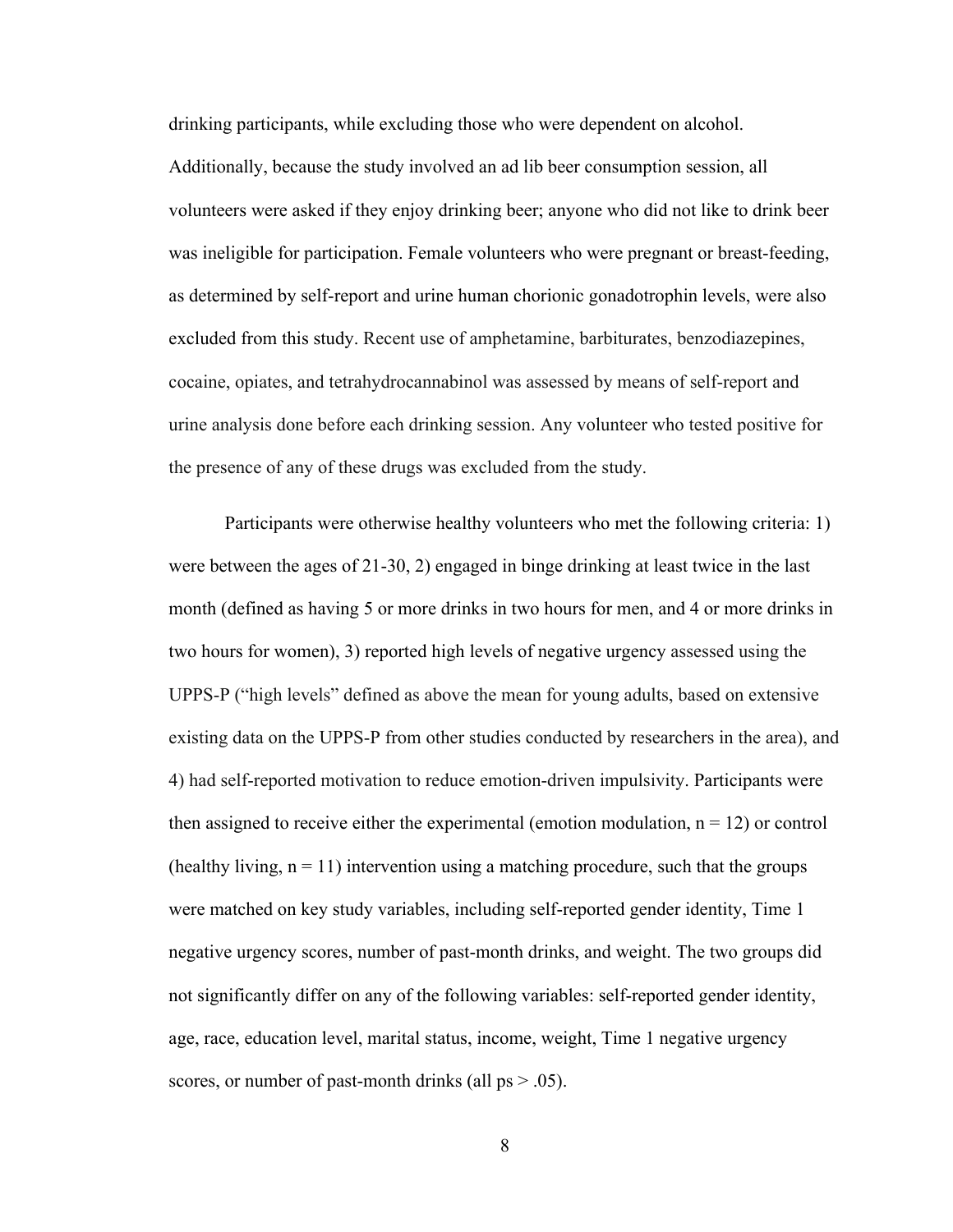#### *Measures*

Interview. An interview to determine compliance with instructions (fasting, substance abstinence, homework, as described below).

Negative Affect Induction. All participants completed an 8-minute writing task about a time when they were very upset. Autobiographical recall is effective in inducing negative affect (Jallais & Gilet, 2010).

Manipulation Check. To ensure that the negative affect manipulation was successful, participants completed the Positive and Negative Affect Schedule (PANAS; Watson, Clark, & Tellegen, 1988). The wording of this measure was changed to reflect assessment of current positive and negative affect, such that participants were asked to report how they were feeling "*right now."*

Urges to Drink. Participants completed ratings for urge to drink alcohol before, during and after the 60-minute ad-lib drinking task or intervention period on Visual Analogue Scale (VAS), from "Not at all/No" to "Extreme/Extremely."

Subjective Units of Distress Scale (SUDS). SUDS is a means of rating the severity of current distress using a scale ranging from 0 to 100, where 0 is feeling perfectly relaxed and 100 is the worst distress imaginable. Participants completed SUDS ratings before, during and after the 60-minute ad-lib drinking task or intervention period on a Visual Analogue Scale (VAS).

Ad lib drinking behavior: milliliters consumed and BAC (blood alcohol content) post-dosing. Alcohol provided during the ad lib drinking session was measured in milliliters before and after the 60-minute drinking session. Total intake was calculated in milliliters consumed by taking the difference of the two values. Participants also gave a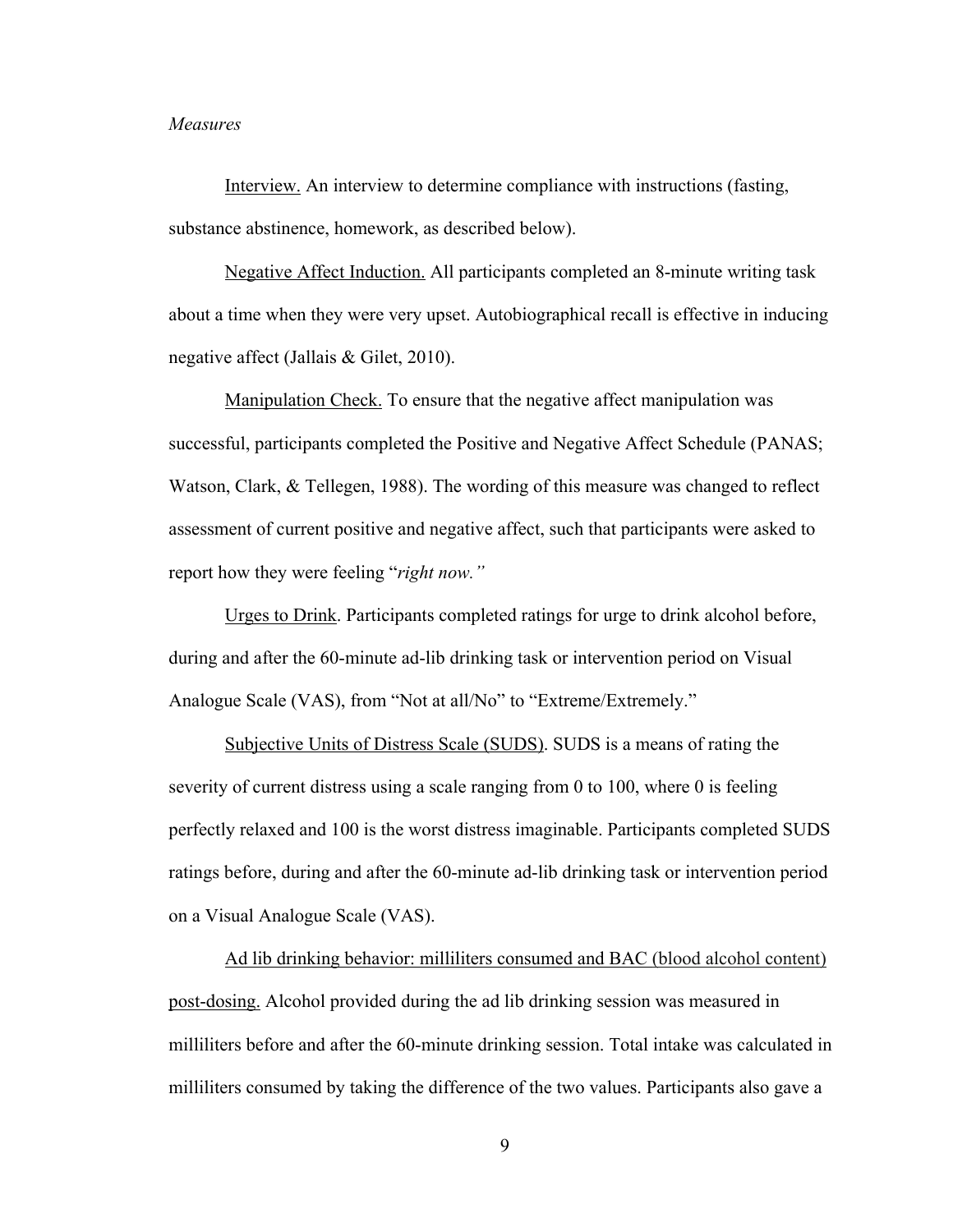measure of BAC immediately following the 60-minute drinking session. Immediately after the session, participants were instructed to rinse their mouth out with water by swishing and spitting the water into a sink, then taking two deep breaths, then providing the breath sample.

UPPS-P Impulsive Behavior Scale. A 59-item measure that assesses five impulsivity-related traits (lack of perseverance, lack of planning, positive urgency, negative urgency, sensation seeking; Zapolski, Stairs, Settles, Combs, & Smith, 2010).

#### *Procedures*

This study received institutional review board approval from the university's human subjects committee. Participants provided written informed consent prior to participation. The study took place at the Behavioral Neuroscience and Psychopharmacology Research Laboratory at the University of Kentucky. A telephone intake screening interview and online screener questionnaires were conducted in order to determine eligibility for participation in the study as detailed above. Eligible volunteers made appointments to come in to the laboratory for three sessions: Session 1 (5 hours, ad lib drinking protocol administered), Session 2 (1.5 hours, intervention administered), and Session 3 (5 hours, ad lib drinking protocol administered). All participants were tested individually. Participants were instructed to fast for 4 hours prior to each alcohol session, as well as to refrain from consuming alcohol or any psychoactive drugs or medications for 24 hours before all sessions. Participants were provided a written consent form as well as a verbal description of the study, study tasks, potential risks, and rights of a research subject. Prior to each drinking session (Sessions 1 and 3), participants provided: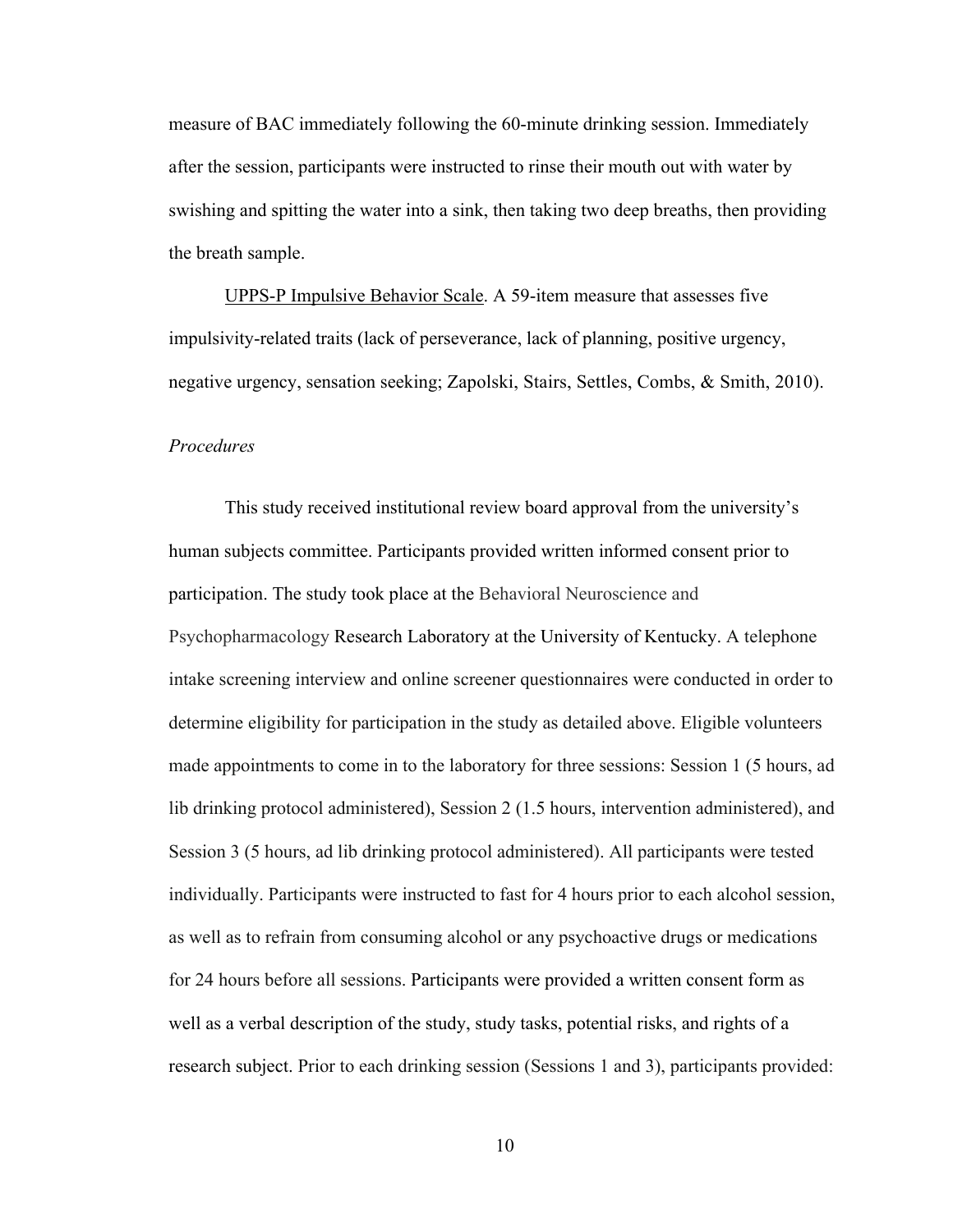1) urine samples to be tested for the presence of drug metabolites, 2) in women, HCG, in order to verify that they are not pregnant, and 3) breath samples to verify a zero BAC.

In Session 1, after obtaining informed consent, all participants were administered the SCID-5 for Alcohol Use Disorder, asked to provide a urine sample to be used by researchers to conduct pregnancy and drug screens, and asked to provide a breath sample to verify zero BAC. Participants then completed several measures assessing baseline personality traits and urges to engage in impulsive actions. Participants then underwent the negative affect induction. The experimenter instructed the participants on the use of the Subjective Units of Distress scale (SUDS). The SUDS scale is a scale that goes from 0-100 and measures level of distress. For the purposes of this study, distress was subjectively defined and could be any negative or unpleasant emotion (anger, sadness, shame, fear, etc.) The experimenter asked the participant to think of a time when (s)he was very upset, meaning that the participant was experiencing a SUDS of at least 70 at the time of the event. The experimenter provided the participant with a blank sheet of paper, instructing him/her to write down that memory in as much detail as possible. Participants were instructed to keep thinking about the memory if (s)he finished writing before the experimenter returned. After 8 minutes, the experimenter asked the participant to read the narrative aloud and complete the Positive and Negative Affect Schedule (PANAS) for how they were feeling *right now* as a negative affect manipulation check. Participants were asked to provide their Subjective Units of Distress (SUDS) level and a rating of their current urge to drink alcohol.

Participants were then provided an ad-lib drinking task: participants completed a beer taste-rating task (Marlatt et al., 1973), which previous research has shown provides a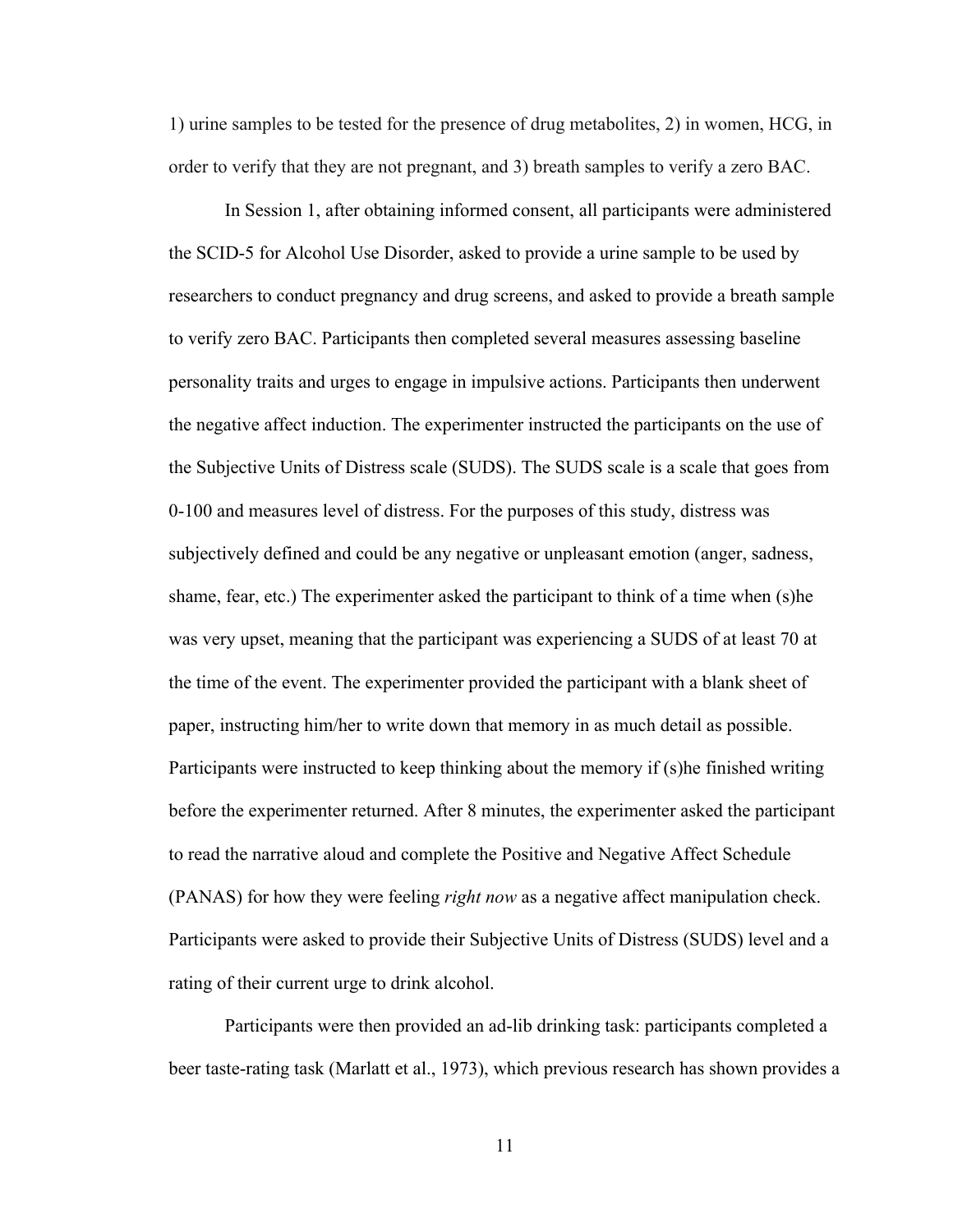reliable measure of ad-lib alcohol consumption (Collins et al., 1996). Participants were given 237 ml (approximately 8 ounces) of each of five different beers (1,185 ml, approximately 40 ounces, total) and were instructed to sample and rated them all, purportedly in order to aid in future research. Beers were representative of those commonly consumed by young adults and similar in per volume alcohol content (Heinekin, Sam Adams, Corona, Shock Top, and Rolling Rock; average abv = 4.86%;  $SD = 0.37$ ). Participants were told that this was a 5-hour study session regardless of how much beer they drank, and that the tasting portion would last for 60 minutes. They were told that they may drink as much of or as little of each beer as they liked, but to be sure to sample each beer. Every five minutes, participants were prompted by a timer to record their SUDS ratings and urges to drink alcohol. Once the 60 minutes had passed, participants' BACs were measured and the glasses were removed. The remaining beer was measured in milliliters and subtracted from the total amount of beer presented to determine amount of beer consumed. Participants remained in the laboratory until safely able leave  $(BAC < .02)$ , or 5 total hours had passed, whichever came second. Participants were offered the opportunity to undergo a guided imagery relaxation exercise conducted by the experimenter before leaving the laboratory.

One week later, in Session 2, all participants completed measures assessing baseline personality traits and urges to engage in impulsive actions. All participants again underwent the negative mood induction described above, using a different unpleasant memory, and completed the PANAS as a manipulation check. For the participants in the emotion modulation (experimental) group, the PI conducted the hour-long emotion modulation training while the participant was distressed, in order to promote emotion-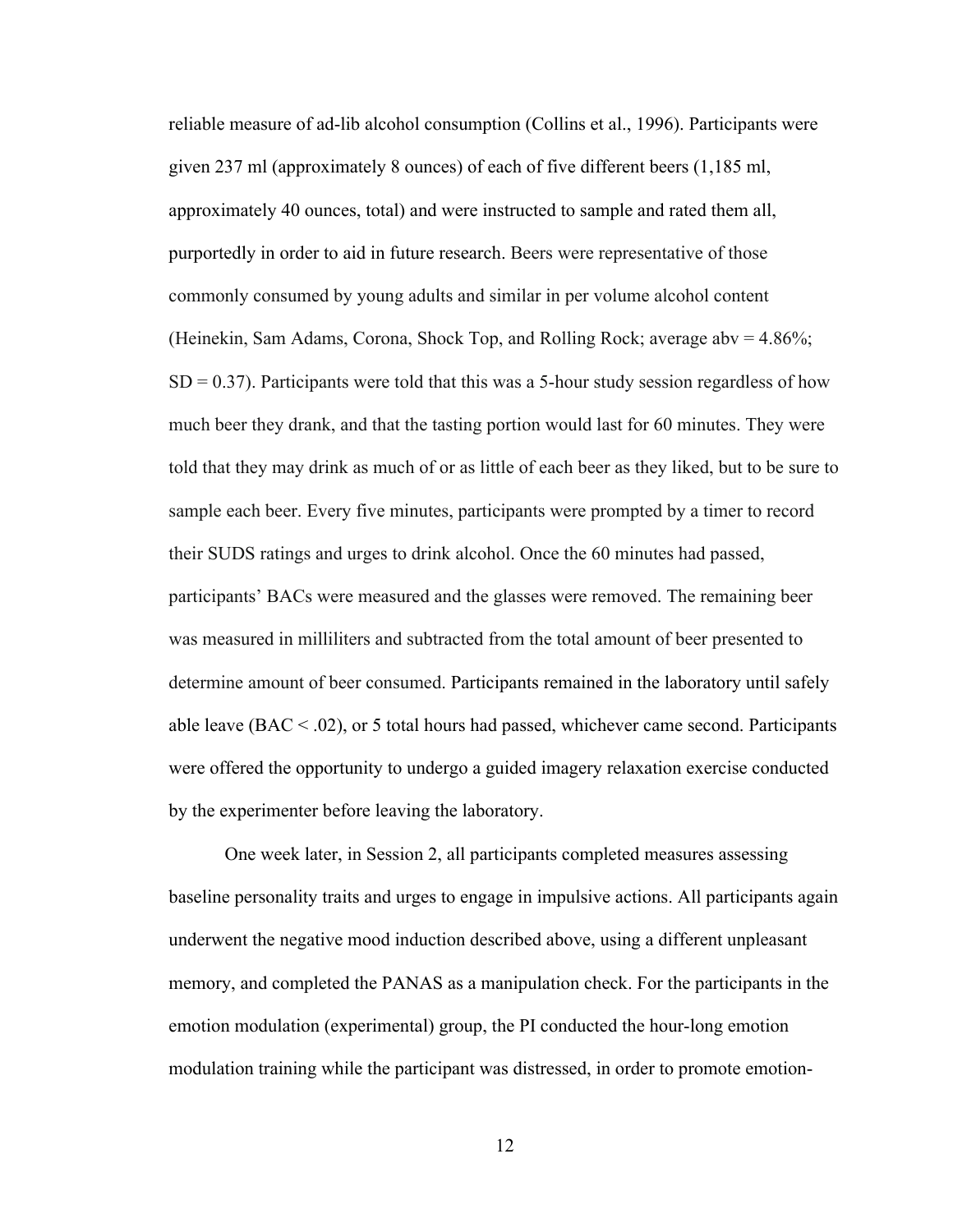dependent learning. Skills presented during the emotion modulation experimental manipulations were adapted from empirically supported acceptance-based emotionregulation group therapy (ERGT; Gratz & Gunderson, 2006; Gratz & Tull, 2011) and dialectical behavior therapy (DBT; Linehan, 1993) for self-harm and other selfdestructive behaviors. The emotion modulation training is comprised of strategies to modulate the intensity and/or duration of emotional arousal in a flexible, situationally appropriate manner, including distraction (i.e., noticing intense and/or aversive emotions and then temporarily directing attention toward something other than the distressing emotion) and emotional approach (e.g., getting in touch with emotions, allowing oneself to experience emotions, and paying attention to the information being provided by emotions; Weiss et al., 2015). For the participants in the healthy living (control) group, the PI conducted an hour-long healthy living training while the participant was distressed. Skills presented during the control condition include information on sleep, healthy eating, exercise, and behavioral change strategies.

Every five minutes, participants in both conditions were prompted by a timer to record their SUDS ratings and urges to drink alcohol. Following the manipulation, participants were provided with instructions for using the skills outside of the laboratory: daily monitoring of the strategies they used and the antecedents/consequences of skillful behaviors for the emotion modulation experimental group and daily monitoring of health promotion behaviors used for the control group. Participants were informed that they would be compensated for completing the assigned homework: \$1 for each day they responded to communications asking whether they had completed homework. Participants were informed that they did not need to use any particular skills to receive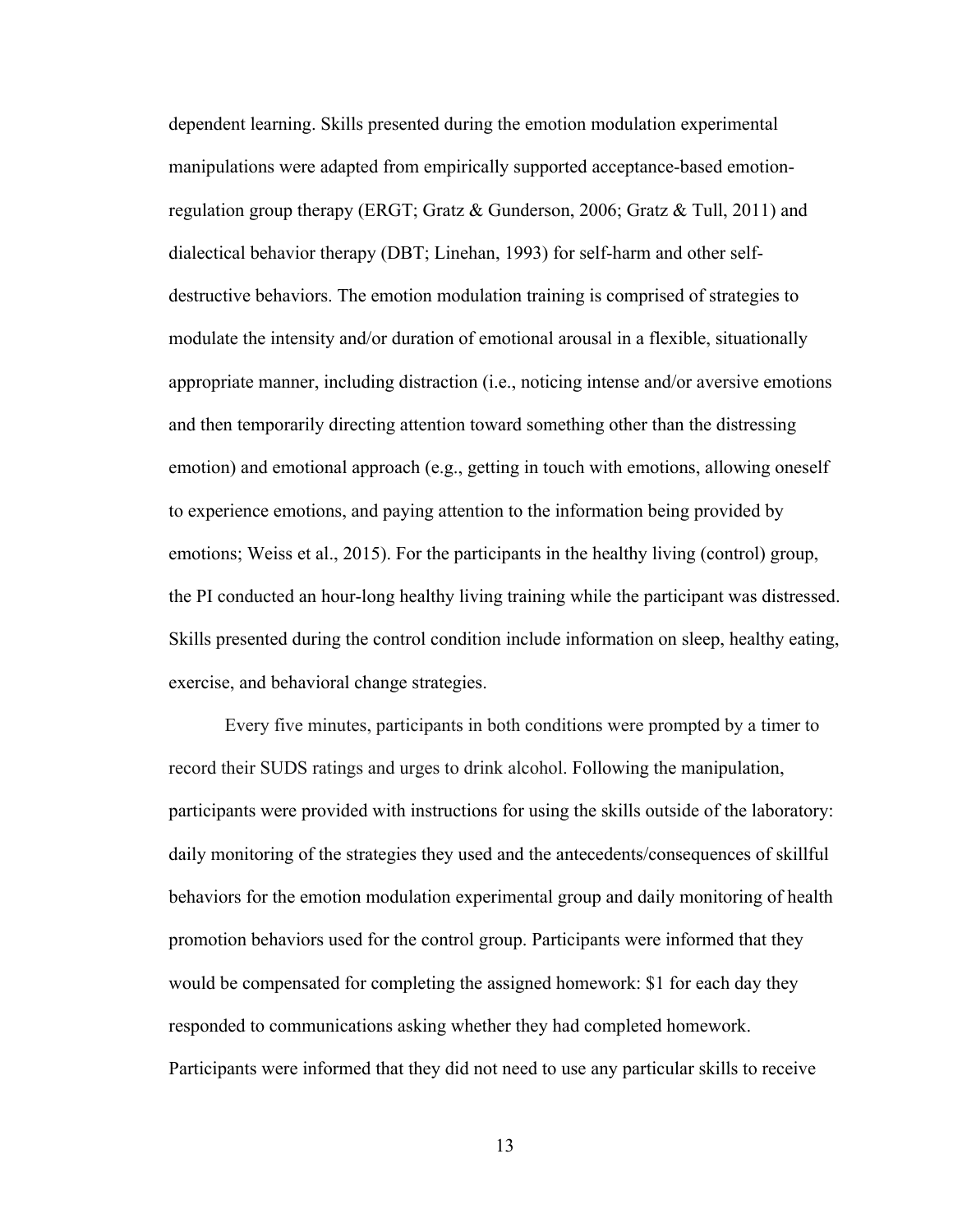compensation, they needed only to respond to communication. Participants were offered the opportunity to undergo a guided imagery relaxation exercise conducted by the experimenter before leaving the laboratory.

One week later, in Session 3, participants again provided a urine screen and breath sample to ensure safety of alcohol administration, completed several measures assessing personality traits and urges to engage in impulsive actions, and were asked about homework compliance (i.e., whether they engaged in practicing either emotion modulation skills or healthy living skills between Sessions 2 and 3). Participants again underwent the negative mood induction, using a third different memory, and completed the PANAS. Participants were then provided the same ad-lib drinking task described in Session 1, and those that were in the emotion modulation experimental group were encouraged to use skills from the emotion modulation training to manage distress. During the 60-minute drinking task, all participants were assessed at 5-minute intervals for their level of negative affect using SUDS and urge to drink alcohol. Participants remained in the laboratory until safely able leave  $(BAC < .02)$ , or 5 total hours had passed, whichever came second. Amount of alcohol consumed was measured following completion of the session. Participants were offered the opportunity to undergo a guided imagery relaxation exercise conducted by the experimenter and informed of the study's aims before leaving the laboratory. Participants were compensated between \$140-\$150 for completing all three sessions of the study.

# *Data analytic method*

Descriptive statistics were used to characterize the experimental and control groups on demographic and study-related variables. Independent samples t-tests were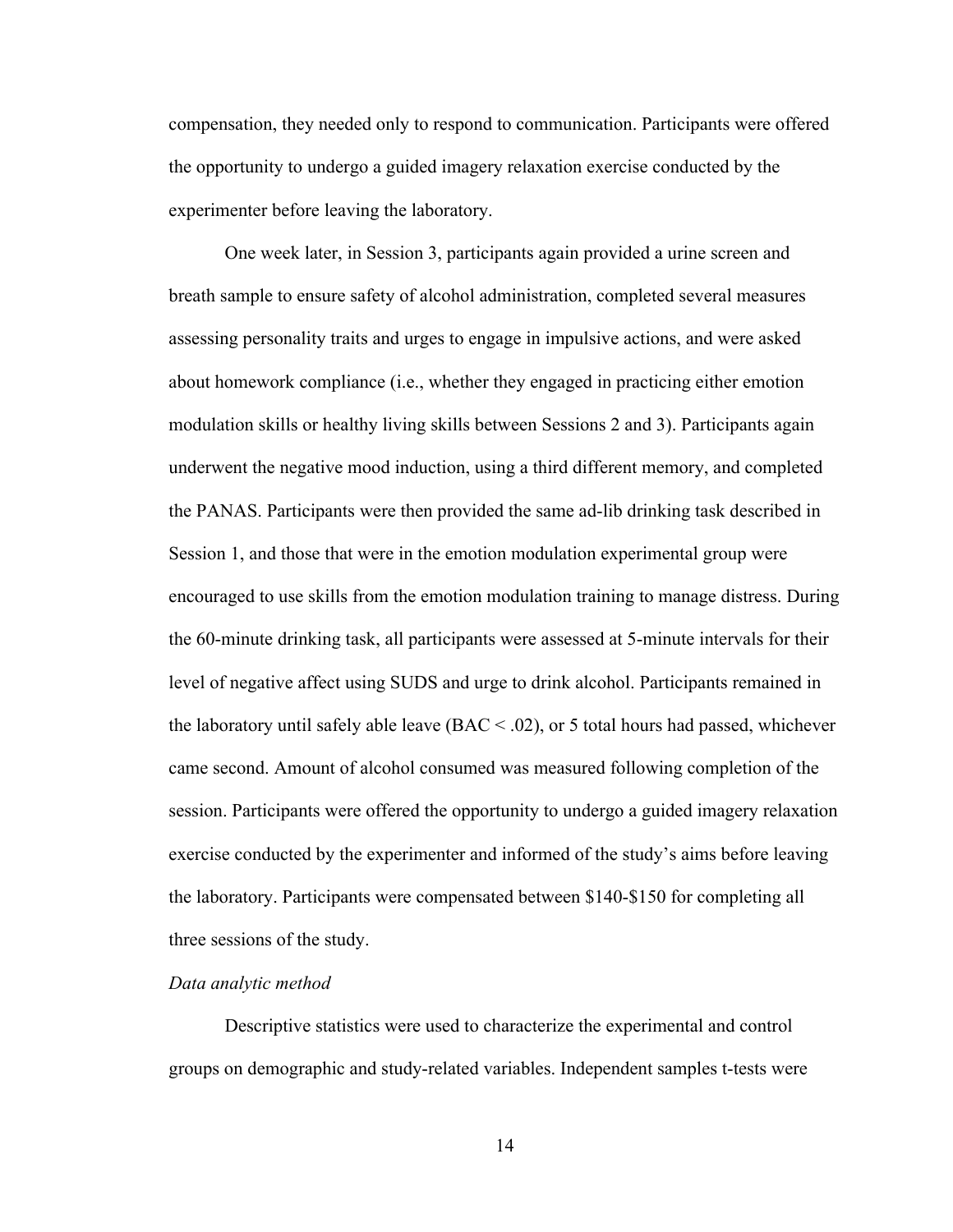used to compare groups on self-reported gender, age, race, education level, marital status, income, weight, Time 1 negative urgency scores, and number of past-month drinks. As the groups did not vary significantly on any variables, descriptive statistics and mean frequencies of these variables were calculated for the entire sample.

Model variables were first assessed for missing data (ensuring randomness of missing data), normality of distributions, absence of outliers, multicollinearity and singularity, and independence of errors. Based on results reported in the Weiss et al. (2015) emotion modulation study, we anticipated medium effect sizes. Power analyses indicated that, using a repeated measures analysis of variance (ANOVA), our sample size was adequate to detect a medium effect size for the interaction effect  $(f = .25)$  with an alpha level set at .05 and power equal to or greater than .63 for urgency change and drinking change.

Hypothesis 1. I used a repeated measures ANOVA to test the hypothesis that there would be a reduction in drinking behavior during the ad lib drinking task from Time 1 and Time 3, and that the reduction would be greater in the emotion modulation group than the healthy living (control) group.

Hypothesis 2: Negative urgency was assessed at four time points: Time 1 (beginning of first session), Time 2a (beginning of second session, before intervention training), Time 2b (end of second session, after intervention training), and Time 3 (beginning of third session). I used repeated measures ANOVA to test whether there were greater reductions in negative urgency in the experimental than in the control group: (1) whether negative urgency was lower at Time 2b than at Time 2a, reflecting the training; (2) whether negative urgency was lower at Time 3 than at Time 2a, a comparison that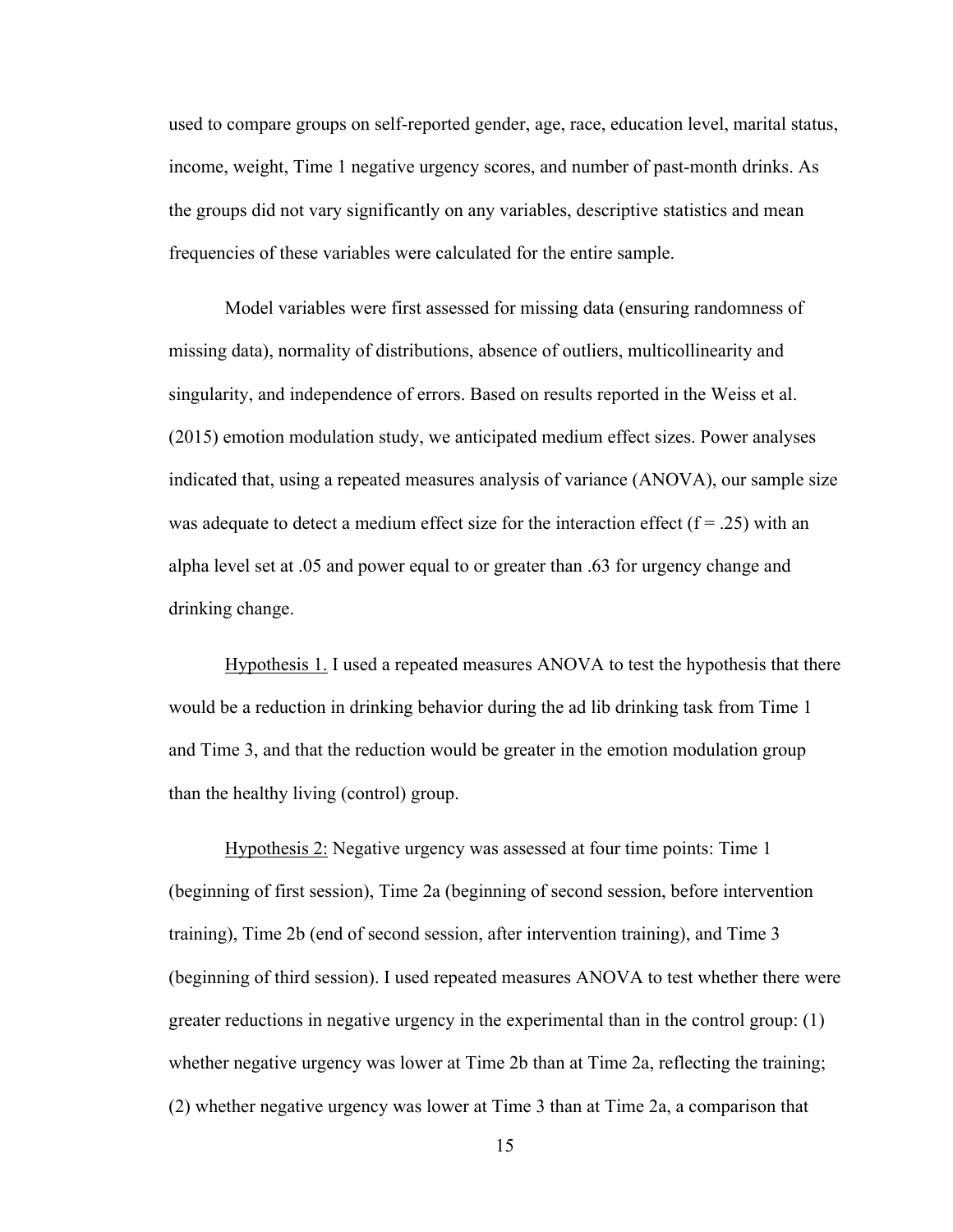reflects both the training and the homework; (3) using planned contrast analyses, whether negative urgency at Time  $2b + Time$  3 was lower than at Time  $1 + Time$  2a. In each case, I hypothesized that the reduction would be greater in the emotion modulation experimental group than in the control group.

Hypothesis 3. Using a multilevel modeling approach, in the event of significant reductions in drinking, I planned to test whether changes in negative urgency mediated the effects of the emotion modulation training on drinking behavior in the experimental group; observations would be nested within person. To allow for possible asymmetry in confidence intervals for mediation analyses, I planned to use the bootstrapping procedure recommended by Preacher (2015).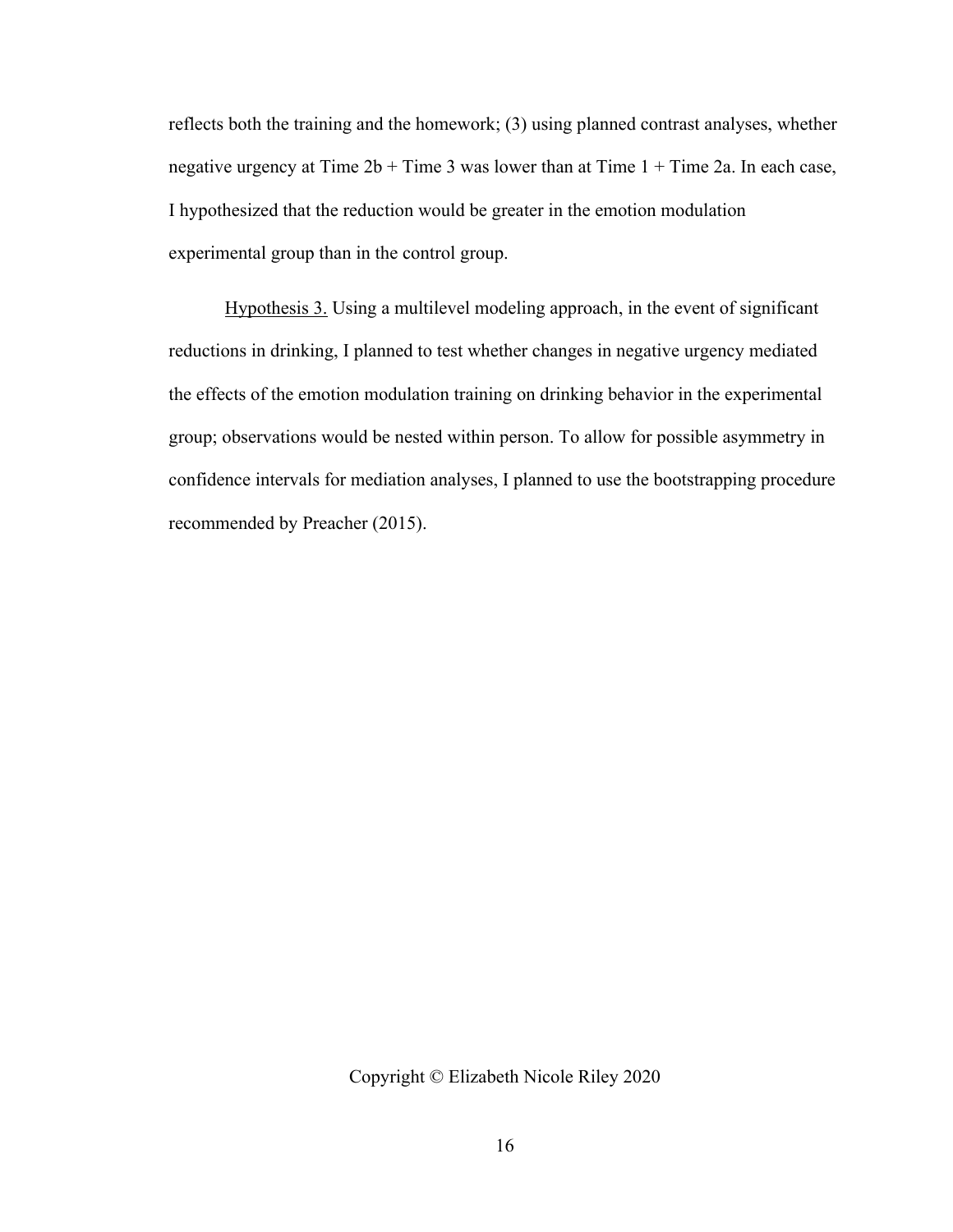#### CHAPTER THREE: RESULTS

## *Descriptive data*

Two participants were removed from analyses following a manipulation check: the negative affect induction was not successful with these participants. Both participants were male, and there was one from each of the experimental and control groups. Experimental and control groups did not differ on any key study variables measured at baseline (all ps > .05). Table 1 presents descriptive data (self-reported gender identity, sexual orientation, race, education, age, weight) for the full sample, as assessed at baseline. Table 2 presents descriptive statistics for each of the key study outcome variables and covariates: number of past-month drinks at Time 1 (measured using a timeline follow-back questionnaire); SUDS scores at Time 1, Time 2, and Time 3; negative urgency scores at Time 1, Time 2a, Time 2b, and Time 3; amount of alcohol consumed (measured in milliliters) at Time 1 and Time 3; BAC post-dosing at Time 1 and Time 3. Table 2 presents these data for the full sample, the experimental group, and the control group. Tables 3-5 present the correlation matrix between all key study outcome variables and covariates. Data are presented for the full sample (Table 3), the experimental group (Table 4), and the control group (Table 5).

#### *Ad lib drinking behavior*

Alcohol consumption (in milliliters). To assess the effects of intervention, a comparison was made between experimental and control groups across time on milliliters of ad lib alcohol consumption, comparing consumption at Times 1 and 3. I tested the main effect of time in addition to the effect of group membership on ad lib alcohol consumption using repeated measures ANOVA. The main effect of time was not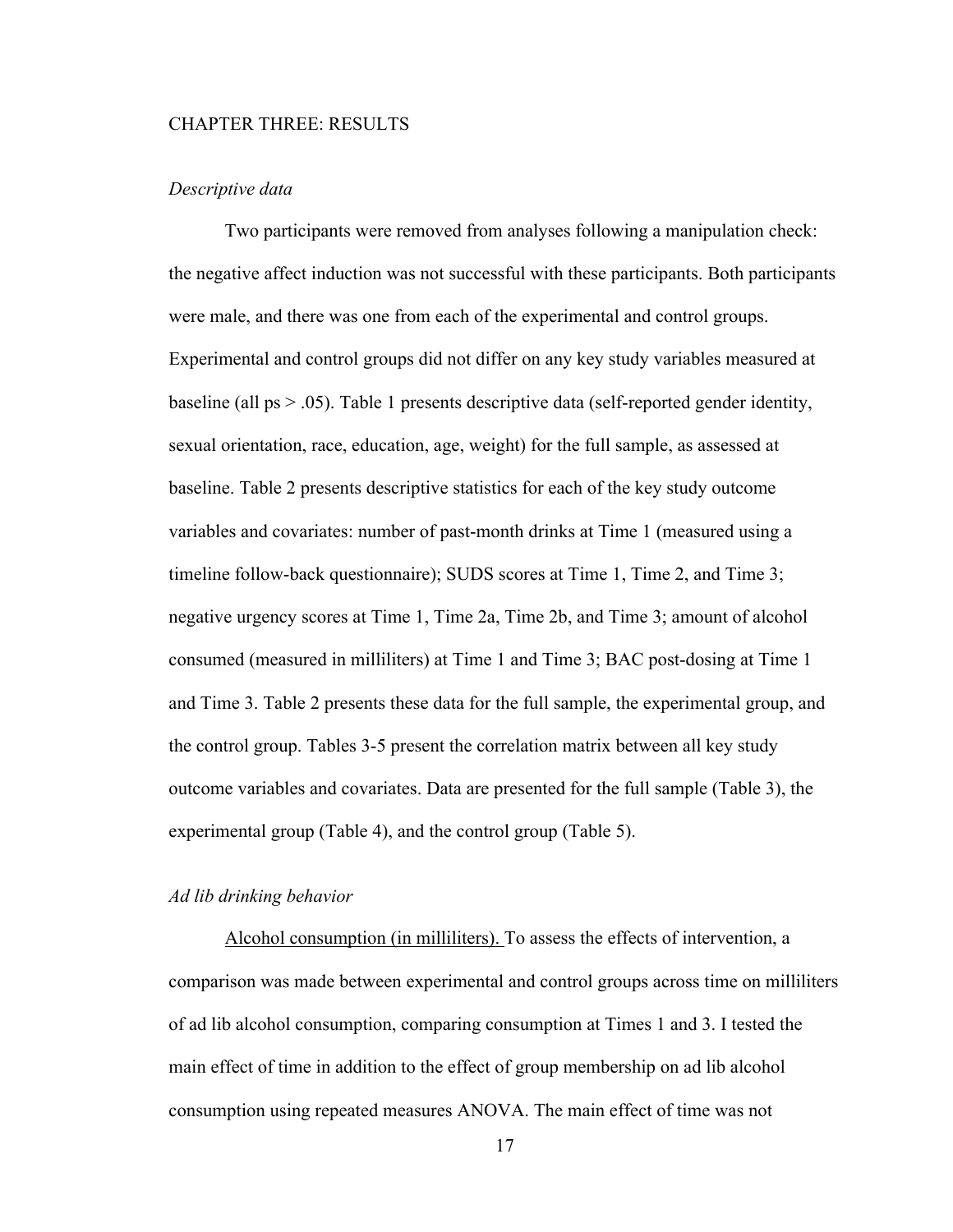significant, indicating that across groups, ad lib alcohol consumption remained largely the same across the study period. In addition, no significant interaction effects were detected, indicating that there were no differential effects of group membership on ad lib consumption during this timeframe. Results remained non-significant when important covariates such as Time 1 past month drinks and weight were included in the model.

Blood alcohol content (BAC). To assess the effects of intervention, a comparison was made between experimental and control groups across time on BAC immediately post-dosing: BAC post-dosing at Time 1 and BAC post-dosing at Time 3. I tested the main effect of time in addition to the effect of group membership on BAC post-dosing using repeated measures ANOVA. The main effect of time was not significant, indicating that across groups, BAC post-dosing remained largely the same across the study period. In addition, no significant interaction effects were detected, indicating that there were no differential effects of group membership on BAC post-dosing during this timeframe. Results remained non-significant when important covariates such as Time 1 past month drinks and weight were included in the model.

# *Negative urgency change*

To assess the effects of intervention, three comparisons were made between experimental and control groups across time on negative urgency scores: negative urgency scores at Time 2a and Time 2b (immediately pre- and post-intervention, reflecting the intervention), negative urgency scores at Time 2a and Time 3 (reflecting both the training and the homework), and negative urgency scores at Time  $1 +$ Time  $2a$ and Time  $2b +$  Time 3 (reflecting the full study time). I tested the main effect of time in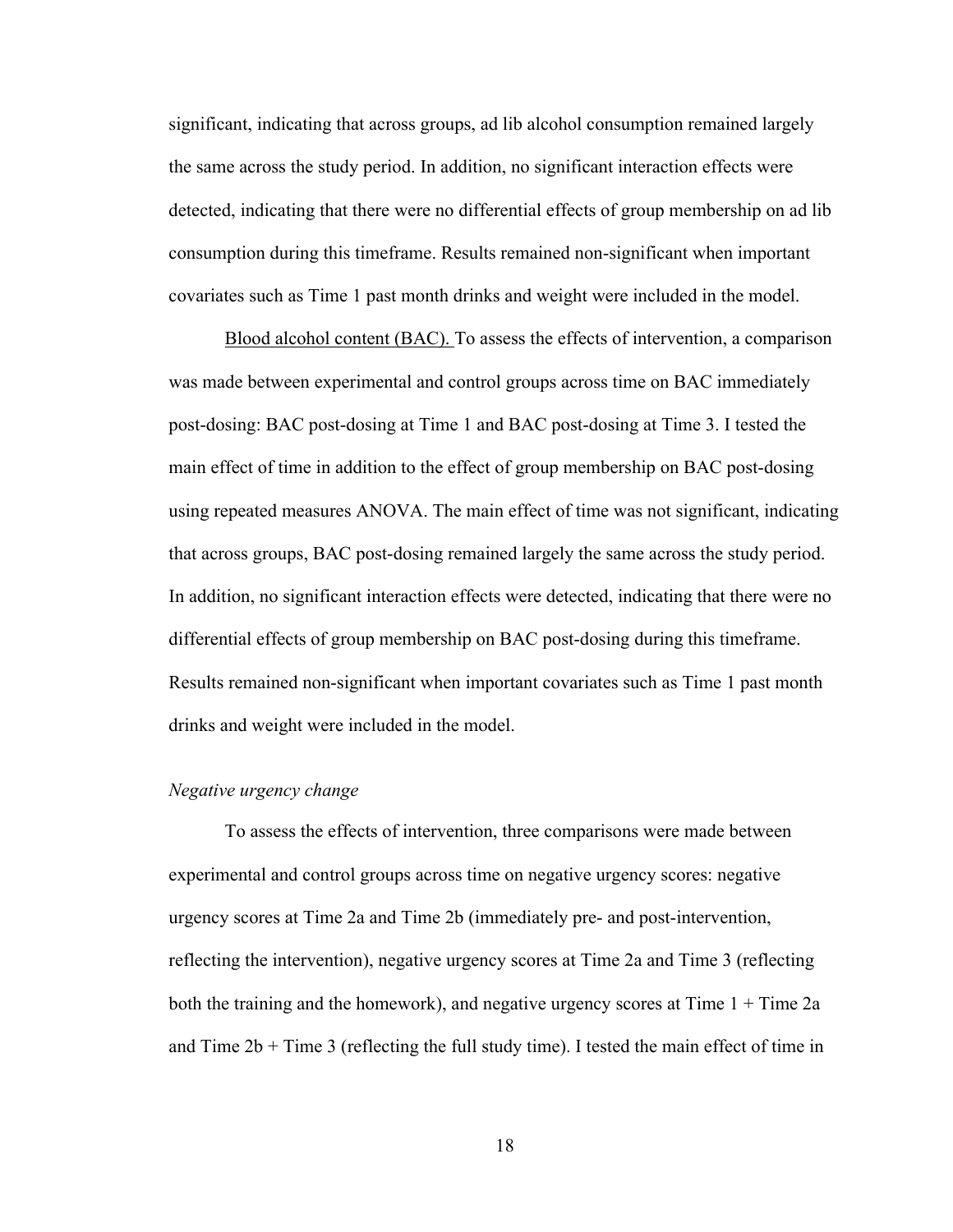addition to the effect of group membership on negative urgency scores for each comparison using repeated measures ANOVA.

Comparisons of negative urgency scores at Time 2a and Time 2b. The main effect of time was not significant, indicating that across groups, negative urgency scores remained largely the same immediately pre- and post- intervention. In addition, no significant interaction effects were detected, indicating that there were no differential effects of group membership on negative urgency change scores during this timeframe.

Comparisons of negative urgency scores at Time 2a and Time 3. The main effect of time was not significant, indicating that across groups, negative urgency scores remained largely the same across the time interval that reflects both the training and the homework. In addition, no significant interaction effects were detected, indicating that there were no differential effects of group membership on negative urgency change scores during this timeframe.

Comparisons of negative urgency scores at Time  $1 +$  Time  $2a$  and Time  $2b +$ Time 3. The main effect of time was not significant, indicating that across groups, negative urgency scores remained largely the same across the full study period. In addition, no significant interaction effects were detected, indicating that there were no differential effects of group membership on negative urgency change scores during this timeframe.

# *Mediation tests*

Given that there were no significant effects detected for changes in either drinking behavior or negative urgency scores across any timeframe in this study, mediation tests were not conducted.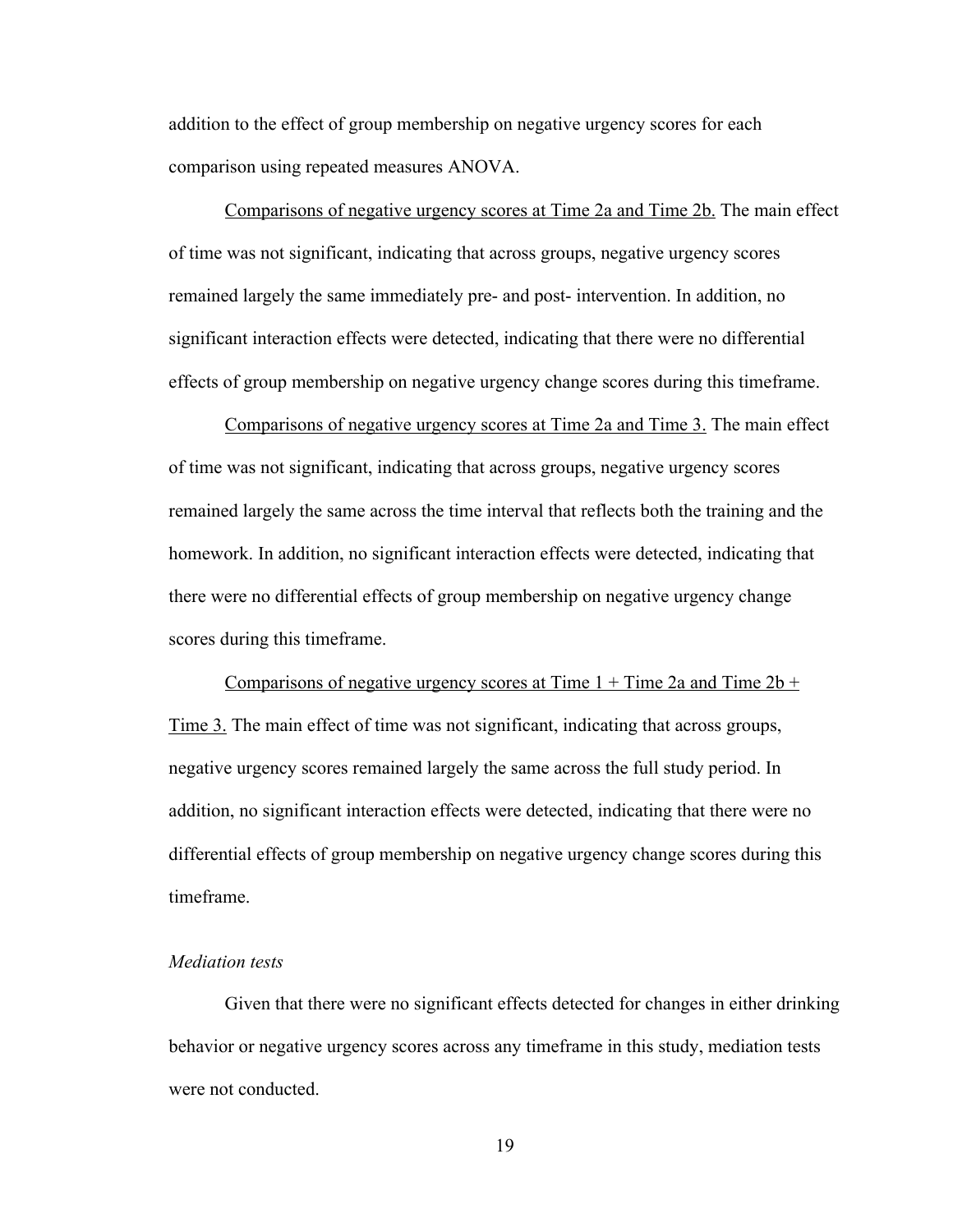# *Exploratory analyses*

Group membership (experimental or control) appeared to have no effect on our primary measures of drinking behavior or on negative urgency. We thus conducted several exploratory analyses to examine whether there were effects of the intervention on the following: scales of the Difficulties in Emotion Regulation Scale (DERS), other impulsivity-related traits as measured by the UPPS-P, drinking motives, and response to the intervention (measured using the SUDS scale and PANAS for negative emotionality). My reasoning was that if there were effects on other variables, the current findings might serve as pilot data for a future hypothesis test. If there were no such effects, in the future I would be able to combine the two experimental groups into a single, larger sample. Doing so would facilitate other analyses at a later date, such as methodological test-retest comparisons of the ad lib drinking task, comparison tests by gender on variables of interest, or other analyses that would necessitate using a larger sample.

Effects of group membership on the DERS. To assess the effects of intervention on facets of emotion regulation, seven comparisons were made between experimental and control groups across time on DERS scores at Time 1 and Time 3 (the six scales: nonacceptance of emotional responses, difficulty engaging in goal-directed behavior, impulse control difficulties, lack of emotional awareness, limited access to emotion regulation strategies, lack of emotional clarity; and the total score). I tested the main effect of time in addition to the effect of group membership on scores for the DERS using repeated measures ANOVA. There was a main effect of time on the DERS impulse scale, such that both groups' impulse scores increased from Time 1 to Time 3 ( $F=9.544$ ,  $p<.01$ ). However, there was no significant interaction for the DERS impulse comparison,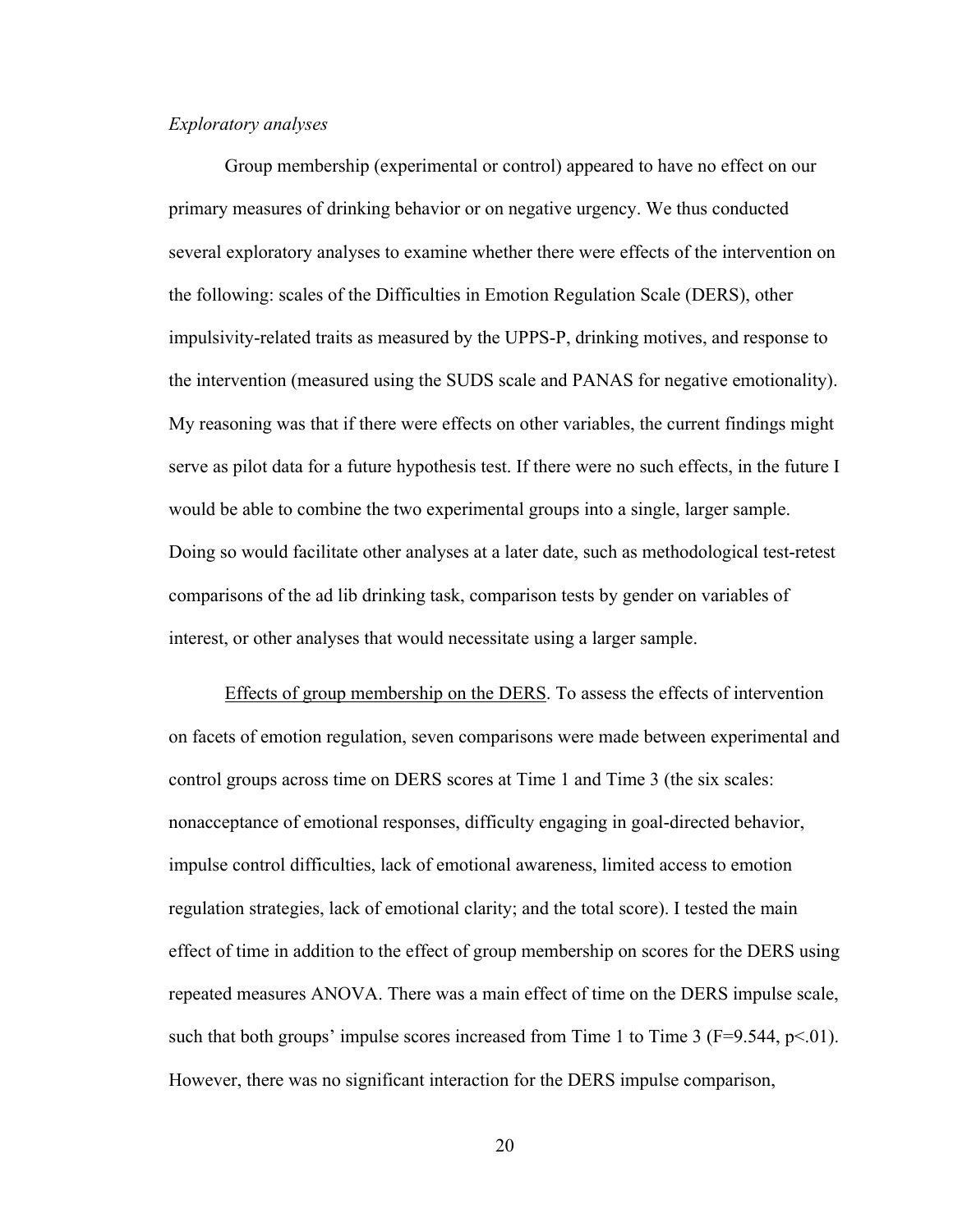indicating that there were no differential effects of group membership on the DERS impulse scores during this timeframe. There were no other significant main effects of time and no other significant interaction effects for any of the other scales of the DERS or the DERS total score.

Effects of group membership on the other UPPS-P scales. To assess the effects of intervention on other impulsivity-related traits, four comparisons were made between experimental and control groups across time on UPPS-P scores at Time 1 and Time 3 (the four scales besides negative urgency: lack of premeditation, lack of perseverance, sensation seeking, and positive urgency). There were no significant main effects of time and no significant interaction effects for any of the scales of the UPPS-P.

Effects of group membership on drinking motives scales. To assess the effects of intervention on drinking motives, three comparisons were made between experimental and control groups across time on drinking motives scores at Time 1 and Time 3 (the three scales: drinking for social facilitation, drinking to cope, and drinking to enhance positive emotions). There were no significant main effects of time and no significant interaction effects for any of the scales assessing drinking motives.

Effects of group membership on responsiveness to the negative affect induction. To assess the effects of intervention on responsiveness to the negative affect induction, two comparisons were made between experimental and control groups across time on SUDS scores at Time 1 and Time 3 and PANAS scores for negative emotionality at Time 1 and Time 3. Responsiveness to the negative affect induction was calculated by subtracting the SUDS score at the end of the 60-minute drinking session ("post-baseline") from the SUDS score reported by participants immediately following the negative affect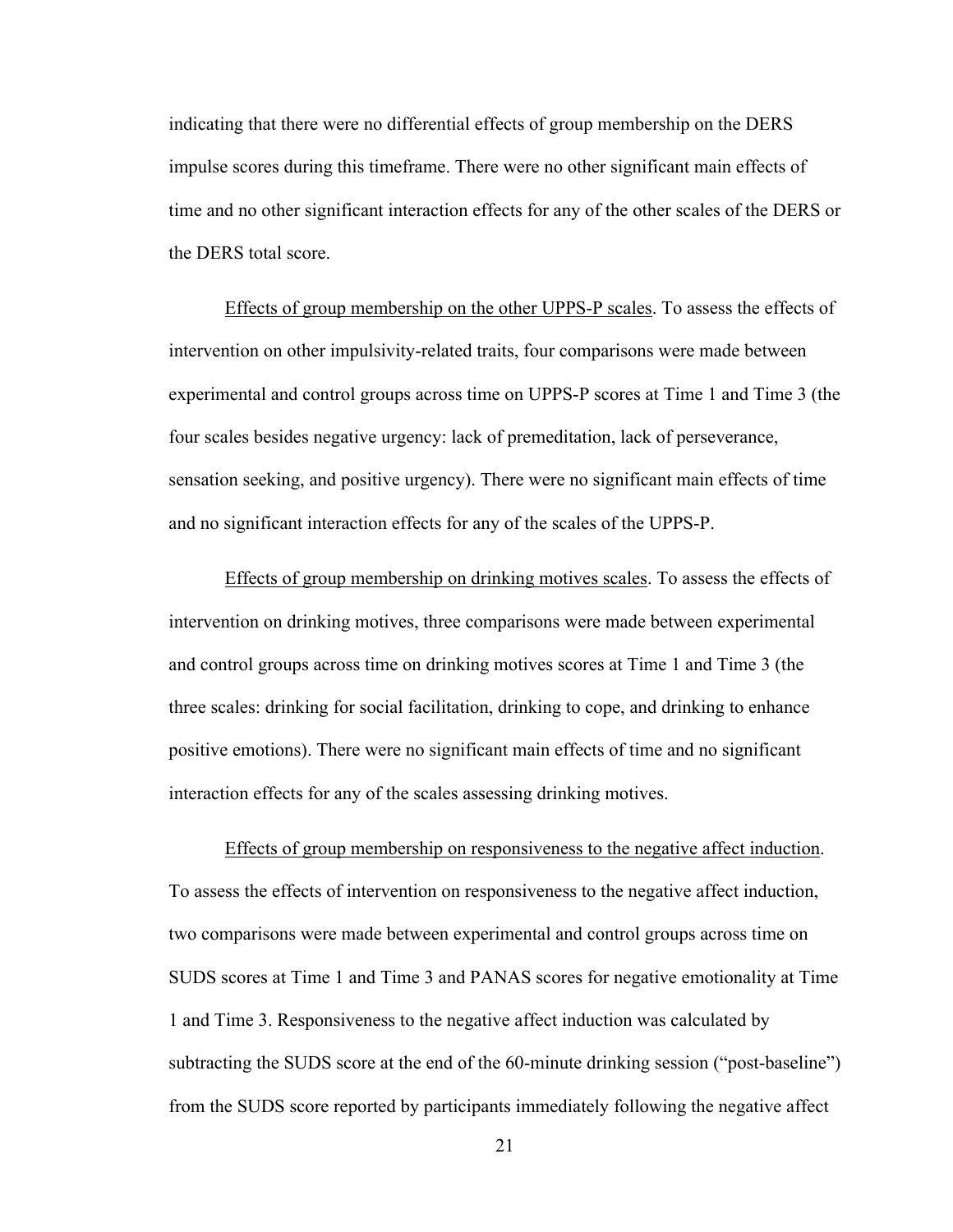induction. The same procedure was followed for calculating responsiveness to the negative affect induction using PANAS scores for negative emotionality. There were no significant main effects of time and no significant interaction effects for either measure of responsiveness to the negative affect induction.

Copyright © Elizabeth Nicole Riley 2020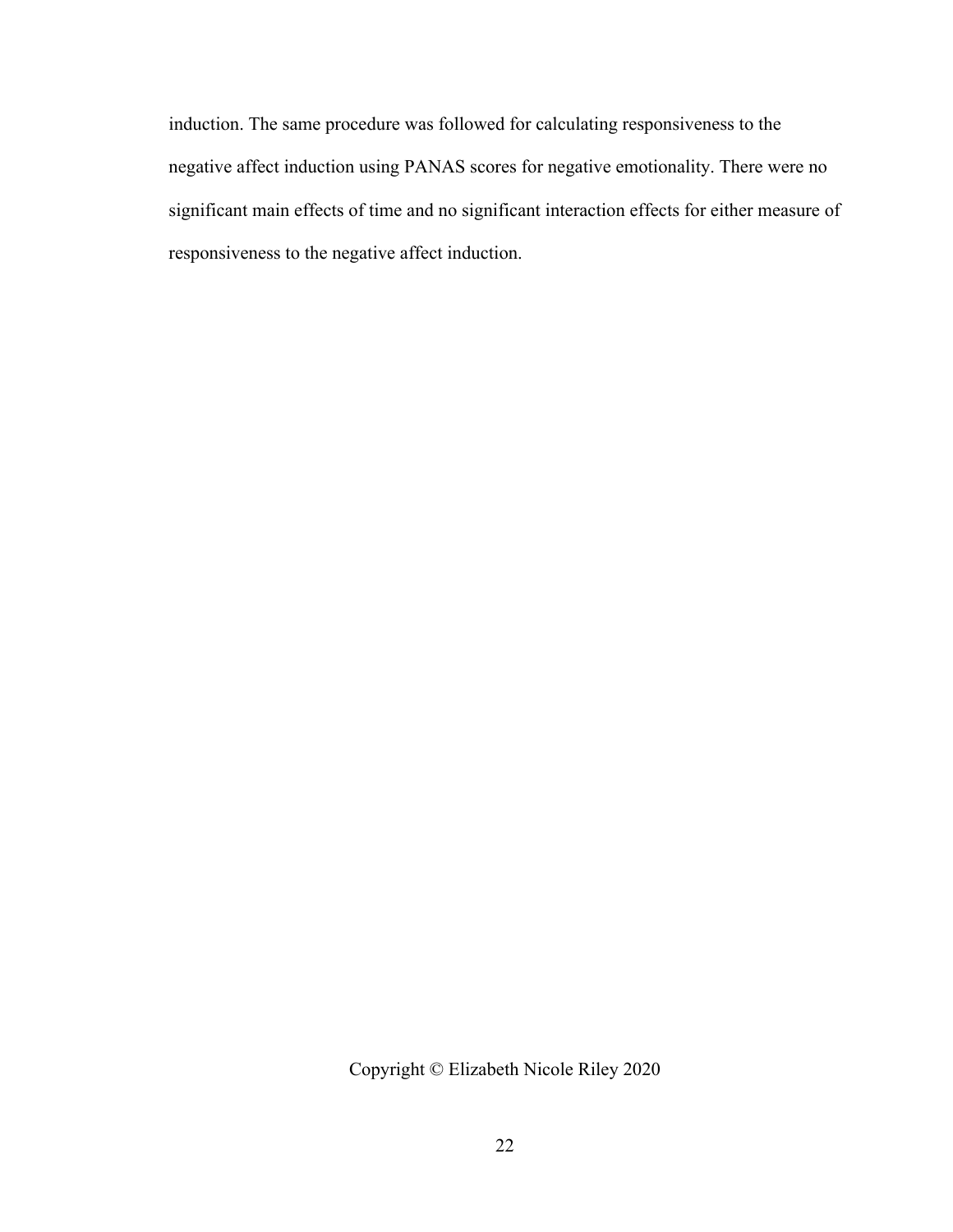|                                   | Sample $(n = 21)$ |
|-----------------------------------|-------------------|
| Frequencies                       |                   |
| N (percentage of full sample)     |                   |
| Gender Identity                   |                   |
| Male                              | $12(57.1\%)$      |
| Female                            | $8(38.1\%)$       |
| Non-binary                        | $1(4.8\%)$        |
| Race/Ethnicity                    |                   |
| Caucasian/White (non-Hispanic)    | $15(71.4\%)$      |
| Hispanic                          | $2(9.5\%)$        |
| African American                  | $3(14.3\%)$       |
| Asian                             | $1(4.8\%)$        |
| <b>Education Level</b>            |                   |
| Some college                      | 13 (61.9%)        |
| 2-year degree                     | $2(9.5\%)$        |
| 4-year degree                     | $3(14.3\%)$       |
| Some post-baccelaureate education | $2(9.5\%)$        |
| Advanced degree                   | $1(4.8\%)$        |
| <b>Sexual Orientation</b>         |                   |
| Heterosexual                      | 16(76.2%)         |
| Gay                               | $1(4.8\%)$        |
| Lesbian                           | $2(9.5\%)$        |
| Bi-sexual                         | $1(4.8\%)$        |
| Other not described               | $1(4.8\%)$        |
| <b>Employment Status</b>          |                   |
| Unemployed (looking for work)     | $3(14.3\%)$       |
| Unemployed (not looking for work) | $1(4.8\%)$        |
| Employed (part time)              | $8(38.1\%)$       |
| Employed (full time)              | $4(19.0\%)$       |
| Student only                      | 5(23.8%)          |

Table 1. Descriptive data for participants at baseline.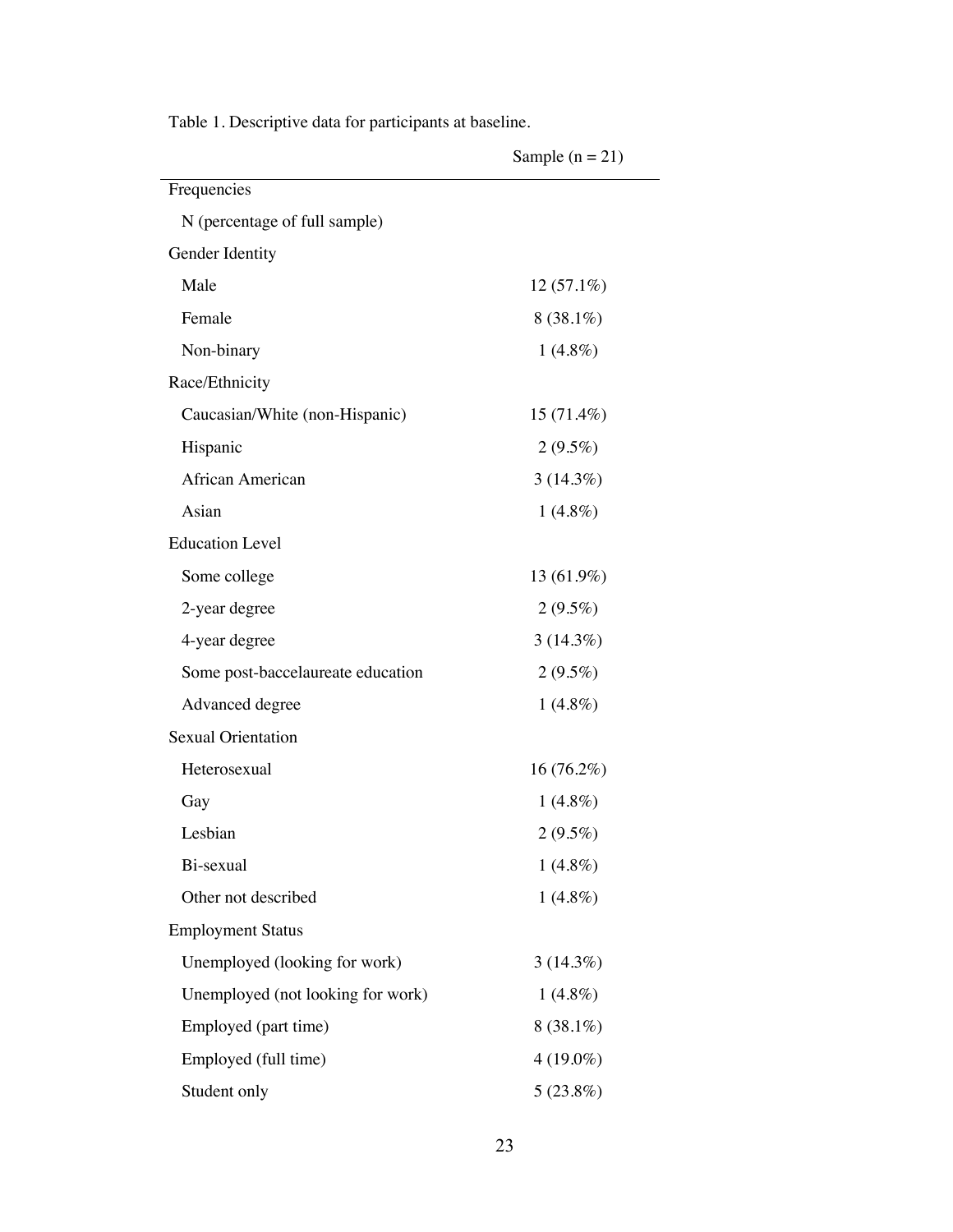| Table 1. Descriptive data for participants at baseline (continued.) |                |
|---------------------------------------------------------------------|----------------|
| Descriptive Data                                                    |                |
| Mean (standard deviation)                                           |                |
| Weight, in pounds                                                   | 185.40 (37.85) |
| Age, in years                                                       | 23.24 (2.76)   |
|                                                                     |                |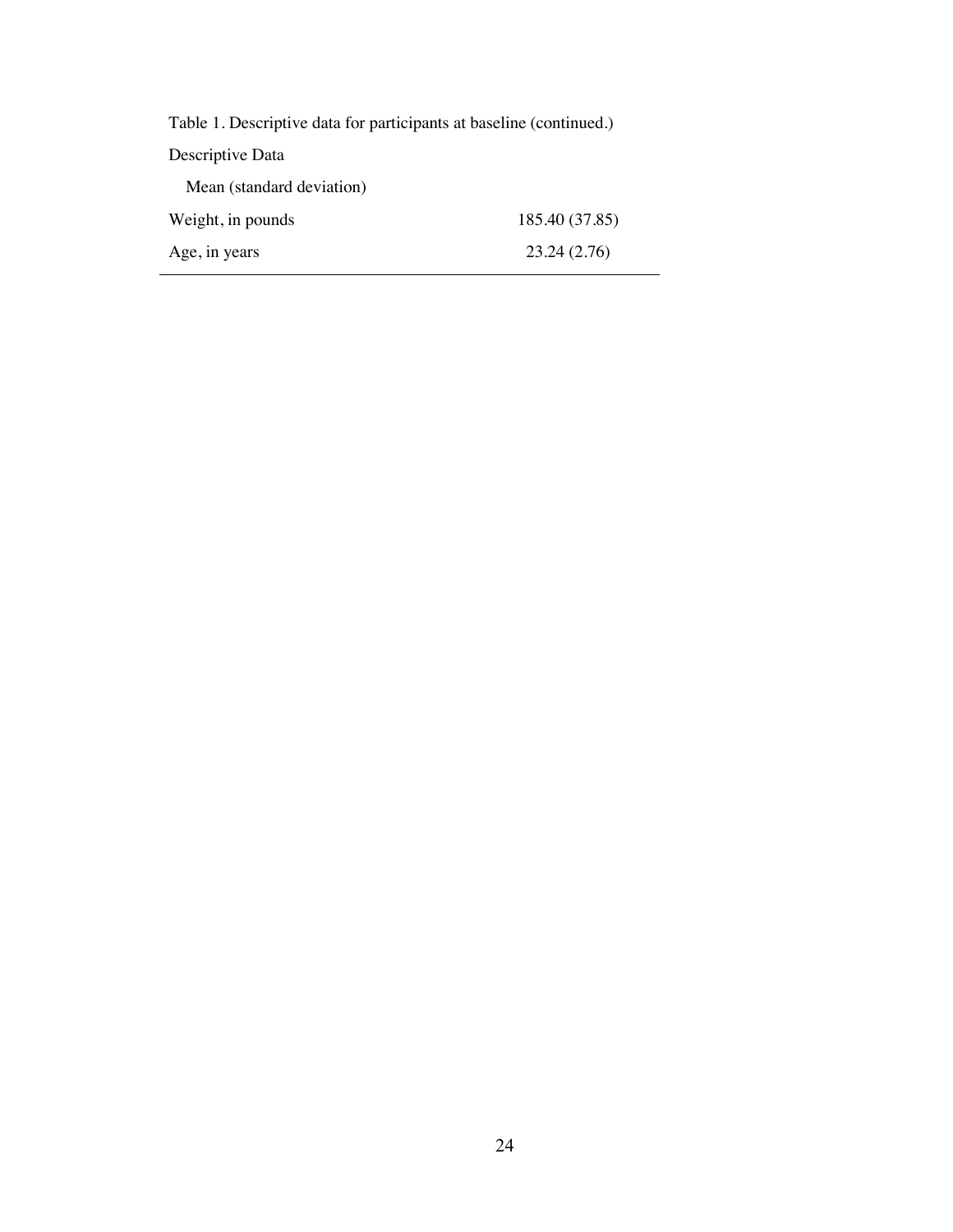|                              | Full Sample<br>$(n = 21)$ | <b>Experimental Group</b><br>$(n = 11)$ | Control Group<br>$(n = 10)$ |
|------------------------------|---------------------------|-----------------------------------------|-----------------------------|
| Time 1 last-month drinks     | 41.74 (31.19)             | 42.91 (37.50)                           | 40.45 (24.40)               |
| Time 1 Baseline SUDS         | 43.95 (19.75)             | 40.91 (16.40)                           | 47.30 (23.32)               |
| Time 2 Baseline SUDS         | 46.14 (22.00)             | 47.63 (22.59)                           | 44.50 (22.41)               |
| Time 3 Baseline SUDS         | 47.38 (22.61)             | 53.18 (22.72)                           | 41.00 (21.83)               |
| Time 1 negative urgency      | 2.22(0.53)                | 2.21(0.39)                              | 2.23(0.68)                  |
| Time 2a negative urgency     | 2.33(0.57)                | 2.39(0.50)                              | 2.28(0.67)                  |
| Time 2b negative urgency     | 2.34(0.53)                | 2.40(0.38)                              | 2.28(0.67)                  |
| Time 3 negative urgency      | 2.43(0.58)                | 2.42(0.54)                              | 2.44(0.64)                  |
| Time 1 alcohol consumed (ml) | 854.86<br>(324.56)        | 808.09<br>(268.98)                      | 906.30<br>(365.90)          |
| Time 3 alcohol consumed (ml) | 760.00<br>(357.21)        | 772.09<br>(333.54)                      | 746.70<br>(399.45)          |
| Time 1 BAC                   | 0.05(0.03)                | 0.05(0.03)                              | 0.05(0.02)                  |
| Time 3 BAC                   | 0.05(0.04)                | 0.05(0.03)                              | 0.05(0.05)                  |

Table 2. Descriptive statistics for each key study outcome variable and covariates

*Note*. "last-month drinks" = drinks consumed in the last month (from self-report timeline followback); SUDS = subjective units of distress; negative urgency = mean negative urgency score; "alcohol consumed  $(m)$ " = milliliters of beer consumed;  $BAC =$  blood alcohol content.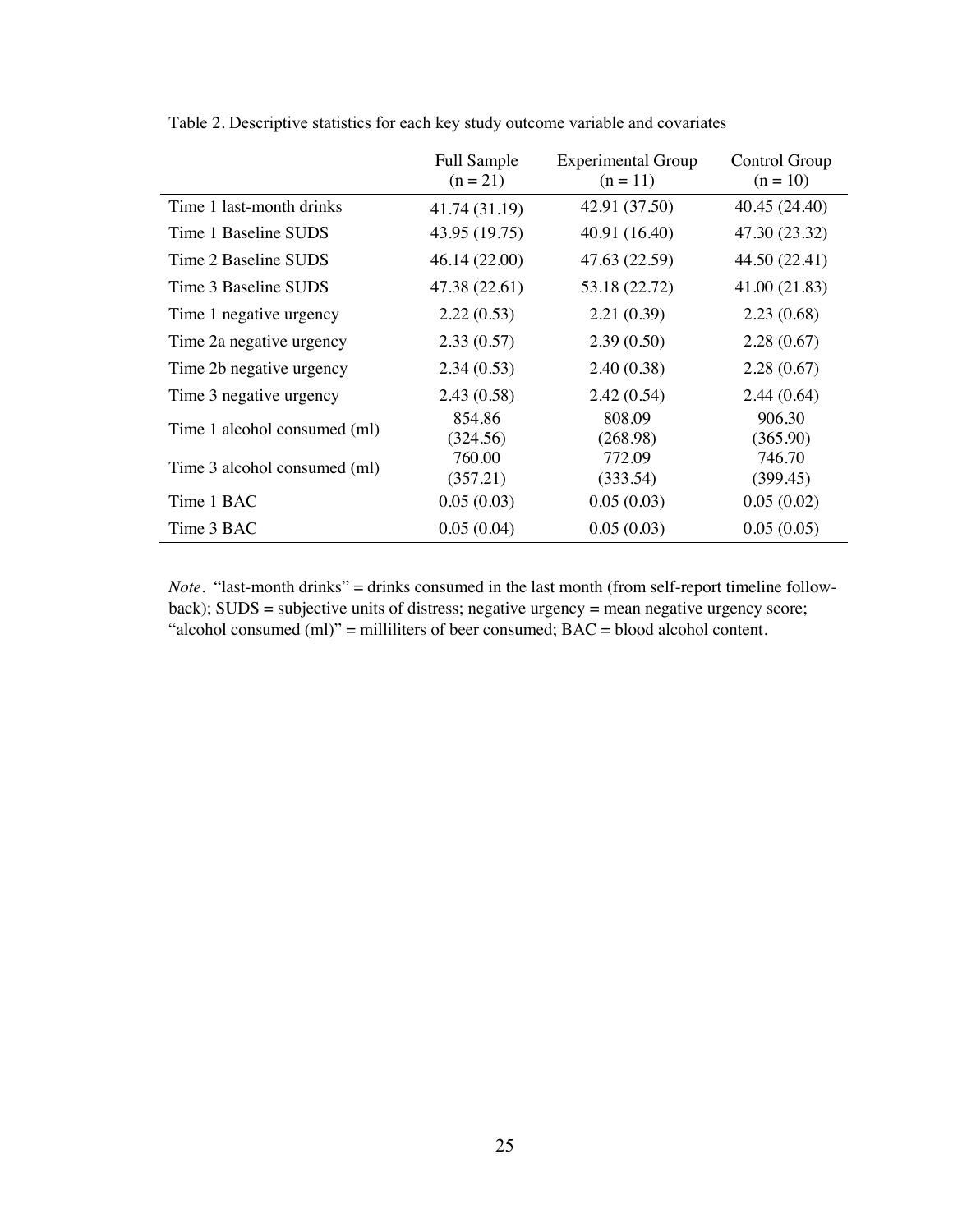|                     | T1 past | T <sub>1</sub> | T <sub>2</sub> | T <sub>3</sub> | T1 NU   | T <sub>2</sub> a NU | T <sub>2</sub> b NU | T3 NU | T1      | T <sub>3</sub> | T1         |
|---------------------|---------|----------------|----------------|----------------|---------|---------------------|---------------------|-------|---------|----------------|------------|
|                     | drinks  | <b>SUDS</b>    | <b>SUDS</b>    | <b>SUDS</b>    |         |                     |                     |       | alcohol | alcohol        | <b>BAC</b> |
| T1 past drinks      |         |                |                |                |         |                     |                     |       |         |                |            |
| T1 SUDS             | $-.38$  |                |                |                |         |                     |                     |       |         |                |            |
| <b>T2 SUDS</b>      | $-.44*$ | $.57**$        |                |                |         |                     |                     |       |         |                |            |
| T <sub>3</sub> SUDS | $-.35$  | .47**          | $.65**$        |                |         |                     |                     |       |         |                |            |
| T1 NU               | $-.30$  | .14            | .14            | $-.09$         |         |                     |                     |       |         |                |            |
| T <sub>2a</sub> NU  | $-.11$  | .25            | .29            | $-.09$         | $.68**$ |                     |                     |       |         |                |            |
| T <sub>2</sub> b NU | $-.12$  | .18            | .25            | $-.09$         | $.70**$ | $.96**$             |                     |       |         |                |            |
| T3 NU               | .05     | .24            | .23            | $-.20$         | $.56**$ | $.92**$             | $.89**$             |       |         |                |            |
| T1 alcohol          | .39     | .11            | .10            | $-.09$         | .08     | .34                 | .38                 | .38   |         |                |            |
| T3 alcohol          | .02     | .15            | .12            | .01            | .39     | .11                 | .22                 | .26   | .09     |                |            |
| T1 BAC              | .18     | $-.16$         | $-.18$         | $-.21$         | .17     | $.44*$              | .42                 | .39   | $.53*$  | $-.15$         |            |
| T3 BAC              | .01     | .26            | $-.13$         | $-.08$         | .43     | .26                 | .38                 | .35   | .25     | $.57**$        | .12        |

Table 3. Correlation matrix: all key study outcome variables and covariates (full sample,  $n = 21$ )

*Note*. T1 = Time 1, T2 = Time 2, T3 = Time 3; "past drinks" = drinks consumed in the last month (from self-report timeline follow-back); SUDS = subjective units of distress; NU = mean negative urgency score; "alcohol" = milliliters of beer consumed; BAC = blood alcohol content. \*\* =  $p$  < .01;  $* = p < .05$ .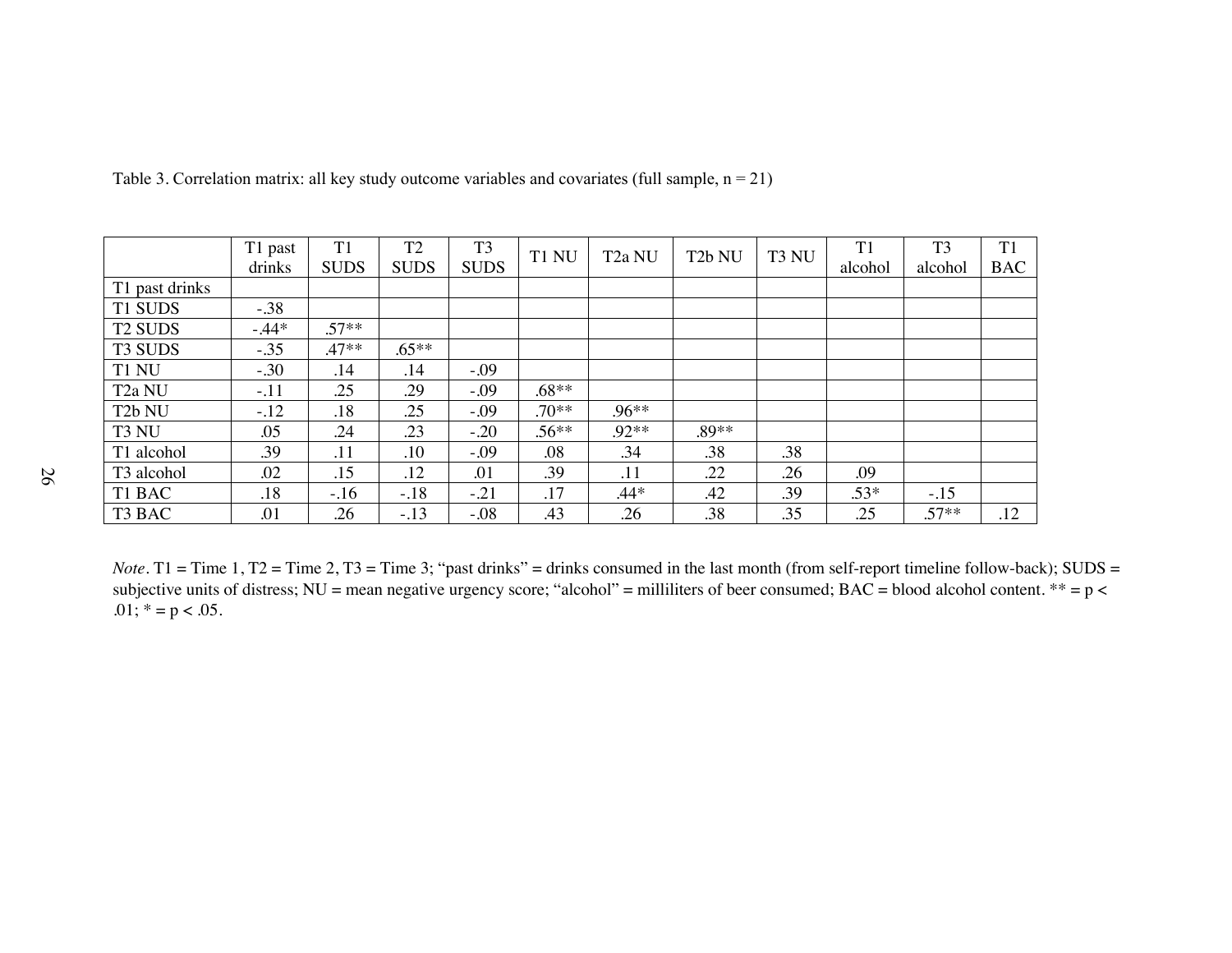|                        | T1 past | T <sub>1</sub> | T <sub>2</sub> | T <sub>3</sub> | T1 NU  | T <sub>2a</sub> NU | T <sub>2</sub> b NU | T <sub>3</sub> NU | T1      | T <sub>3</sub> | T1         |
|------------------------|---------|----------------|----------------|----------------|--------|--------------------|---------------------|-------------------|---------|----------------|------------|
|                        | drinks  | <b>SUDS</b>    | <b>SUDS</b>    | <b>SUDS</b>    |        |                    |                     |                   | alcohol | alcohol        | <b>BAC</b> |
| T1 past drinks         |         |                |                |                |        |                    |                     |                   |         |                |            |
| T1 SUDS                | $-.55$  |                |                |                |        |                    |                     |                   |         |                |            |
| <b>T2 SUDS</b>         | $-.43$  | $.61*$         |                |                |        |                    |                     |                   |         |                |            |
| T <sub>3</sub> SUDS    | $-.34$  | .29            | $.78**$        |                |        |                    |                     |                   |         |                |            |
| T1 NU                  | $-.63*$ | .35            | .55            | .35            |        |                    |                     |                   |         |                |            |
| T <sub>2a</sub> NU     | $-.19$  | $.61*$         | .43            | .16            | .28    |                    |                     |                   |         |                |            |
| T <sub>2</sub> b NU    | $-.30$  | .54            | .45            | .12            | .45    | $.96**$            |                     |                   |         |                |            |
| T3 NU                  | .12     | .39            | .15            | $-.13$         | .15    | $.91**$            | $.87**$             |                   |         |                |            |
| T1 alcohol             | .58     | $-.01$         | .27            | .09            | $-.32$ | .23                | .08                 | .21               |         |                |            |
| T <sub>3</sub> alcohol | .12     | $-.15$         | $-.13$         | $-45$          | .32    | $-.25$             | $-.12$              | .00               | $-.12$  |                |            |
| T1 BAC                 | .35     | $-.09$         | $-.12$         | $-.15$         | $-.12$ | .47                | .41                 | .53               | .50     | $-.30$         |            |
| T3 BAC                 | .15     | $-.34$         | $-35$          | $-.69*$        | .10    | $-.17$             | $-.03$              | .06               | $-0.01$ | $.73*$         | .18        |

Table 4. Correlation matrix: all key study outcome variables and covariates (experimental group,  $n = 11$ )

*Note*. T1 = Time 1, T2 = Time 2, T3 = Time 3; "past drinks" = drinks consumed in the last month (from self-report timeline follow-back); SUDS = subjective units of distress; NU = mean negative urgency score; "alcohol" = milliliters of beer consumed; BAC = blood alcohol content. \*\* =  $p$  < .01;  $* = p < .05$ .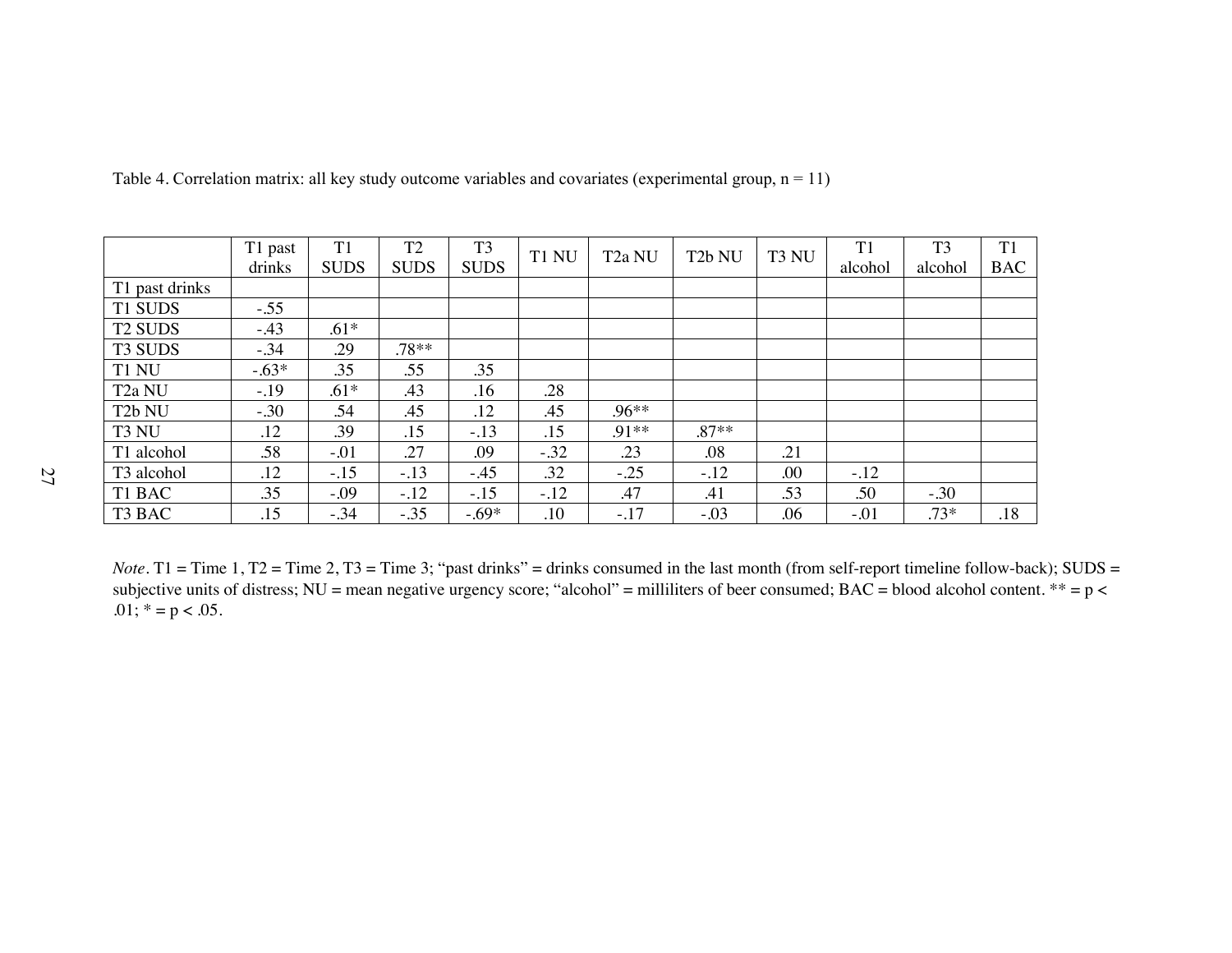|                     | T1 past | T1          | T <sub>2</sub> | T <sub>3</sub> | T1 NU   | T <sub>2</sub> a NU | T <sub>2</sub> b NU | T <sub>3</sub> NU | T1      | T <sub>3</sub> | T <sub>1</sub> |
|---------------------|---------|-------------|----------------|----------------|---------|---------------------|---------------------|-------------------|---------|----------------|----------------|
|                     | drinks  | <b>SUDS</b> | <b>SUDS</b>    | <b>SUDS</b>    |         |                     |                     |                   | alcohol | alcohol        | <b>BAC</b>     |
| T1 past drinks      |         |             |                |                |         |                     |                     |                   |         |                |                |
| T1 SUDS             | $-.23$  |             |                |                |         |                     |                     |                   |         |                |                |
| <b>T2 SUDS</b>      | $-.48$  | .59         |                |                |         |                     |                     |                   |         |                |                |
| T <sub>3</sub> SUDS | $-.43$  | $.77**$     | .52            |                |         |                     |                     |                   |         |                |                |
| T1 NU               | $-.07$  | .05         | $-.10$         | $-.38$         |         |                     |                     |                   |         |                |                |
| T <sub>2</sub> a NU | $-.05$  | .08         | .16            | $-.36$         | $.89**$ |                     |                     |                   |         |                |                |
| T <sub>2</sub> b NU | .00.    | .05         | .13            | $-.31$         | .79**   | $.97**$             |                     |                   |         |                |                |
| T3 NU               | $-.03$  | .14         | .30            | $-.26$         | $.80**$ | $.94**$             | $.94**$             |                   |         |                |                |
| T1 alcohol          | .23     | .14         | $-.01$         | $-.17$         | .27     | .45                 | .57                 | .50               |         |                |                |
| T3 alcohol          | $-.13$  | .37         | .36            | .43            | .28     | .36                 | .41                 | .47               | .25     |                |                |
| T1 BAC              | $-.16$  | $-.21$      | $-.27$         | $-.37$         | .39     | .42                 | .45                 | .27               | .61     | .00            |                |
| T3 BAC              | $-.12$  | .52         | .02            | .35            | .55     | .48                 | .55                 | .52               | .36     | .50            | .11            |

Table 5. Correlation matrix: all key study outcome variables and covariates (control group,  $n = 10$ )

*Note*. T1 = Time 1, T2 = Time 2, T3 = Time 3; "past drinks" = drinks consumed in the last month (from self-report timeline follow-back); SUDS = subjective units of distress; NU = mean negative urgency score; "alcohol" = milliliters of beer consumed; BAC = blood alcohol content.  $** = p$  < .01;  $* = p < .05$ .

Copyright © Elizabeth Nicole Riley 2020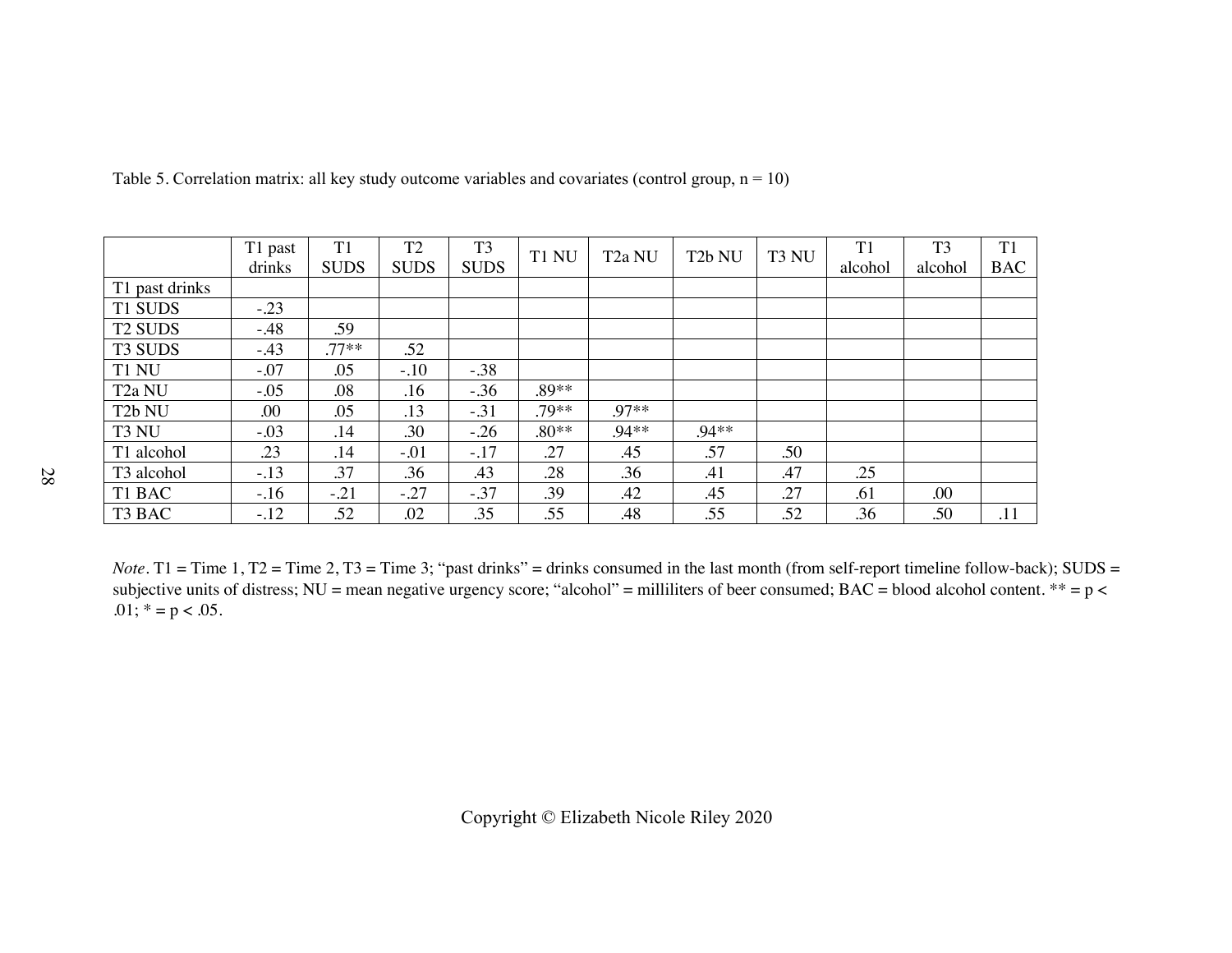#### CHAPTER FOUR: DISCUSSION

The purpose of this study was to test the hypothesis of intentional personality change using a three-week long, mixed laboratory design with healthy volunteer participants who drink heavily, were high in negative urgency, and who were motivated to reduce their emotion-driven impulsivity. Half the sample, the experimental group, received the emotion modulation intervention (Gratz & Gunderson, 2006; Gratz & Tull, 2011), and the other half of the sample, the control condition, received a "healthy living" intervention. To test the hypothesized mechanism of intentional personality change, I examined effects of the emotion modulation intervention on levels of negative urgency pre- and post-manipulation. To further highlight the potential public health impact of such an intervention, I examined the effects of this intervention on alcohol consumption, measured by an emotion-driven drinking paradigm.

While there is both theoretical and empirical evidence to suggest that utilizing a trait-relevant intervention (Roberts et al., 2017; Weiss et al, 2015), along with components of motivational interviewing and self-regulation training (Hennecke et al., 2014), would be likely to produce changes in a personality trait, no such changes were found in this study. There were no significant changes in negative urgency, the personality trait of interest across groups: negative urgency scores remained largely the same across all study timeframes examined. Thus, the hypothesis concerning intentional personality change was not supported.

I further hypothesized that utilizing an emotion modulation intervention, as compared to a control intervention, would promote reductions in emotion-driven drinking behavior in this sample across time. However, there were no significant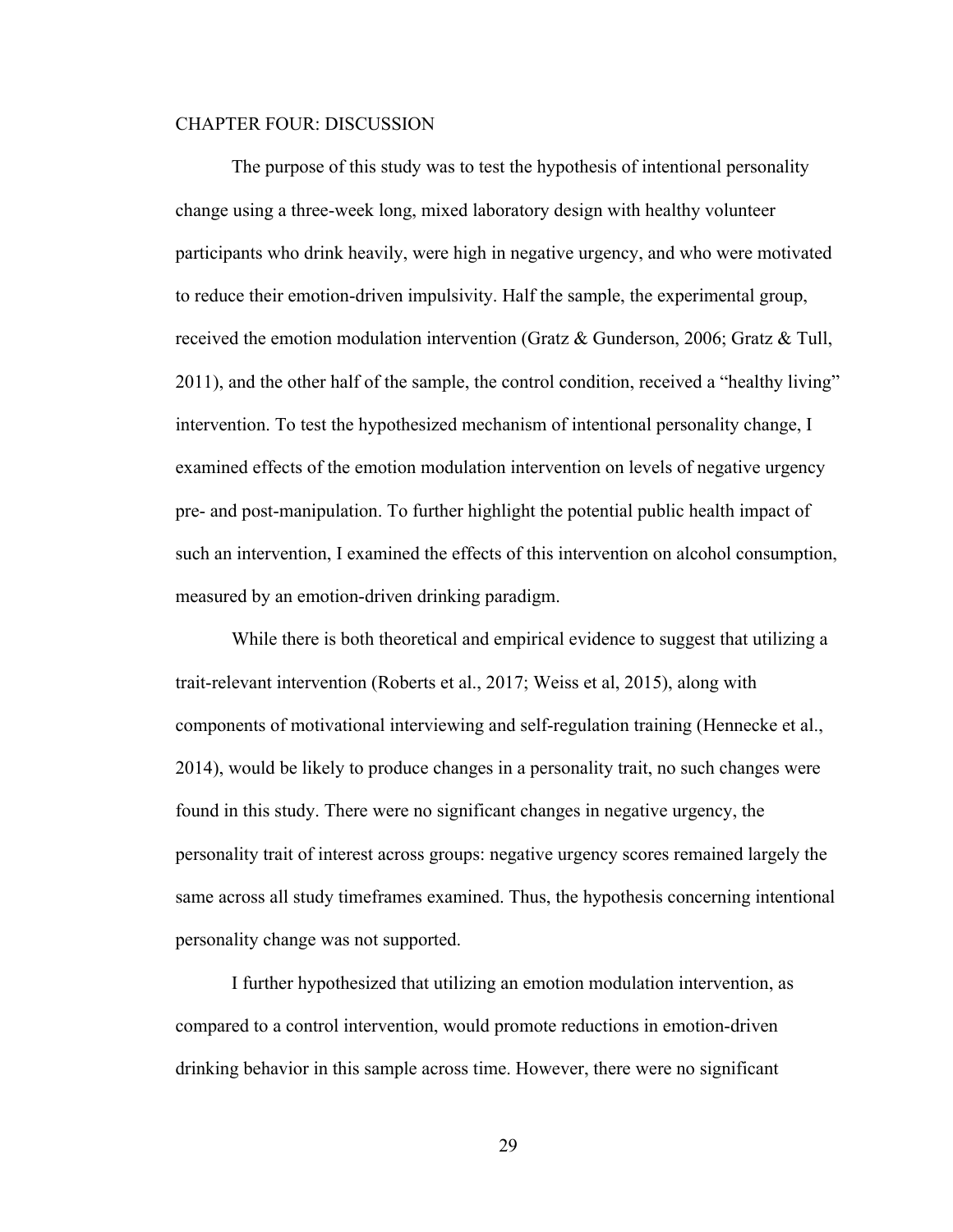changes in ad lib drinking behavior across groups: measures of alcohol consumption, in milliliters consumed and BAC post-administration, remained largely the same across the study timeframe. Thus, the hypothesis concerning drinking behavior change was not supported. Finally, because there were no significant effects detected for changes in negative urgency scores across any timeframe or any measure of drinking behavior in this study, mediation tests were not conducted. Thus, the hypothesis concerning mediation of drinking behavior change by negative urgency was not supported.

The field of psychology is currently wrestling with what many have called a "replicability crisis," an ongoing predicament in which the results of scientific studies fail to replicate when others attempt to reproduce the results using similar methodologies. The present study may be viewed as an example of this problem: there was empirical evidence demonstrating that utilizing an emotion modulation intervention, the exact one used in the present study, produced reductions in negative urgency and emotion dysregulation, a related trait, over a short timeframe (Weiss et al., 2015).

However, our sample and design differed in important ways from the Weiss and colleagues study. We studied a diverse sample of healthy individuals who drink a great deal. Our methodology differed in some ways, as well: we utilized a three-week design, an emotion modulation training when participants were distressed, and a drinking paradigm to measure risk behavior. For these reasons, this study should not be characterized as a replication of the work done by Weiss and colleagues, but rather as an extension of that work by applying the principles of those results to a different sample and different set of questions. While it may not directly mirror all of the problems characterizing the replicability crisis, some of the issues brought to light by the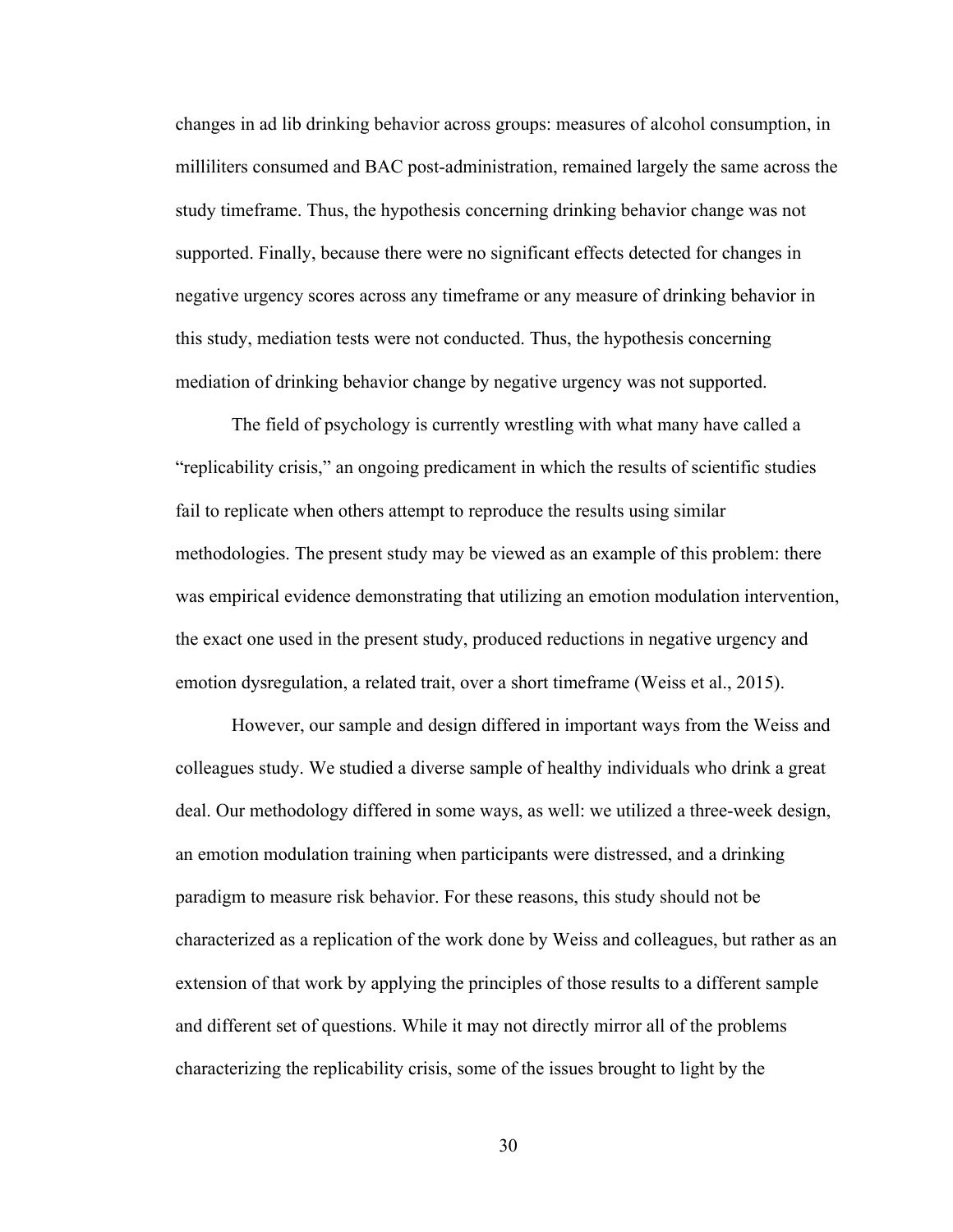replicability crisis, such as the difficulty replicating small-sample, laboratory study results are relevant here. I next briefly consider issues related to replicability and null findings.

# *An exploration of null findings*

Partially in response to the replicability crisis, some have suggested that authors should more frequently report on null findings in order to enrich the scientific knowledge base on a given theory, intervention, or topic area. In addition, reporting on null findings could serve to prevent other researchers interested in the same questions from wasting resources, such as time, effort, and money, on conducting a similar study.

However, as important as such considerations are, reporting on null findings is not just difficult: it can ultimately prove uninformative because there are so many reasons *why* a hypothesis was not supported, even if it was theory-driven and based on past empirical work. The present study was a robust example of null findings: though it was theory-driven and based on past empirical work, none of the hypotheses were supported. They were not supported by significance tests, nor did examination of the data indicate any results that were trending towards significant, had I had a larger sample size. The only conclusion I could draw was that the interventions used had no impact on any measured aspect of the participants' personality or ad-lib drinking behavior across the study timeframe.

In the case of the current study, there is a very large number of possible reasons why this study found no effects. The first and simplest is that the Weiss et al. (2015) findings were false positives, and that time-limited emotion modulation interventions do not reliably produce negative urgency change. Drawing this conclusion is a reasonable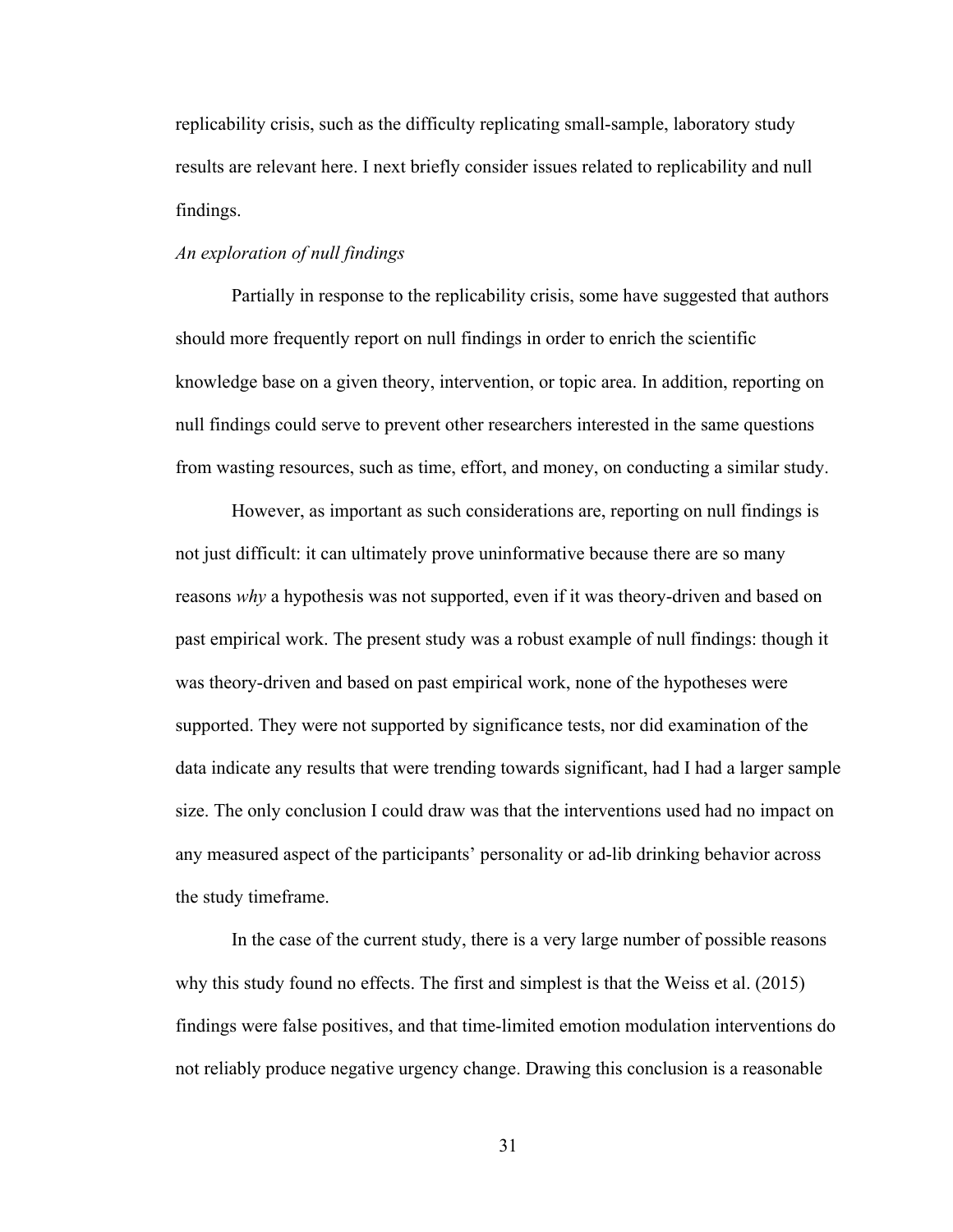response to the current null findings. Nonetheless, as one considers the possibilities, one cannot rule out the possibility that the current study involved, in a sense, Type II error, failing to find an effect that does operate in real life. When considering this possibility, it is important to evaluate aspects of the intervention itself, aspects of the sample, and aspects of the methodology. A detailed exploration of all the possible explanations for negative findings in this study is beyond the scope of this discussion, but it may be useful to review some of the elements of this study that one could hypothesize to have inhibited our ability to detect or promote significant personality change in this sample.

Aspects of the intervention. In the Weiss et al. (2015) study, the emotion modulation intervention was associated with reductions in negative urgency, but the same was not true in the present study. In the context of the larger literature on intentional personality change, there are several elements of the emotion modulation intervention that stand out as potential reasons for why this intervention was unsuccessful in promoting personality change. For example, this intervention did not involve trait-specific language or coaching, in that we did not specifically tell participants we were aiming to reduce levels of negative urgency over the one-week timeframe between Session 2 and Session 3. While this style of the intervention was consistent with the Weiss et al. study, it was inconsistent with some of the selfregulation work on goal-based, trait-specific personality change done by other authors (Heinnecke et al., 2014; Hudson & Fraley, 2015). These authors suggest that successful personality change necessitates the presence of a specific goal with respect to personality change, identifiable behaviors to change in order to meet the goal of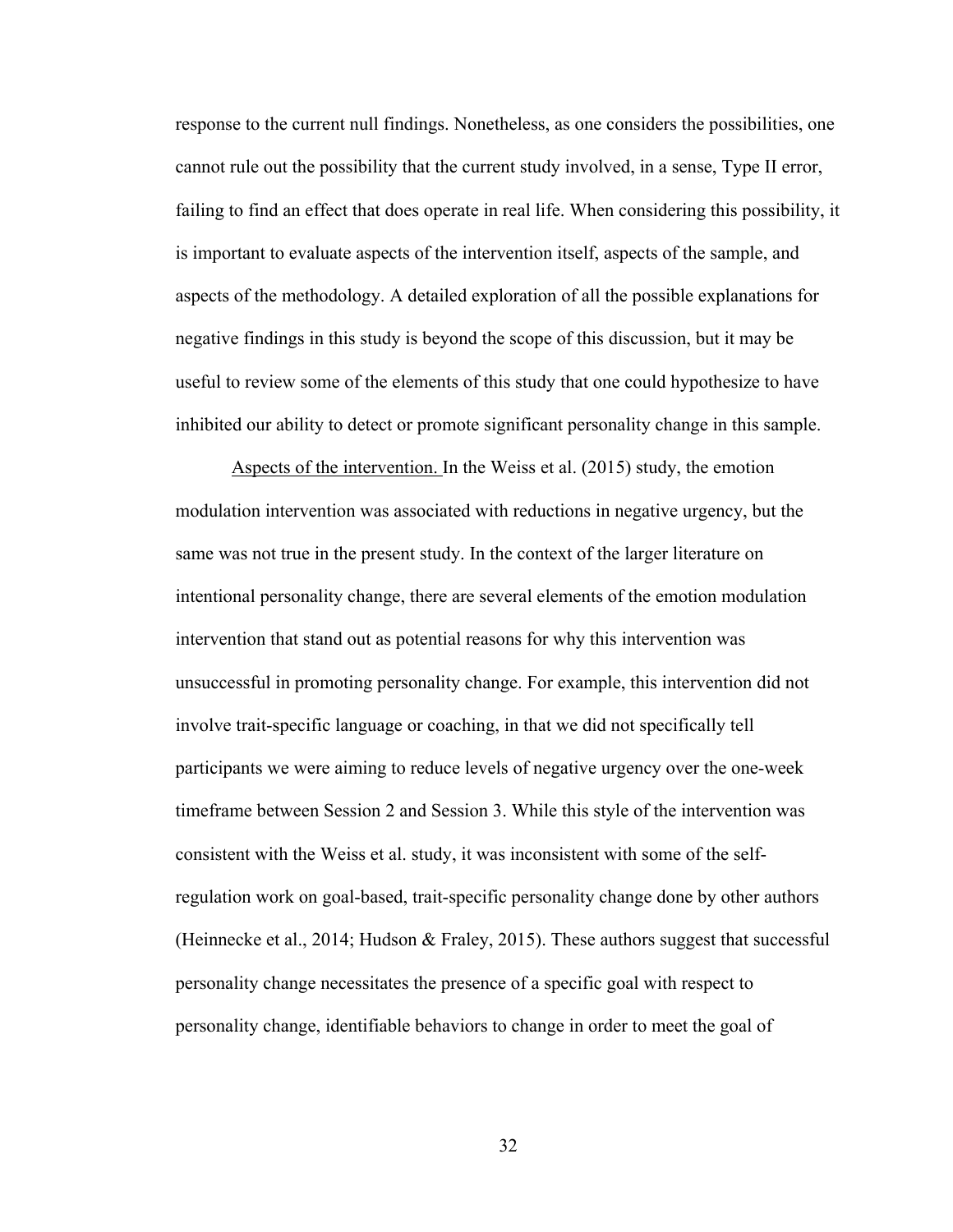personality change, and consistent and explicit behavior monitoring with respect to that goal.

Although we certainly conceptualized personality change as the primary aim of this intervention, it is true that this goal was not explicitly stated to the participants. While we assessed the participants' motivation to change their level of negative urgency, and only selected those participants who were motivated to change this personality trait, this discussion took place just at the participant screening and recruitment phase of the study. Promoting strategies of emotion regulation and reducing emotion-driven rash action were the focus of the intervention, but we did not discuss personality change as the primary aim of this intervention. Furthermore, for homework, participants were encouraged to practice emotion modulation skills but this at-home practice was not explicitly tied to any type of monitoring to promote personality change.

The choice not to mention of personality change during the intervention was deliberate, and done for two reasons. First, there exists empirical evidence that the exact emotion modulation intervention we used was associated with reductions in negative urgency without making personality change the explicit, stated goal of the intervention. Second, we had concerns that by explicitly stating the purpose of the study, we would confound the validity of the intervention. Particularly because this was a small-sample, in-person study, we were concerned that participants might (intentionally or unintentionally) provide us with responses that they thought we desired.

The fact that we did not state negative urgency reduction as the primary goal of the intervention is certainly a viable and interesting hypothesis as to why the intervention did not work to promote personality change in this sample. It is possible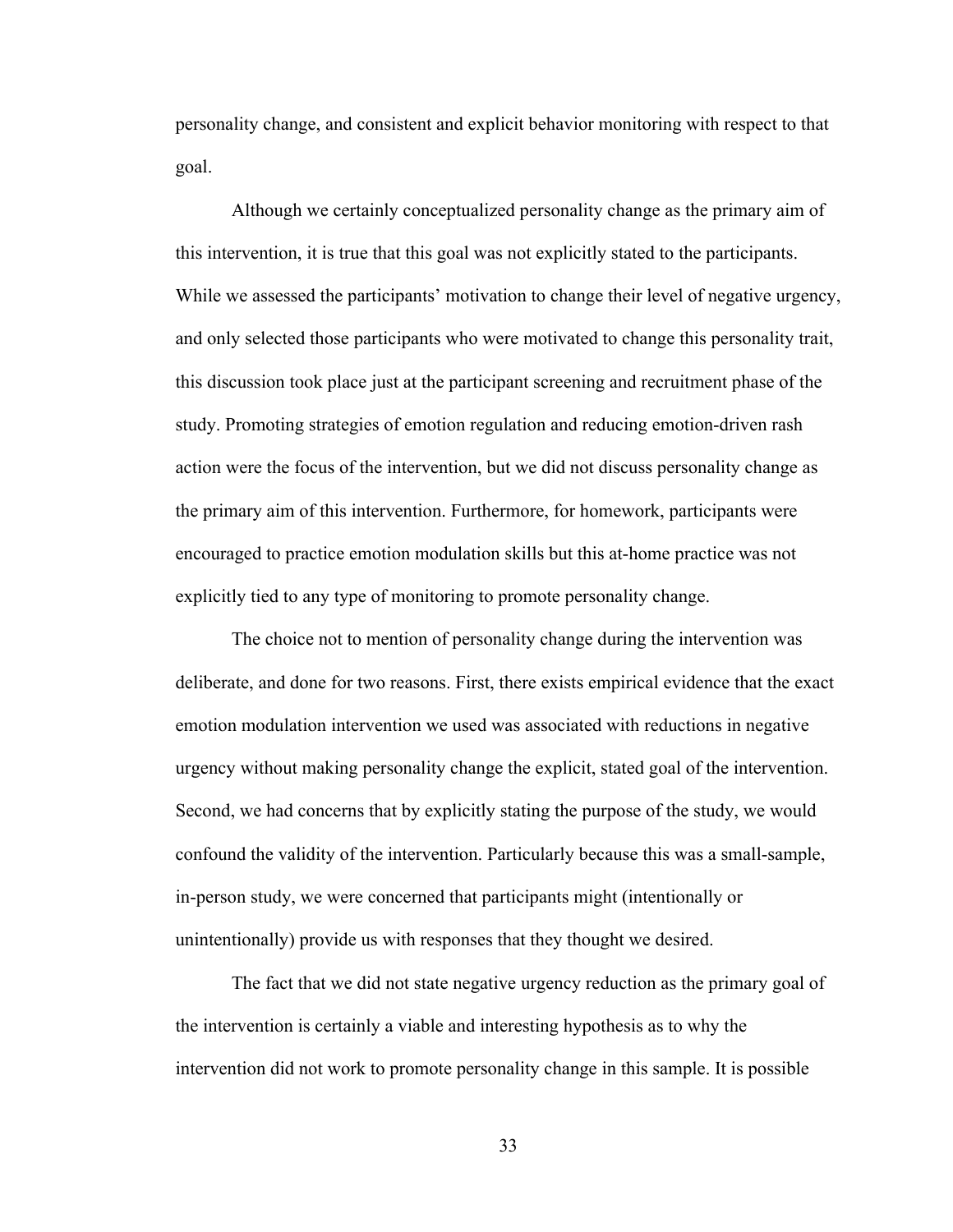that, had we held all the other aspects of the study design and participant selection constant, an intervention that was based more closely on the elements of self-regulation theory (identifying a specific trait to change, identifying behavior change consistent with this personality change, and consistent/direct behavior change monitoring) would have promoted reductions in negative urgency, and possibly reductions in drinking behavior, over this timeframe. A direct test of this nature could be a fruitful area of future research with respect to clinically-relevant personality change.

Aspects of the sample. I identify two separate aspects of the sample that may be relevant. First, we were fortunate in this study to have had a relatively diverse sample of participants: 29% our participants were self-identified members of minority racial/ethnic groups, nearly a quarter of our participants were self-identified members of the LGBTQ+ community, and we had a mix of students and non-students, with varying degrees of employment and educational attainment, from the larger community. This is in contrast to the Weiss et al. (2015) study: their sample was comprised of 20 African American women, all of whom were full-time students at a historically Black university. In the participant sample used in the Weiss et al. (2015) study, the emotion modulation intervention promoted reductions in negative urgency at one-week post manipulation. While the diversity of the current sample is certainly a strength of this study, it does potentially highlight a problem long-cited in psychological research: research measurement, methodologies, and interventions may operate differently for individuals of different identities and intersectionalities. It is possible that the emotion modulation intervention worked well for participants of some identities, such as African American female students, but not for other participants in this study. It is possible, then, that we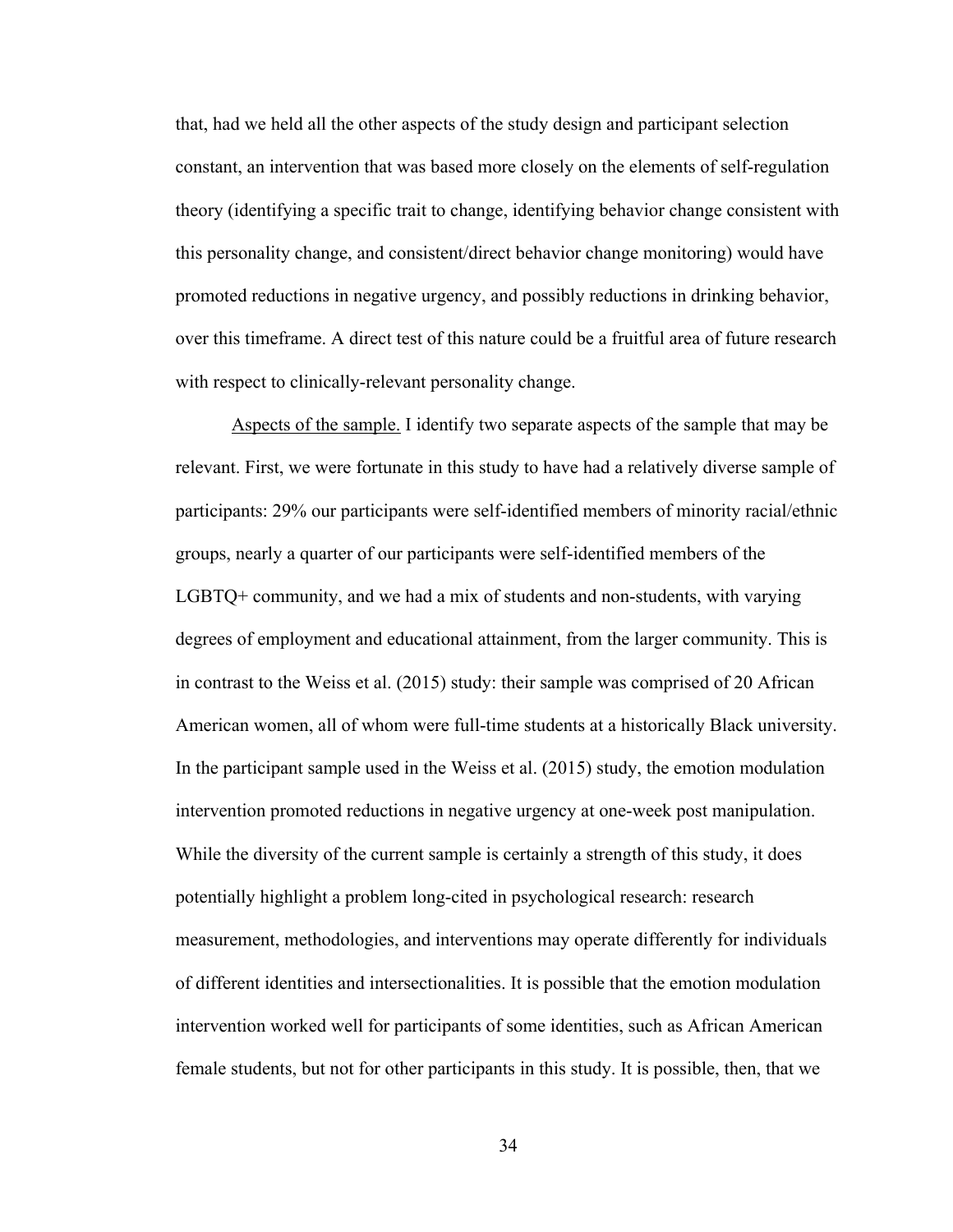were not able to detect effects of the emotion modulation intervention due to differences in how the study procedures, measurement, and intervention operated for different participants. Unfortunately, we did not have the sample sizes necessary to conduct analyses at this level of detail.

Another important characteristic of this study population is that it was a nonclinical sample. By definition, participants in this study were normal, healthy volunteers who did not presently engage in problem drinking or experience significant psychological distress. Thus, although only participants who reported motivation to reduce their levels of negative urgency were selected for this study, it is also true that they were healthy volunteers who may not have been motivated *enough* to change their emotion regulation strategies or decrease their reliance on alcohol consumption as an emotion regulation strategy. It is possible that, had we recruited a sample with selfidentified problems with emotion regulation or drinking, and not excluded treatmentseeking participants, those on psychotropic medication, or those with self-reported mental health diagnoses, we may have had a sample of participants who were more highly motivated to change their emotion regulation strategies and drinking behavior.

We chose to study a non-clinical sample for several reasons. First, due to the fact that this was an alcohol administration study, there were significant ethical considerations around conducting a negative affect induction procedure followed by an ad lib drinking task with potentially vulnerable participants who were on psychotropic medications or who may have had high mental health burdens, including alcohol abuse potential. It was beyond the scope of this study to arrange for robust and consistent aftercare to ensure the safety of our participants and minimize potential harm. Second,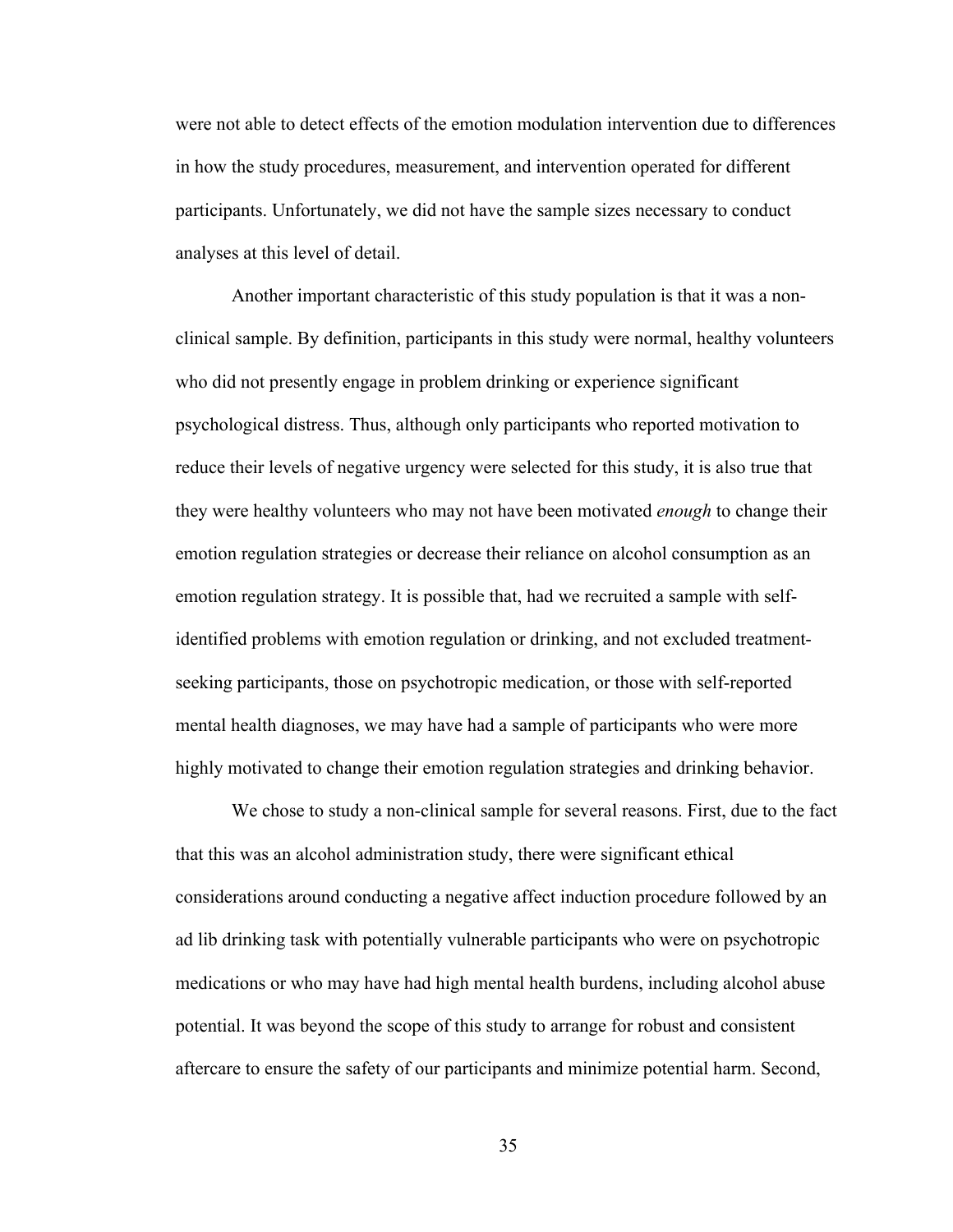because this was a small sample study, we wanted to minimize variability in our sample: it is unclear how different aspects of mental health difficulties or treatment effects, either through psychotherapy or medication, might impact potential personality change efforts. Of course there is a great deal of psychological variability even within a non-clinical sample, but we did attempt to minimize variability where possible.

Although we had good reasons for restricting recruitment to end up with a sample without problematic levels of emotion-driven impulsivity or emotion-driven drinking behavior, it is possible that, in doing so, we ruled out those participants who were most amenable to personality change. We did assess motivation to change negative urgency as part of the recruitment for this sample, but we did not assess motivation beyond a single-point measurement before the start of the study. Perhaps high motivation for personality change is essential for achieving this change, particularly for a highly specific and clinically relevant trait. Research aimed at understanding what contributes to an individual's capacity for personality change may be a fruitful endeavor. There are likely many factors beyond motivation that influence an individual's capacity for personality change, which may vary in importance depending on the trait in question. Operationalizing a person's capacity for personality change and creating a valid and reliable assessment measure to capture this capacity for change may be essential for work in the area of intentional personality change to progress.

Aspects of the methodology. Finally, it is possible that aspects of the methodology for the study did not allow us to be able to detect change in negative urgency or drinking behavior. All instruments we use to measure personality traits, or any other construct of interest in psychological research, are simply reflections of the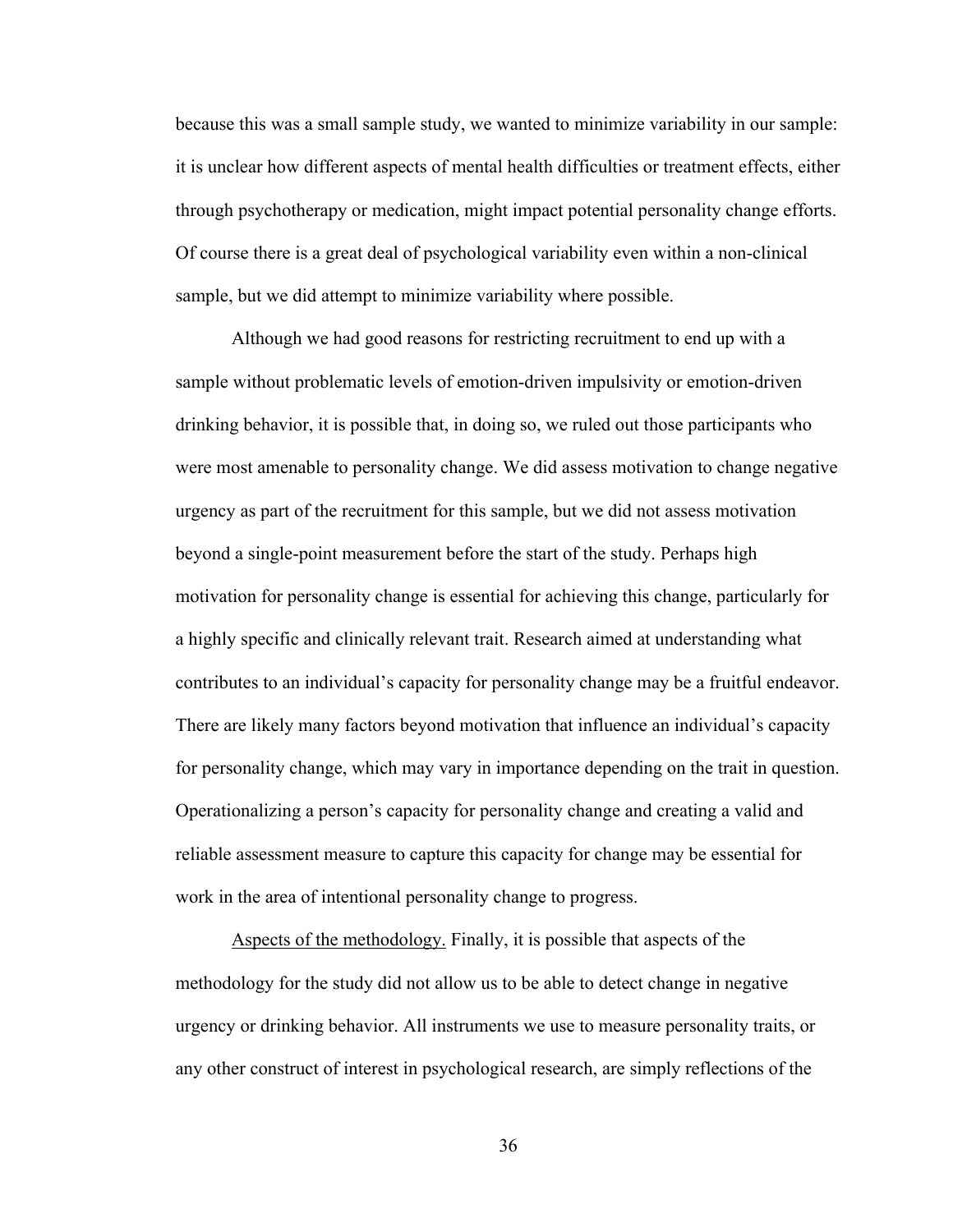"true" trait as it exists in nature and in people. We create assessment measures that are inherently imperfect, even if they do demonstrate high levels of construct validity and reliability. Although the UPPS-P consistently demonstrates excellent psychometric properties, it is, like all other self-report questionnaires, a tool to measure what we think of as "negative urgency," or emotion-driven rash action. It is possible that UPPS-P is not the most appropriate tool to measure *change* in negative urgency, particularly over short timeframes. This instrument has been shown to have an impressively high test-retest reliability, which was also demonstrated in the present study. It is possible that there were changes in the construct of negative urgency as a result of the emotion modulation intervention used in this study but that we were not able to capture these changes using the UPPS-P.

Similarly, it is possible that there were changes in participants' drinking behavior between Session 1 and Session 3 that we did not capture using our measurement of drinking. Indeed, we utilized relatively gross measures of drinking behavior (amount of beer consumed and participants' ending BAC), perhaps better named "alcohol consumption" as opposed to drinking behavior. It is possible that, had we conducted more nuanced measures of alcohol consumption, perhaps by videotaping the drinking session and coding for behaviors such as rate of consumption or by offering participants less pleasurable alcohol to determine whether they drank in order to get the effects of alcohol even when drinking was aversive, we may have seen differences or changes in participants' drinking behavior across conditions.

In addition to the possibility of different forms of behavior change we did not measure, it is also true that the current method allowed only for relatively rapid behavior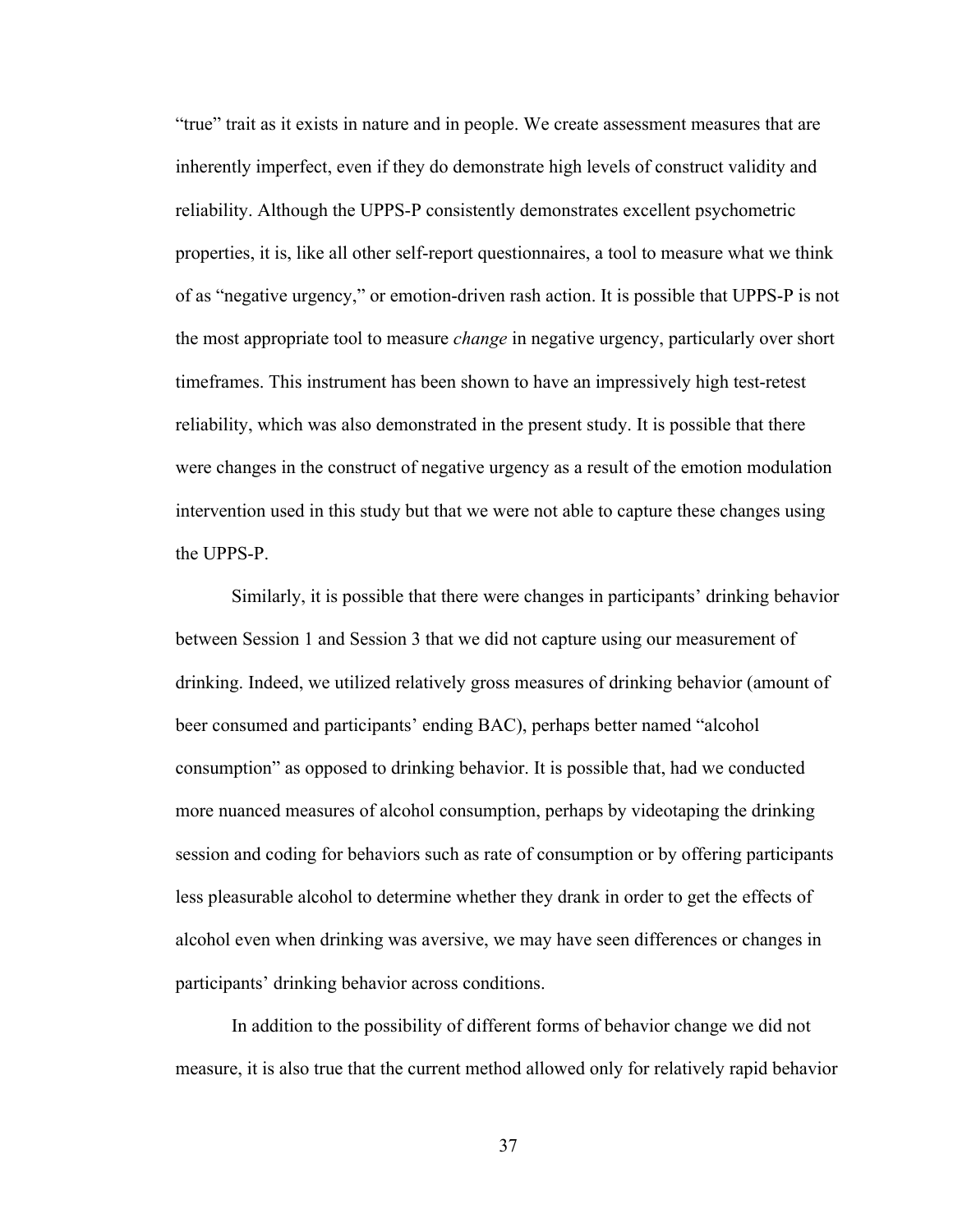change and then personality change. In many contexts, significant and sustainable behavior change takes time and incremental progress: rarely do people succeed in quitting behaviors entirely and all at once. Instead, progress is measured by less engagement in the behavior, or going longer timeframes without engaging in the behavior. While we attempted to measure incremental change in a behavior in this study, in examining amount of consumption in milliliters, perhaps measuring a different type of behavior change would have yielded better results.

#### *Conclusion and future directions*

There is a clear difficulty in deciding what conclusions to draw from the current negative findings. Was Weiss et al. (2015) a false positive result? If so, researchers should reconsider interventions of this kind. Was the current study a false negative result? If so, we are left guessing as to whether the intervention, the sample, or the methodology led to an inaccurate result. Our only choice is to go back to the literature to try to make educated hypotheses about which direction seems to be the most fruitful, but the null results of this study do not do much to inform that choice. Thus, there is reason to question the value of reporting null findings.

Despite the negative findings of this particular study, it is important to note that intervention-driven personality change does exist and has been documented in the literature. This study was one of the first attempts to induce both change in a clinicallyrelevant personality trait and change in an associated behavior over a short timeframe. For some reason, or for many reasons, it did not work. Perhaps instead of thinking about why this intervention failed to produce the hypothesized results, we would be better served to think more incrementally. What is it that we do not yet fully understand about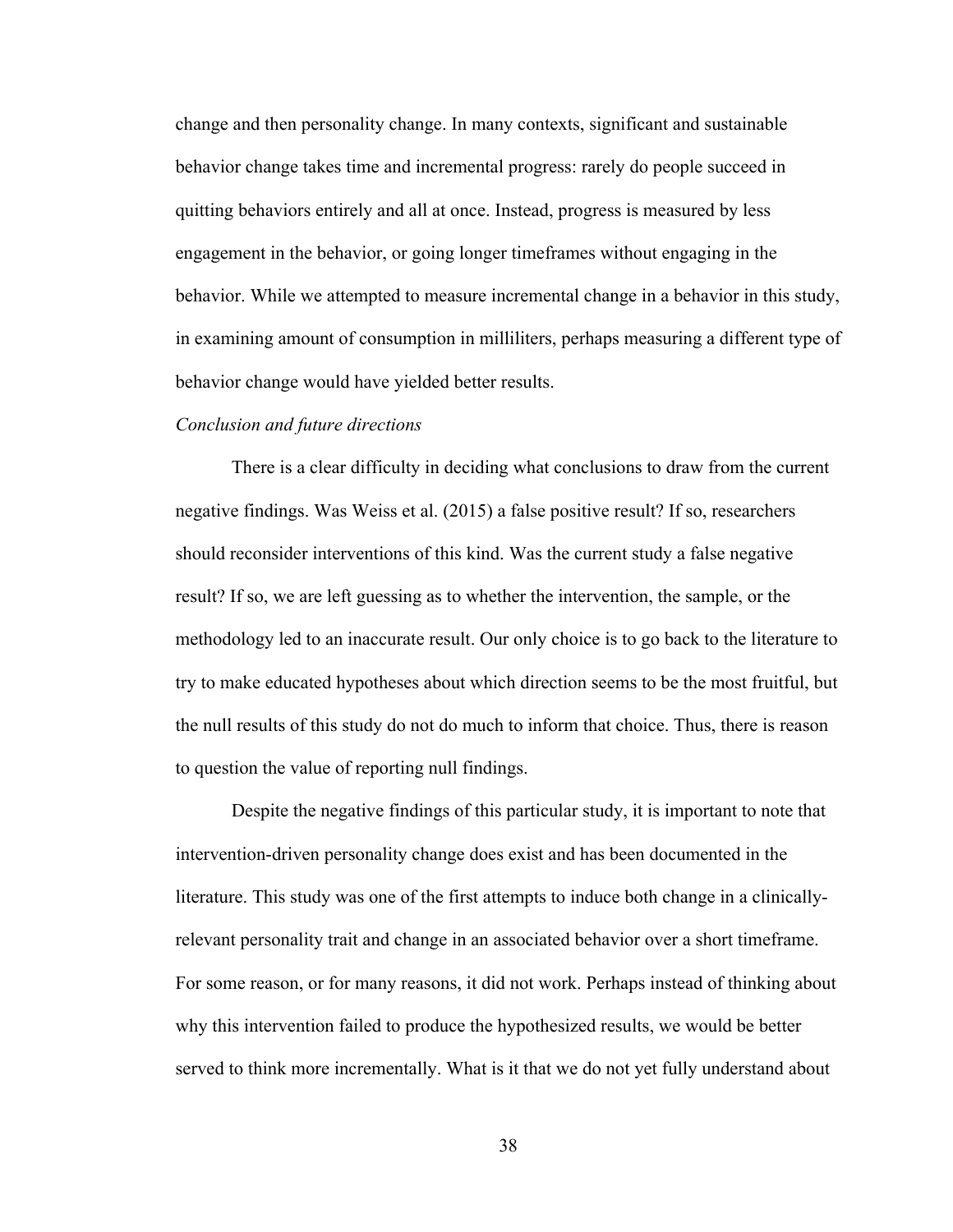the factors necessary to promote intervention-driven personality change? What elements of interventions, of people, and of measurement do we need to better understand to be able to detect personality change before trying to induce it in a research study?

Some of these questions may be better suited to large-scale longitudinal research and some may be better suited to limited-sample laboratory work. There is always a trade-off of precision versus stability when deciding whether to answer questions using large-scale or small-scale samples. In small-sample laboratory studies, one can theoretically answer more precise questions, often at the expense of stability in results. The reverse is true for large-scale longitudinal work: results tend to be more stable and replicable but lack in yielding precise understandings about the mechanisms at work. This study prioritized precision: we utilized a small, specifically-recruited sample, with a highly controlled laboratory-based study design, to try to promote change in a narrowlydefined personality trait and an easily-operationalized behavior associated with that trait. Perhaps we would have been better served to engage in large-scale longitudinal work aimed at understanding the mechanisms of change, but this would have been an attempt to answer very different questions.

At this nascent stage of intervention-based personality change research, there is likely utility in using multiple methods to understand fundamental questions about volitional or intentional personality change, each with different risk and reward potential. The research literature indicates that intervention-driven personality change does exist, but we are left with questions about how it works, why it works, and whether we can actually induce it reliably in a laboratory setting. The negative findings of this study do little to answer these questions. The purpose of research, though, is not simply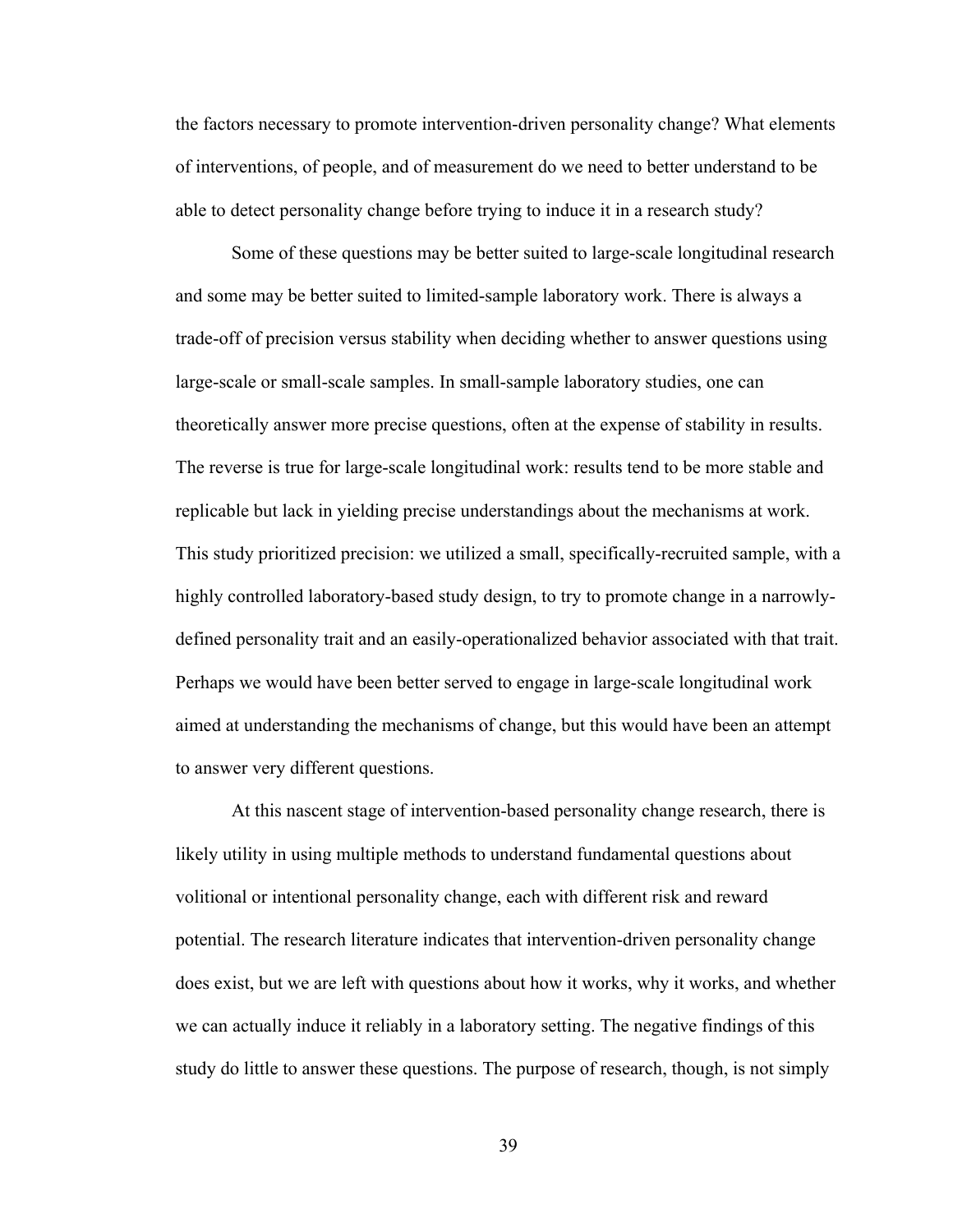to answer questions: another important aspect is for science to be generative, to identify questions worth asking and worth answering. I think that questions about how to promote intentional change in high-risk personality traits, ones that have been identified as transdiagnostic precipitants of maladaptive behaviors and downstream negative health consequences, are worth asking. We hope that this research will be generative of future work aimed an increasing understandings of the principles, mechanisms, and processes of personality change.

Copyright © Elizabeth Nicole Riley 2020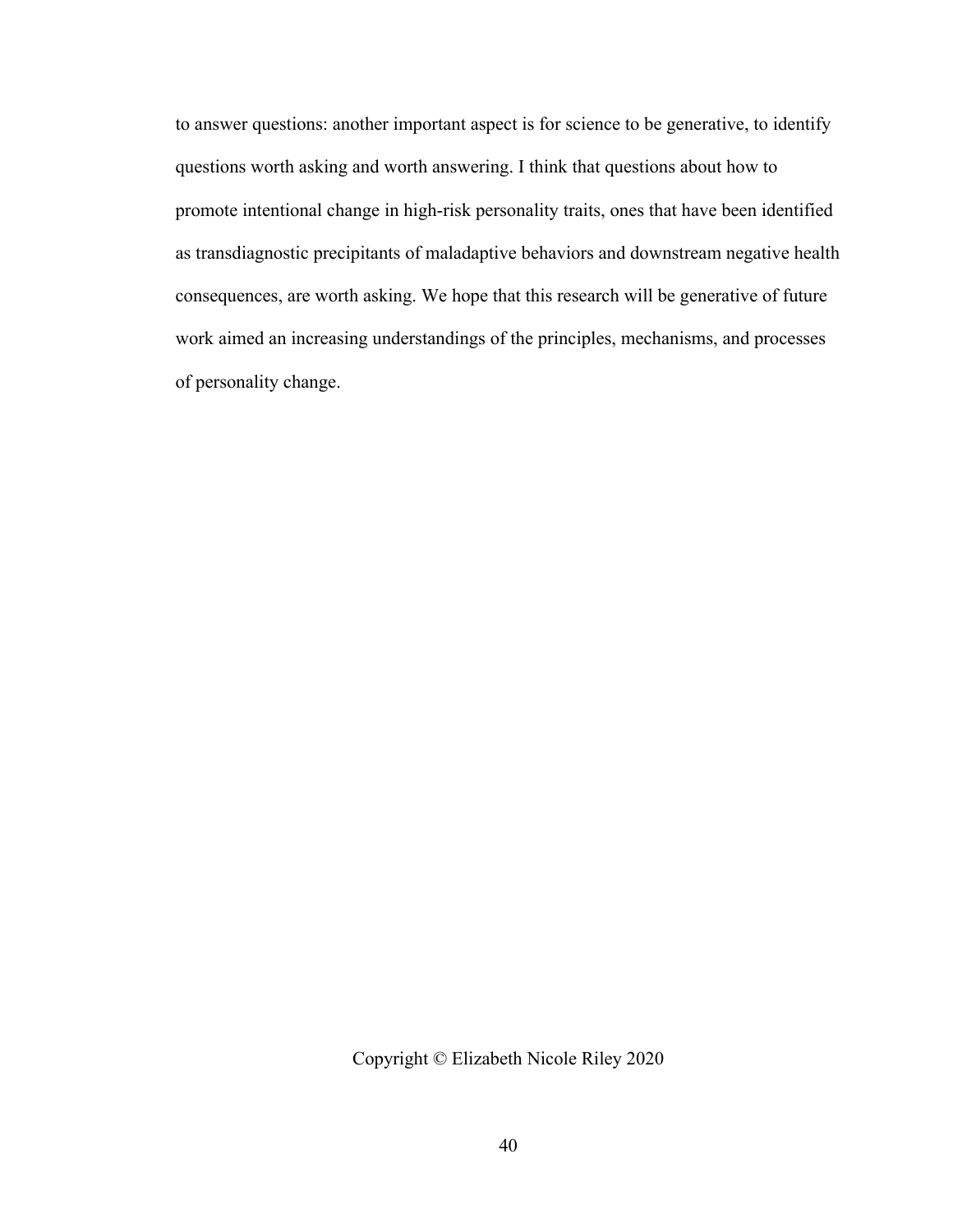#### REFERENCES

- Bleidorn, W. (2012). Hitting the Road to Adulthood Short-Term Personality Development During a Major Life Transition. *Personality and Social Psychology Bulletin*, *38*(12), 1594-1608.
- Borsari, B., Murphy, J. G., & Barnett, N. P. (2007). Predictors of alcohol use during the first year of college: Implications for prevention. *Addictive Behaviors*, *32*(10), 2062-2086.
- Brown, S. A., McGue, M., Maggs, J., Schulenberg, J., Hingson, R., Swartzwelder, S., ... & Winters, K. C. (2009). Underage alcohol use: summary of developmental processes and mechanisms: ages 16–20. *Alcohol Research & Health*, *32*(1), 41- 52.
- Caspi, A., Harrington, H., Milne, B., Amell, J. W., Theodore, R. F., & Moffitt, T. E. (2003). Children's behavioral styles at age 3 are linked to their adult personality traits at age 26. *Journal of Personality, 71*(4), 495-514.
- Chen, C. M., Dufour, M. C., & Hsiao-ye, Y. (2004). Alcohol consumption among young adults ages 18-24 in the United States: Results from the 2001-2002 NESARC survey. *Alcohol Research*, *28*(4), 269-280.
- Costa Jr, P. T., & McCrae, R. R. (1996). Mood and personality in adulthood. In C. Magia, S. H. McFadden (Eds.), Handbook of Emotion, Adult Development, and Aging. Academic Press: San Diego.
- Collins, R. L., Gollnisch, G., & Izzo, C. V. (1996). Drinking restraint and alcoholrelated outcomes: Exploring the contributions of beverage instructions, beverage content and self-monitoring. *Journal of Studies on Alcohol*, *57*, 563–571.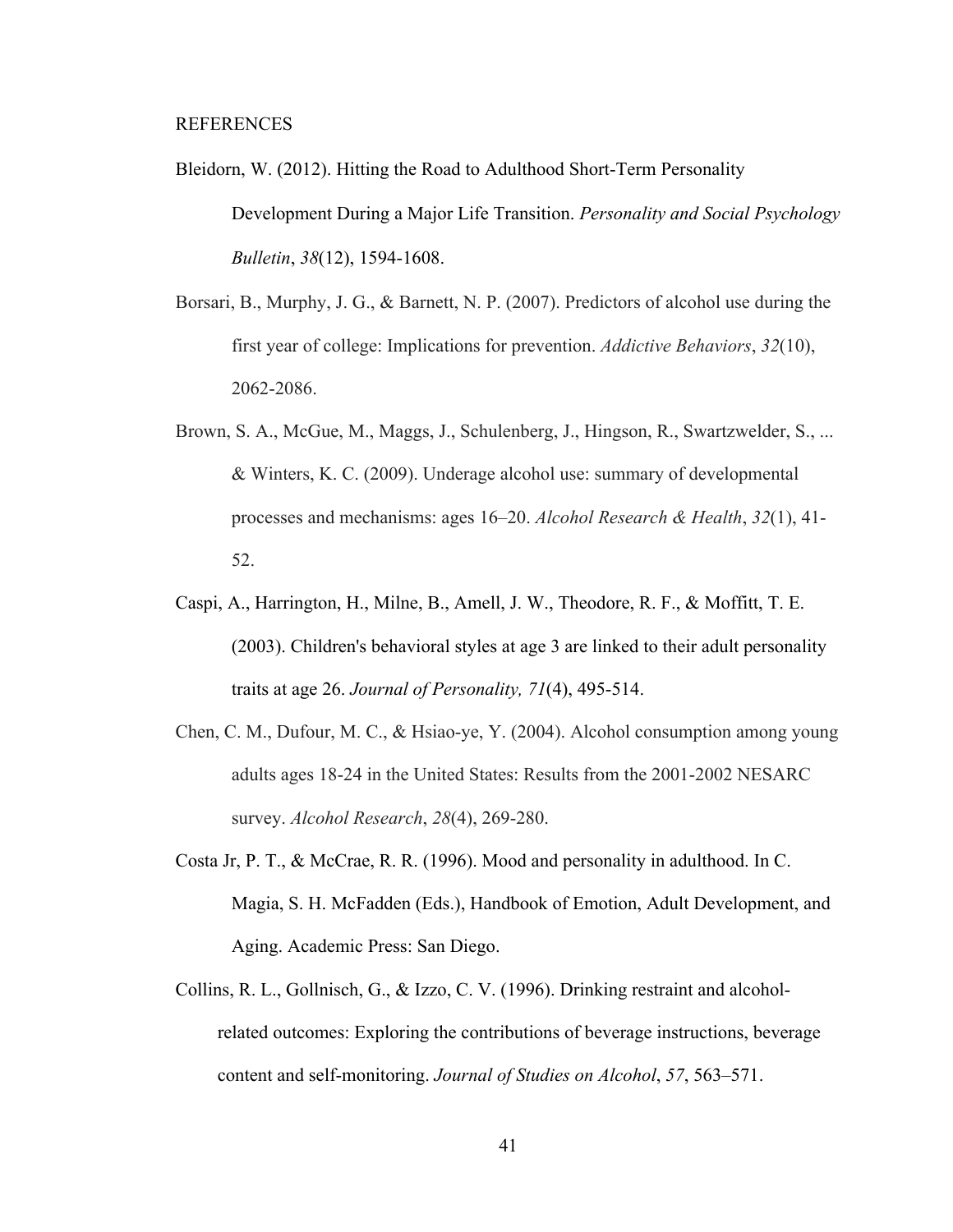- Cyders, M. A., & Smith, G. T. (2008). Emotion-based dispositions to rash action: positive and negative urgency. *Psychological Bulletin*, *134*(6), 807-828.
- Davis, H. A., & Smith, G. T. (2018). An integrative model of risk for high school disordered eating. *Journal of Abnormal Psychology*, *127*(6), 559-570.
- Doran, N., Khoddam, R., Sanders, P. E., Schweizer, C. A., Trim, R. S., & Myers, M. G. (2013). A prospective study of the acquired preparedness model: The effects of impulsivity and expectancies on smoking initiation in college students. *Psychology of Addictive Behaviors*, *27*(3), 714-722.
- First, M. B., Williams, J. B. W., Karg, R. S., & Spitzer, R. L. (2015). Structured clinical interview for DSM-5—Research version (SCID-5 for DSM-5, research version; SCID-5-RV). *Arlington, VA: American Psychiatric Association*.
- Fischer, S., Peterson, C. M., & McCarthy, D. (2013). A prospective test of the influence of negative urgency and expectancies on binge eating and purging. *Psychology of Addictive Behaviors*, *27*(1), 294-300.
- Gratz, K. L., & Gunderson, J. G. (2006). Preliminary data on an acceptance-based emotion regulation group intervention for deliberate self-harm among women with borderline personality disorder. *Behavior Therapy*, *37*(1), 25-35.
- Gratz, K. L., & Tull, M. T. (2011). Extending research on the utility of an adjunctive emotion regulation group therapy for deliberate self-harm among women with borderline personality pathology. *Personality Disorders: Theory, Research, and Treatment*, *2*(4), 316-326.

Hasin, D. S., Stinson, F. S., Ogburn, E., & Grant, B. F. (2007). Prevalence, correlates,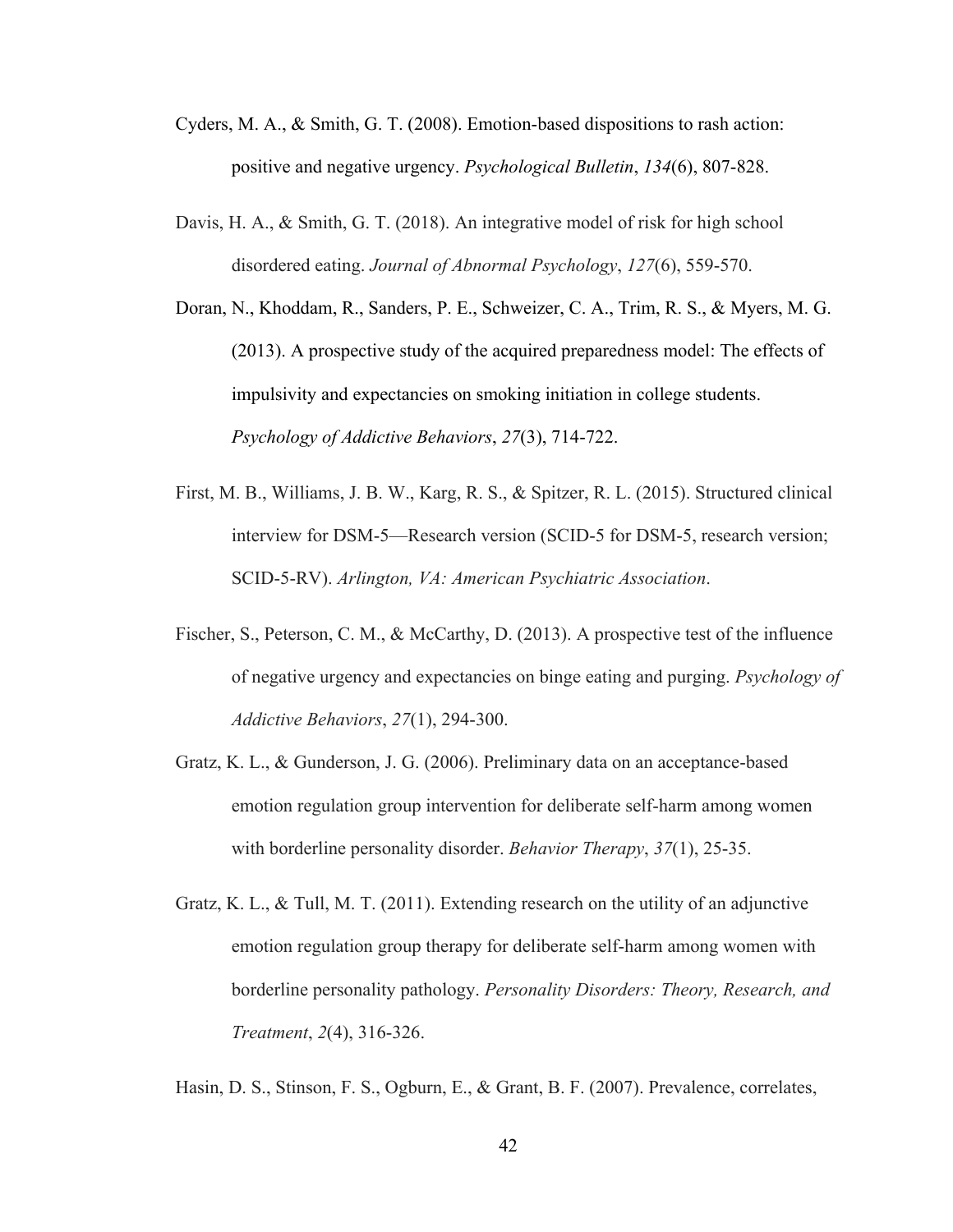disability, and comorbidity of DSM-IV alcohol abuse and dependence in the United States: results from the National Epidemiologic Survey on Alcohol and Related Conditions. *Archives of General Psychiatry*, *64*(7), 830-842.

Hennecke, M., Bleidorn, W., Denissen, J. J., & Wood, D. (2014). A three-part framework

for self‐regulated personality development across adulthood. *European Journal of Personality*, *28*(3), 289-299.

- Hingson, R., Heeren, T., Winter, M., & Wechsler, H. (2005). Magnitude of alcoholrelated mortality and morbidity among US college students ages 18–24: Changes from 1998 to 2001. *Annual Review of Public Health*, *26, 259-279*.
- Hill, P. L., Turiano, N. A., Mroczek, D. K., & Roberts, B. W. (2012). Examining concurrent and longitudinal relations between personality traits and social wellbeing in adulthood. *Social Psychological and Personality Science*, *3*(6), 698-705.
- Hudson, N. W., & Fraley, R. C. (2015). Volitional personality trait change: Can people choose to change their personality traits?. *Journal of Personality and Social Psychology*, *109*(3), 490-507.
- Jallais, C., & Gilet, A. L. (2010). Inducing changes in arousal and valence: Comparison of two mood induction procedures. *Behavior Research Methods*, *42*(1), 318-325.
- Linehan, M. (1993). *Cognitive-behavioral treatment of borderline personality disorder*. Guilford Press.
- Marlatt, G. A., Demming, B., & Reid, J. B. (1973). Loss of control drinking alcoholics: An experimental analogue. *Journal of Abnormal Psychology*, 81, 233–241.

Mroczek, D. K., & Spiro III, A. (2003). Modeling intraindividual change in personality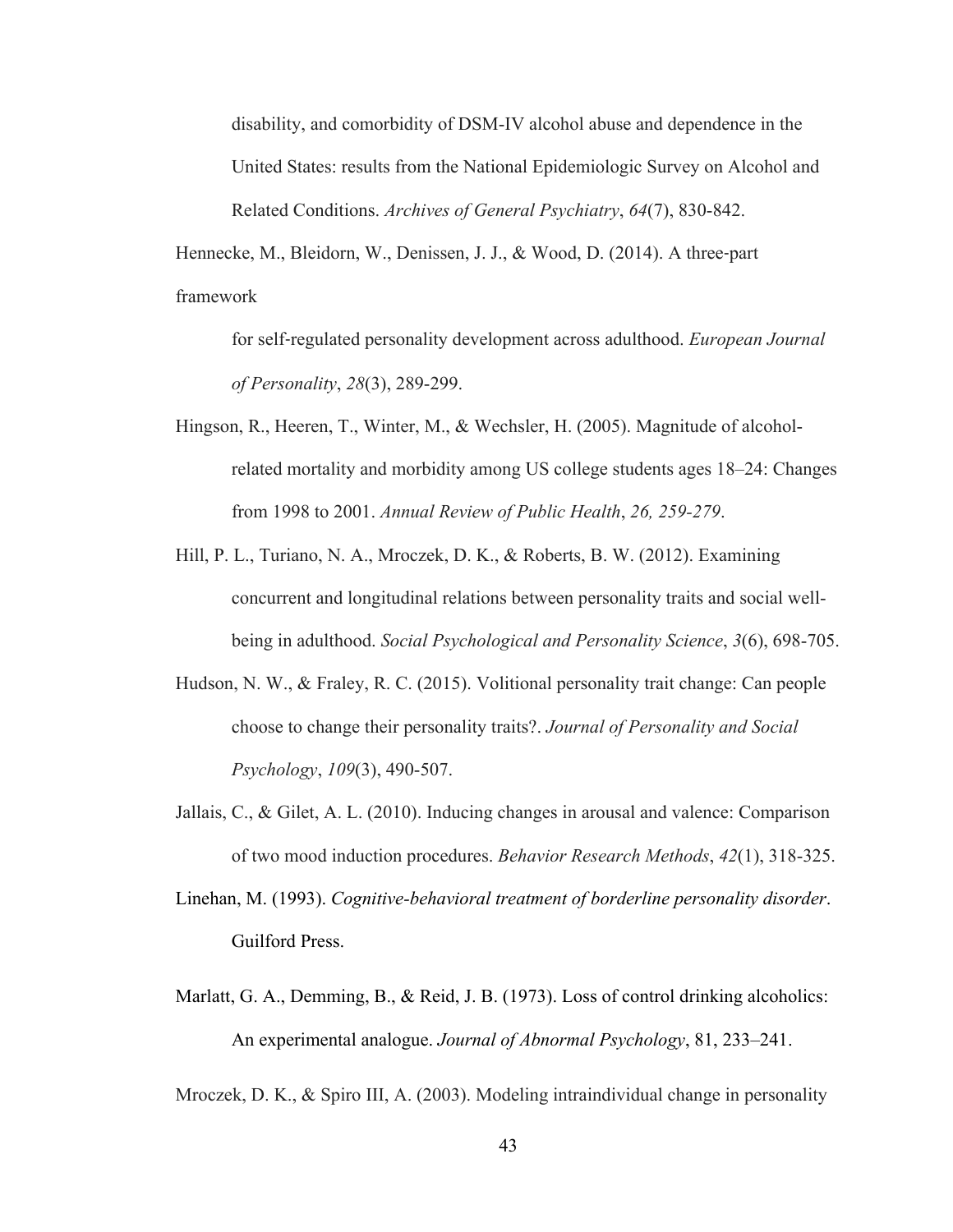traits: Findings from the Normative Aging Study. *The Journals of Gerontology Series B: Psychological Sciences and Social Sciences*, *58*(3), P153-P165.

Nelson, T. F., Xuan, Z., Lee, H., Weitzman, E. R., & Wechsler, H. (2009). Persistence of

heavy drinking and ensuing consequences at heavy drinking colleges. *Journal of Studies on Alcohol and Drugs*, *70*(5), 726-734.

- Peterson, S. J., Davis, H. A., & Smith, G. T. (2018). Personality and learning predictors of adolescent alcohol consumption trajectories. *Journal of Abnormal Psychology*, *127*(5), 482-495.
- Preacher, K. J. (2015). Advances in mediation analysis: A survey and synthesis of new developments. *Annual Review of Psychology*, *66*, 825-852.
- Riley, E. N., Peterson, S.J., & Smith, G. T. (2017). Towards a developmentally integrative model of personality change: A focus on three potential mechanisms. In N. Columbus (Ed.), *Advances in Psychology Research.* Volume 115.
- Riley, E. N., Combs, J. L., Jordan, C. E., & Smith, G. T. (2015). Negative Urgency and Lack of Perseverance: Identification of Differential Pathways of Onset and Maintenance Risk in the Longitudinal Prediction of Nonsuicidal Self-Injury. *Behavior Therapy, 46(4)*, 439-448.
- Riley, E. N., Rukavina, M., & Smith, G. T. (2016). The reciprocal predictive relationship between high-risk personality and drinking: An 8-wave longitudinal study in early adolescents. *Journal of Abnormal Psychology, 125(6),* 798-804

Riley, E. N. & Smith, G. T. (2017). Childhood Drinking and Depressive Symptom Level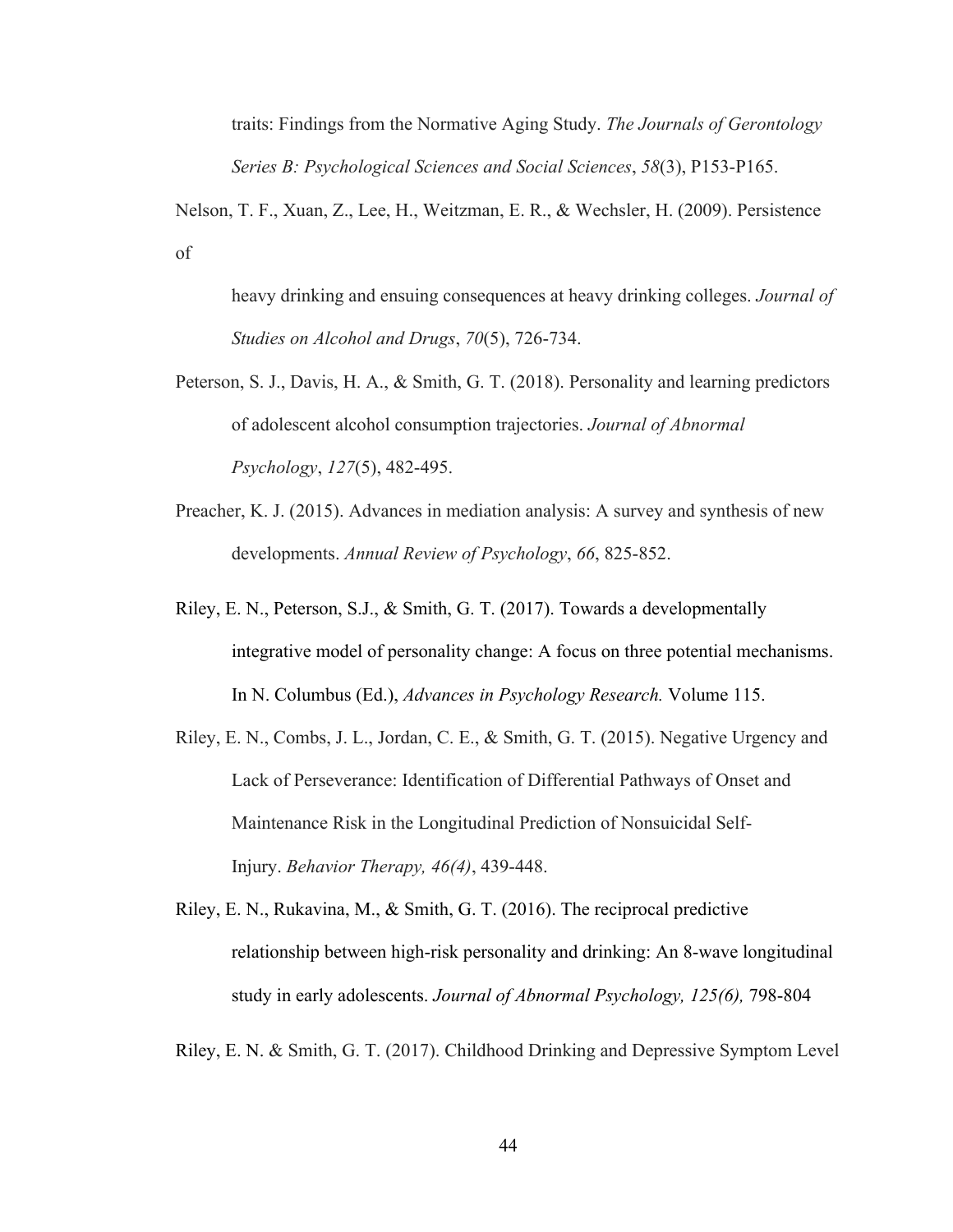Predict Harmful Personality Change. *Clinical Psychological Science*, *5*(1), 85- 97.

- Robins, R. W., Fraley, R. C., Roberts, B. W., & Trzesniewski, K. H. (2001). A longitudinal study of personality change in young adulthood. *Journal of Personality*, *69*(4), 617-640.
- Roberts, B. W., Luo, J., Briley, D. A., Chow, P. I., Su, R., & Hill, P. L. (2017). A systematic review of personality trait change through intervention. *Psychological Bulletin*, *143*(2), 117-141.
- Roberts, B. W., Kuncel, N. R., Shiner, R., Caspi, A., & Goldberg, L. R. (2007). The power of personality: The comparative validity of personality traits, socioeconomic status, and cognitive ability for predicting important life outcomes. *Perspectives on Psychological Science*, *2*(4), 313-345.
- Roberts, B. W., & Jackson, J. J. (2008). Sociogenomic personality psychology. *Journal of Personality*, *76*(6), 1523-1544.
- Roberts, B. W., Walton, K. E., & Viechtbauer, W. (2006). Personality traits change in adulthood: Reply to Costa and McCrae (2006). *Psychological Bulletin, 132*, 29– 32.
- Settles, R. F., Cyders, M., & Smith, G. T. (2010). Longitudinal validation of the acquired preparedness model of drinking risk. *Psychology of Addictive Behaviors*, *24*(2), 198-208.
- Shiner, R. L., & Masten, A. S. (2002). Transactional links between personality and adaptation from childhood through adulthood. *Journal of Research in Personality*, *36*(6), 580-588.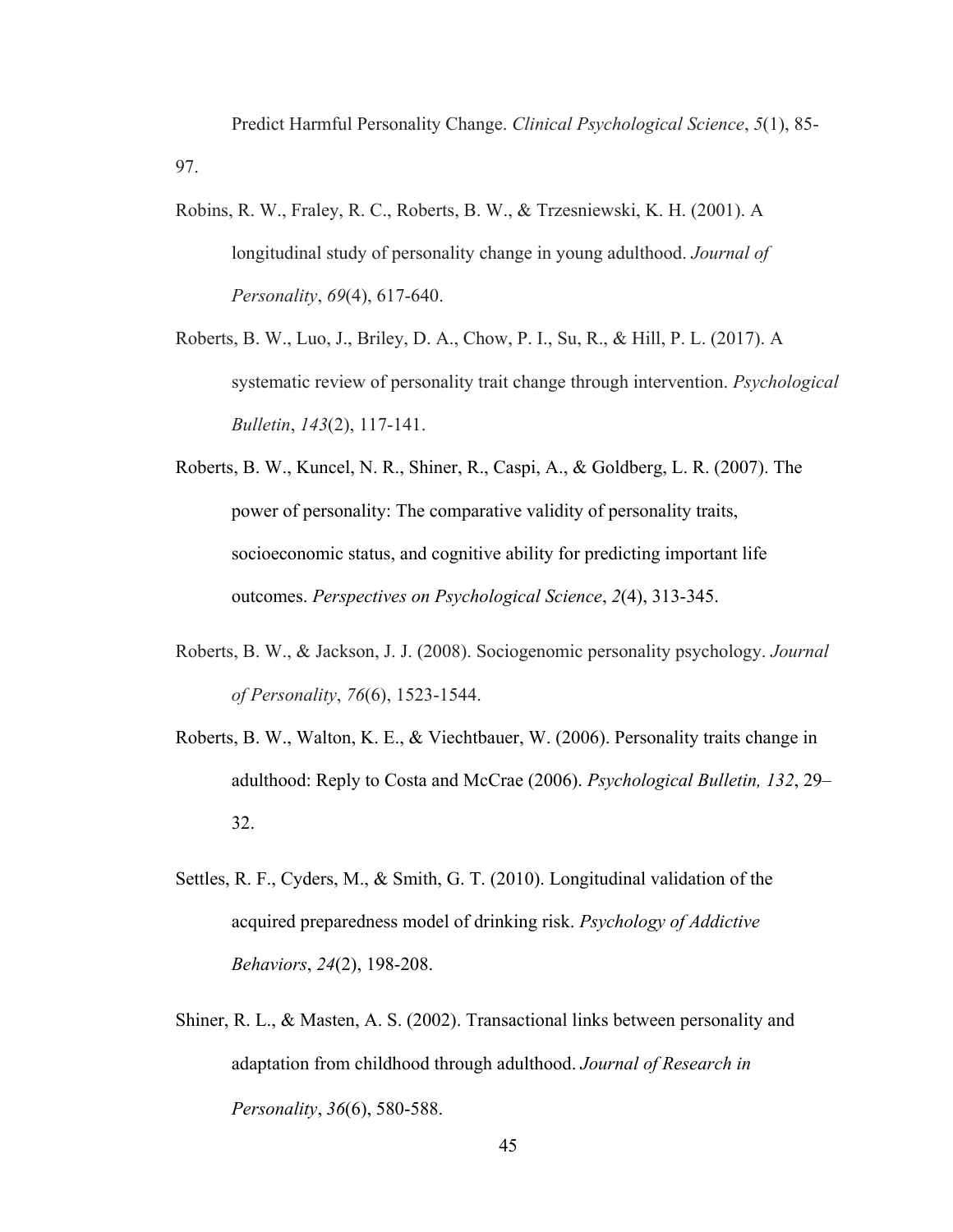Smith, G. T., Guller, L., & Zapolski, T. C. (2013). A Comparison of Two Models of Urgency: Urgency Predicts Both Rash Action and Depression in Youth. *Clinical Psychological Science*, *1*, 266-275.

Substance Abuse and Mental Health Services Administration. (2015). *Behavioral Health Trends in the United States: Results from the 2014 National Survey on Drug Use and Health* [Brochure]. Retrieved from http://www.samhsa.gov/data/sites/default/files/NSDUH-FRR1-2014/NSDUH-FRR1-2014.pdf

- U.S. Department of Health and Human Services. (2015). Report to Congress on the prevention and reduction of underage drinking. Rockville, MD: Author. From https://www.stopalcoholabuse. gov/media/ReportToCongress/2014/report\_ main/2014 RTC Volume I.pdf
- Watson, D., Clark, L. A., & Tellegen, A. (1988). Development and validation of brief measures of positive and negative affect: the PANAS scales. *Journal of Personality and Social Psychology*, *54*(6), 1063-1070.
- Wechsler, H., Lee, J. E., Kuo, M., Seibring, M., Nelson, T. F., & Lee, H. (2002). Trends in college binge drinking during a period of increased prevention efforts: Findings from 4 Harvard School of Public Health College Alcohol Study surveys: 1993–2001. *Journal of American College Health*, *50*(5), 203-217.
- Weiss, N. H., Tull, M. T., Davis, L. T., Searcy, J., Williams, I., & Gratz, K. L. (2015). A Preliminary Experimental Investigation of Emotion Dysregulation and Impulsivity in Risky Behaviours. *Behaviour Change*, *32*(2), 127-142.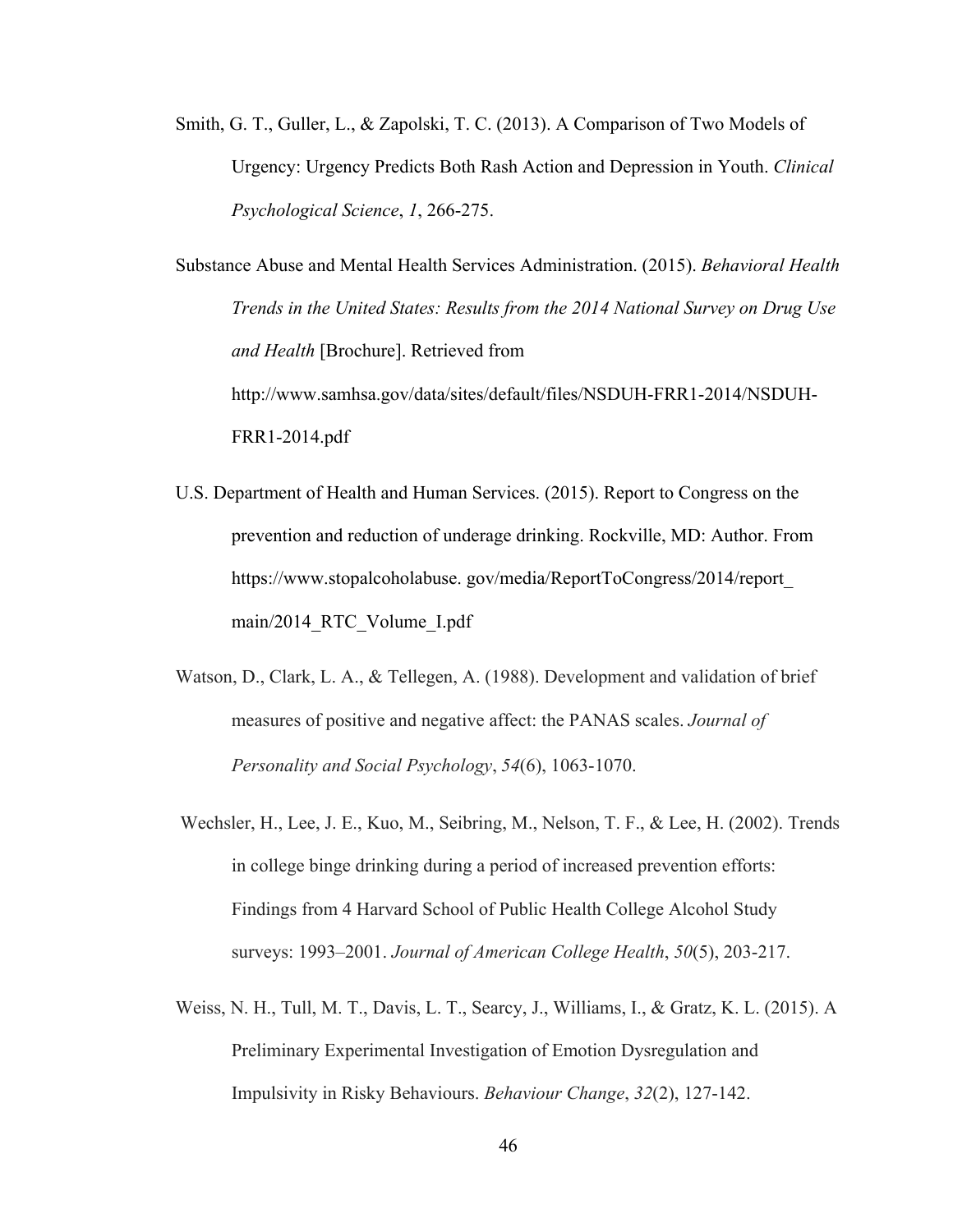- White, A., & Hingson, R. (2013). The burden of alcohol use: Excessive alcohol consumption and related consequences among college students. *Alcohol Research: Current Reviews 35*(2), 201–210.
- Whiteside, S. P., & Lynam, D. R. (2001). The five factor model and impulsivity: Using a structural model of personality to understand impulsivity. *Personality and Individual Differences*, *30*(4), 669-689.
- Zapolski, T. C., Cyders, M. A., & Smith, G. T. (2009). Positive urgency predicts illegal drug use and risky sexual behavior. *Psychology of Addictive Behaviors*, *23*(2), 348-354.
- Zapolski, T. C., Stairs, A. M., Settles, R. F., Combs, J. L., & Smith, G. T. (2010). The measurement of dispositions to rash action in children. *Assessment*, *17*(1), 116- 125.

Copyright © Elizabeth Nicole Riley 2020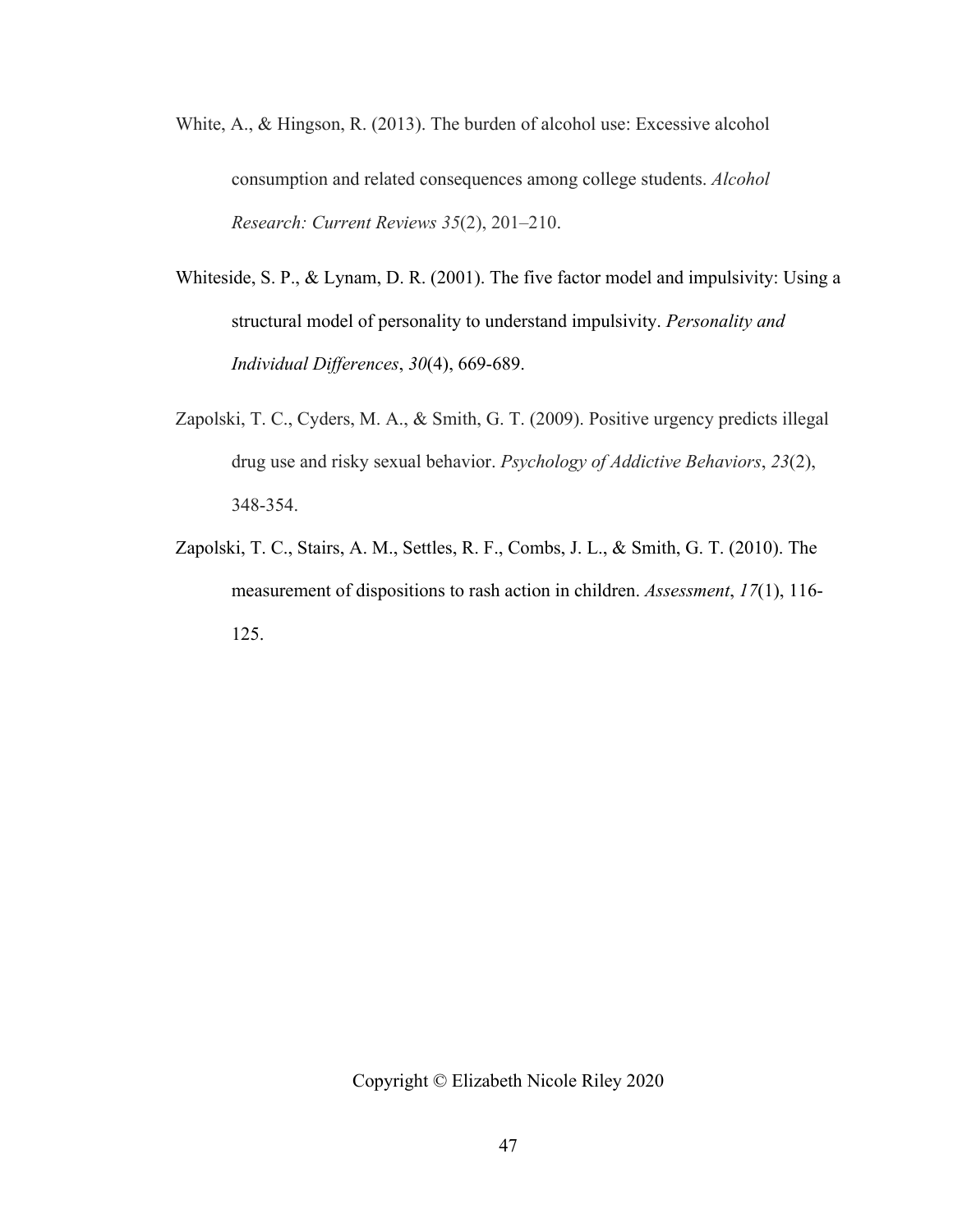# VITA **Elizabeth Nicole Riley, M.S.** University of Kentucky Department of Psychology

#### **EDUCATION**

| 2015 | <b>Master of Science in Clinical Psychology</b><br>University of Kentucky; Lexington, KY                                                                 |
|------|----------------------------------------------------------------------------------------------------------------------------------------------------------|
| 2012 | Bachelor of Arts in Anthropology and Psychology with Honors,<br><b>Minor in Public Health</b><br>Washington University in St. Louis; St. Louis, Missouri |

#### **HONORS AND AWARDS**

#### University of Kentucky

National Research Service Award, National Institute on Alcohol Abuse and Alcoholism 2017- 2019

Presidential Graduate Fellowship, 2017

Harris Psychological Services Center Excellent Clinical Performance Recognition, 2017 Research Society on Alcoholism: Enoch Gordis Research Recognition Award Finalist, 2016 Research Society on Alcoholism: Enoch Gordis Research Recognition Award Finalist, 2015 Pre-doctoral Traineeship Award, National Institute on Drug Abuse, 2015-2016 Lipman Endowment Fund for Research on Alcohol Abuse 2015-2016 Department of Psychology Graduate Student Travel Awards, 2013-2019 Graduate School Travel Award, 2013-2015 Daniel R. Reedy Quality Achievement Award, 2013

Washington University in St. Louis

Magna Cum Laude Honors in the Major Program in Psychology and Anthropology, 2012 Psi Chi Honor Society (Psychology), 2012 Lambda Alpha Honor Society (Anthropology), 2012 Sigma Xi Honor Society (Scientific Research), 2012 Eathan A. Shepley Award for leadership, scholarship and service, 2012 Danforth Scholars Program full tuition scholarship, 2008-2010

## **PROFESSIONAL POSITIONS**

*Adolescent Risk Behavior Research Laboratory Research Assistant* University of Kentucky, August 2013 – present *Program Development and Research Assistant: University of Kentucky Psychiatry Supportive Medication Assisted Recovery and Treatment (SMART) Program* University of Kentucky Department of Psychiatry, October 2018 - present *University of Kentucky Internship Consortium* University of Kentucky, July 2018 - present *Concurrent Treatment of PTSD and Substance Use Using Prolonged Exposure (COPE): Protocol Treatment Outcome Pilot Study Primary Therapist for Study Protocol* University of Kentucky, August 2017 – October 2018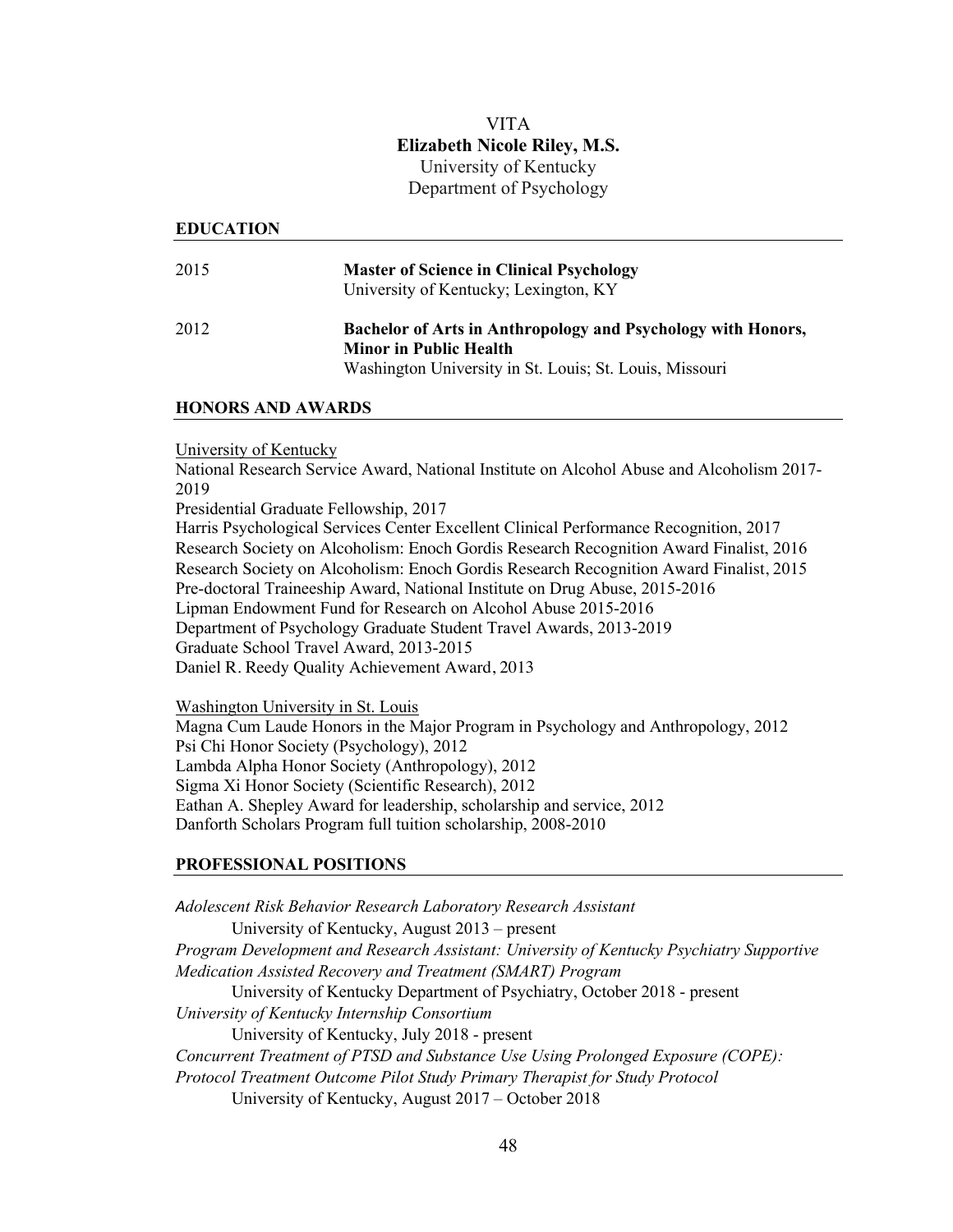| Student Individual Therapist, Jesse G. Harris Psychological Services Center                 |
|---------------------------------------------------------------------------------------------|
| University of Kentucky, August 2014 – June 2018                                             |
| Student Group Therapist, Jesse G. Harris Psychological Services Center                      |
| University of Kentucky, August $2014 -$ June $2018$                                         |
| Outreach and Waitlist Management Coordinator, Jesse G. Harris Psychological Services Center |
| University of Kentucky, July 2016 – June 2017                                               |
| Outpatient Mental Health Assessment and Student Therapist on PTSD Residential Recovery      |
| Program (MHRRTP) Unit                                                                       |
| Lexington Veterans Affairs Medical Center, July 2015 – June 2016                            |
| Center for Drug Abuse Research Translation Laboratory Research Assistant                    |
| University of Kentucky, May 2015 – August, 2016                                             |
| Assessment Intern in Private Practice                                                       |
| Lexington, Kentucky, May 2015 – May 2016                                                    |
| Student Therapist at the University Counseling Center                                       |
| University of Kentucky; August $2014 - May 2015$                                            |
| Castlewood Treatment Center, Direct Care Counselor                                          |
| St. Louis, MO; August $2012 - \text{July } 2013$                                            |
| Anxiety and Psychotherapy Laboratory Research Assistant                                     |
| Washington University, Fall 2010 – Spring 2012                                              |

#### **PROFESSIONAL PUBLICATIONS**

- 1. Smith, G. T., Atkinson, E. A., Davis, H. A., **Riley, E. N.,** Milich, R., Oltmanns, J. R., (in press). The General Factor of Psychopathology*. Annual Review of Clinical Psychology.*
- 2. **Riley, E. N.,** Davis, H. A., Milich, R., Smith, G. T., (2018). Heavy, problematic college drinking predicts increases in impulsivity*. Journal of Studies on Alcohol and Drugs, 79*(5), 790-798.
- 3. Dir, A., **Riley, E. N.,** Smith, G. T., & Cyders, M.A. (2018). Problematic Alcohol Use and Sexting as Temporal Risk Factors for Sexual Assault Among College Women. *The Journal of American College Health, 1-8.*
- 4. Combs, J. L., **Riley, E. N.,** Peterson, S. J., Jordan, C. E., & Smith, G. T. (2018). Pre-assault personality predicts the nature of adverse outcomes among sexual assault victims. *Journal of Studies on Alcohol and Drugs, 79(2)*, 258-268.
- 5. Burris, J., **Riley, E. N.,** Puleo, G. E., & Smith, G. T. (2017). A Longitudinal Study of the Reciprocal Relationship between Ever Smoking and Urgency in Early Adolescence. *Drug and Alcohol Dependence, 178,* 519-526*.*
- 6. **Riley, E. N.,** & Smith, G. T. (2017). External validity. Invited chapter in A. E. Wenzel (Ed.), The SAGE Encyclopedia of Abnormal and Clinical Psychology.
- 7. **Riley, E. N.,** Peterson, S.J., & Smith, G. T. (2017). Towards a developmentally integrative model of personality change: A focus on three potential mechanisms. In N. Columbus (Ed.), *Advances in Psychology Research.* Volume 115.
- 8. Davis, H. A., **Riley, E. N.,** Burris, J., Smith, G. T., Milich, R. (2017). Alcohol Use and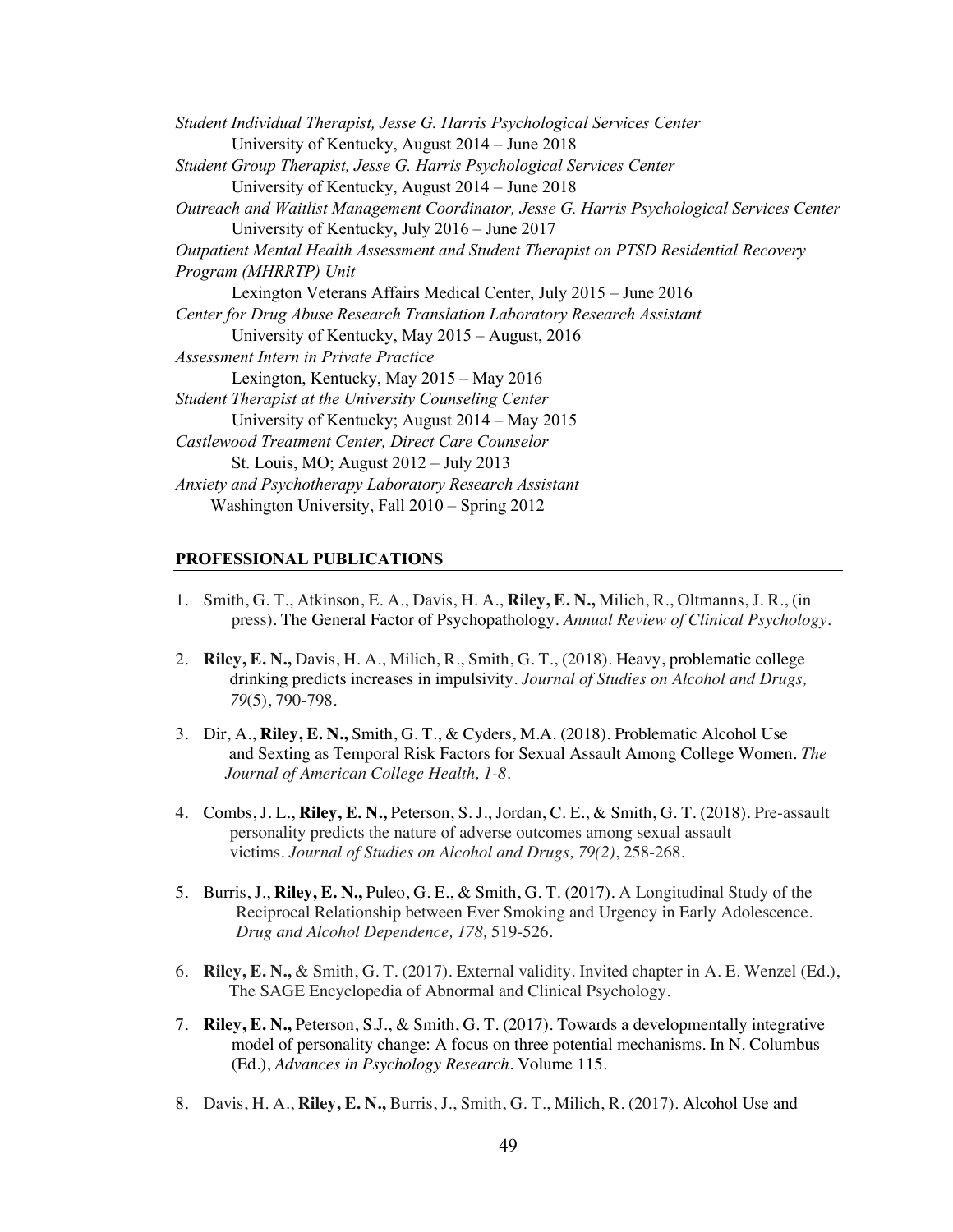Strenuous Physical Activity in College Students: A Longitudinal Test of Two Explanatory Models of Health Behavior. *Journal of American College Health, 65*(2), 112-121*.*

- 9. **Riley, E. N.** & Smith, G. T. (2017). Childhood Drinking and Depressive Symptom Level Predict Harmful Personality Change. *Clinical Psychological Science*, *5*(1), 85-97.
- 10. **Riley, E. N.,** Rukavina, M., & Smith, G. T. *(*2016). The reciprocal predictive relationship between high-risk personality and drinking: An 8-wave longitudinal study in early adolescents. *Journal of Abnormal Psychology, 125*(6)*,* 798-804*.*
- 11. Davis, H. A., **Riley, E. N.,** & Smith, G. T. (2016). Transactions between personality and psychosocial learning: Advances in the acquired preparedness model of risk. In P. M. Monti, S. M. Colby, and T. A. O'Leary (Eds.), Adolescents, Alcohol, and Substance Abuse: Reaching Teens through Brief Interventions (2nd Edition). New York: Guilford Press.
- 12. **Riley, E. N.,** Davis, H. A., Combs, J. L., Jordan, C. E., & Smith, G. T. (2016). Nonsuicidal Self**-**injury as a Risk Factor for Purging Onset: Negatively Reinforced Behaviours that Reduce Emotional Distress. *European Eating Disorders Review, 24,* 78-82.
- 13. Davis, H.A., Guller, L., **Riley, E.N.,** & Smith, G.T. (2015). A Positive Feedback Loop of Smoking Risk. In N. Columbus (Ed.) *Nicotine Dependence, Smoking Cessation and Smoke: Exposure, Chemical Components and Health Consequences.*
- 14. **Riley, E. N.,** Davis, H. A. & Smith, G. T. (2015). Personality Change and Problem Behavior:A Positive Feedback Loop of Increasing Risk in Early Adolescence. In N. Columbus (Ed.), *Advances in Psychology Research.* Volume 105.
- 15. **Riley, E. N.,** Combs, H., Davis, H., A., & Smith, G. T. (2015*)* Theory as evidence: Criterion validity in neuropsychological testing. In Bowden, S. C. (Ed.), Evidence-Based Neuropsychological Practice: National Academy of Neuropsychology. NY: Oxford University press
- 16. **Riley, E. N.**, Combs, J. L., Jordan, C. E., & Smith, G. T. (2015). Negative Urgency and Lack of Perseverance: Identification of Differential Pathways of Onset and Maintenance Risk in the Longitudinal Prediction of Nonsuicidal Self-Injury. *Behavior Therapy, 46(4)*, 439-448.
- 17. Levinson, C.A., Rodebaugh, T.L., Fewell, L., Kass, A., **Riley, E.N.**, Stark, L., McCallum, K., & Lenze, E.J. (2015). D-Cycloserine facilitation of exposure therapy improves weight regain in patients with anorexia nervosa: A pilot randomized controlled trial. *The Journal of Clinical Psychiatry, 76*(6), e787-e783.
- 18. **Riley, E. N.,** Combs, J. L., Davis, H.A., & Smith, G. T. (2014) Impulsive behaviors that distract from distress: Non-suicidal self-injury. In M. Olmstead (Ed.), *Psychology of Impulsivity: New Research*
- 19. Levinson, C. A., Rapp, J., & **Riley, E.N.** (2014). Addressing the fear of fat: Extending imaginal exposure therapy for anxiety disorders to anorexia nervosa. *Eating and Weight Disorders – Studies on Anorexia, Bulimia and Obesity*, *19*(4), 521-524*.*